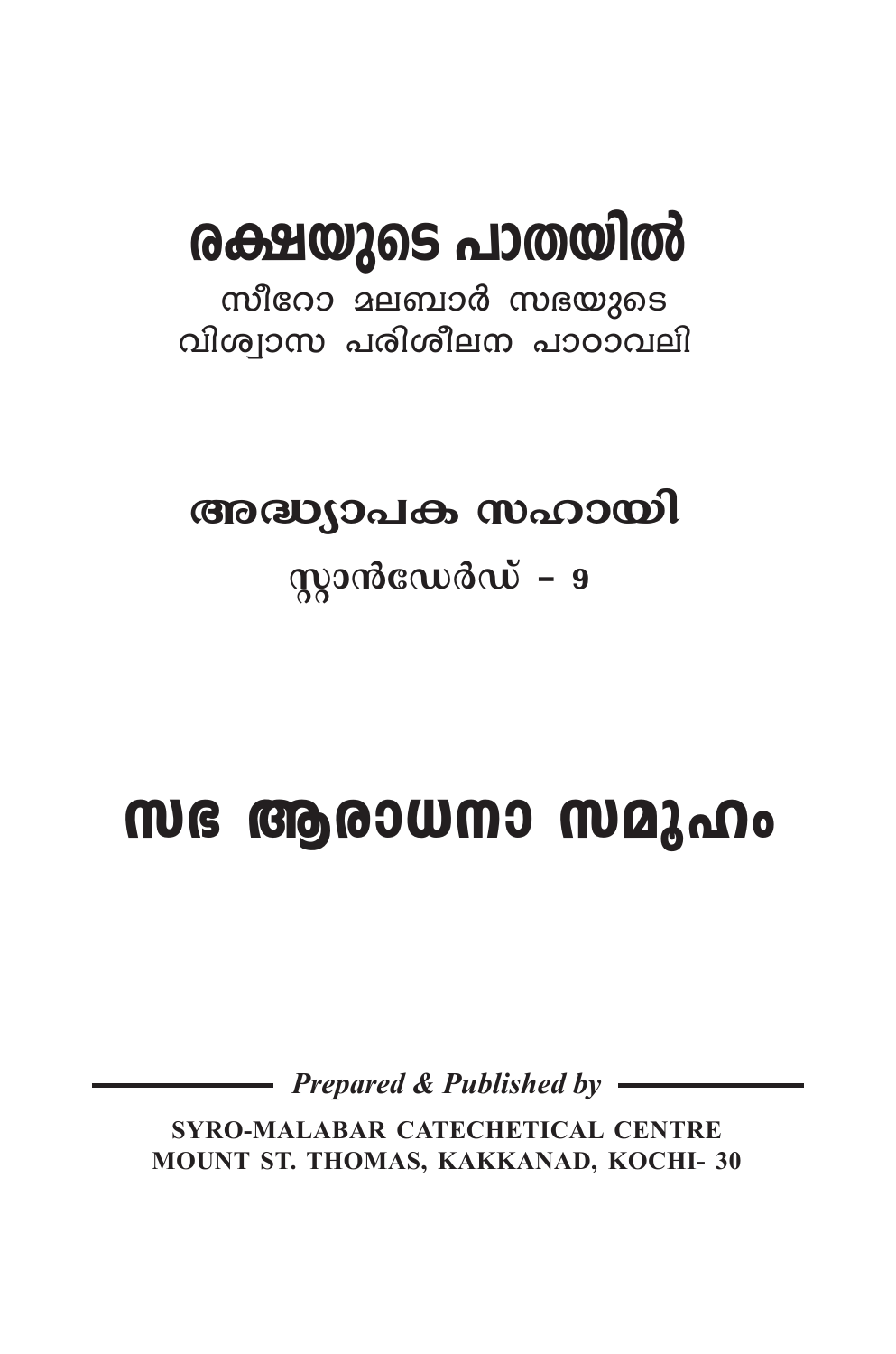### *Title :* **SABHA AARADHANA SAMOOHAM (Malayalam)**

### *Text Prepared & Published by* SYRO-MALABAR CATECHETICAL CENTRE MOUNT ST. THOMAS, KAKKANAD, KOCHI- 30

*Distributed by* SMCC, MOUNT ST. THOMAS KAKKANAD, KOCHI-30

*Printed at*

Year of Publication 2011 Price : Rs. 15/-

**2**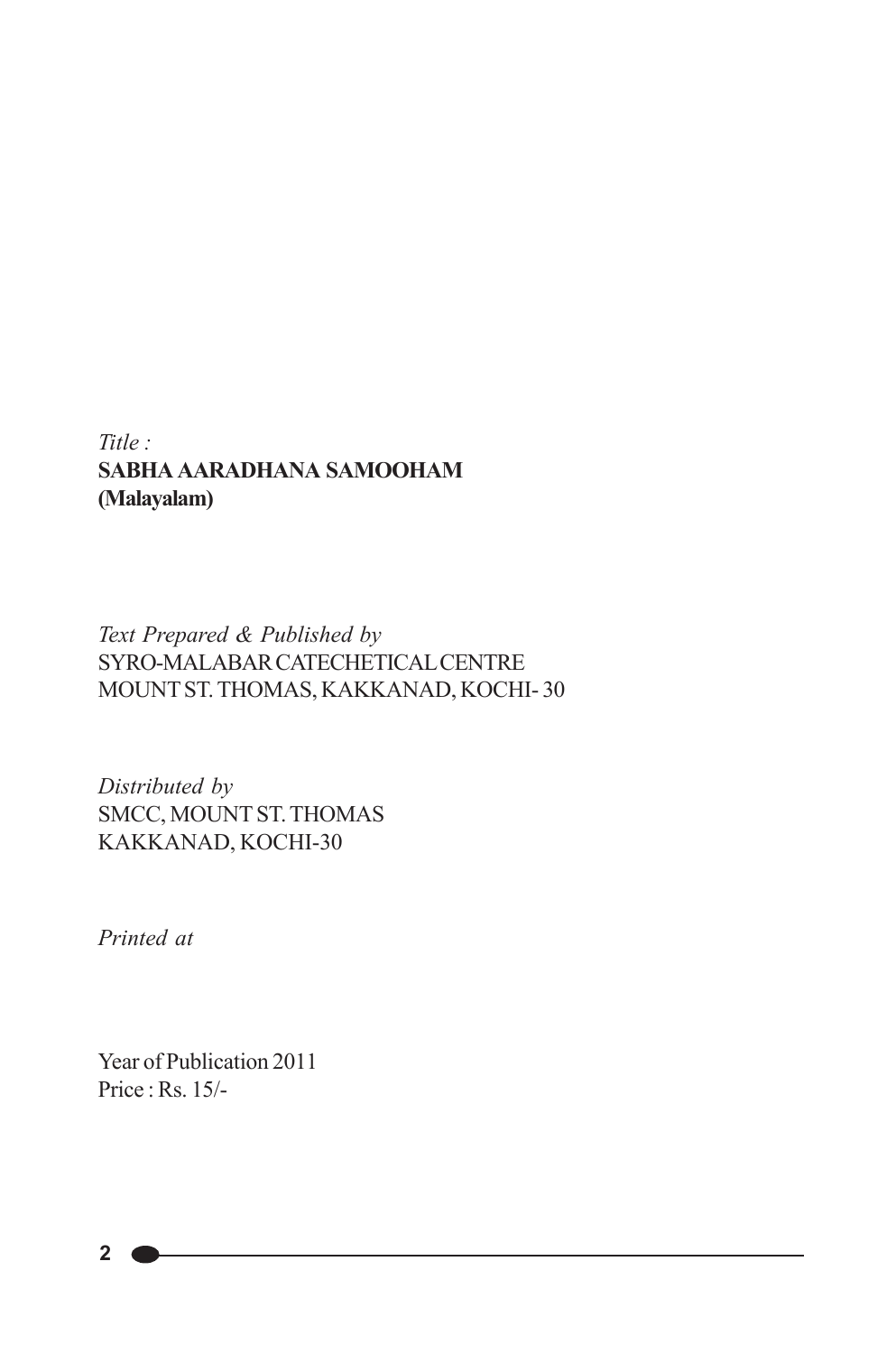# ആമുഖം

നിങ്ങൾ നന്നേ ചെറുപ്പത്തിൽ മതബോധനക്ലാസ്സിൽ പഠിച്ചിരുന്ന നാളുകളെക്കുറിച്ച് ഓർമ്മിക്കുവാൻ കഴിയുമോ? അവിടെ നിങ്ങൾ ഏറ്റവും ഇഷ്ടപ്പെട്ട കാര്യങ്ങൾ എന്തൊക്കെയായിരുന്നു? അവയെല്ലാം ഇന്ന് നിങ്ങൾ പഠിപ്പിക്കുന്ന കുട്ടികൾക്കും നൽകേണ്ടതല്ലേ? സൺഡേ സ്കൂളിൽ നിന്ന് നിങ്ങൾക്ക് ഉണ്ടായിട്ടുള്ള സന്തോഷാനുഭവങ്ങൾ ഓർമ്മയില്ലേ? അത്തരം അനുഭവങ്ങൾ ഇന്നത്തെ കുട്ടികൾക്കും നൽകണ്ടേ?

അക്കാലത്ത് നിങ്ങൾക്ക് പ്രയാസമുണ്ടാക്കിയ കാര്യങ്ങൾ ഓർക്കു ന്നുണ്ടോ? മതബോധനത്തിലുള്ള താൽപര്യം കുറയ്ക്കുന്ന എന്തെ ങ്കിലും അനുഭവങ്ങൾ ഉണ്ടായിട്ടുണ്ടോ? എങ്കിൽ അവയൊന്നും നമ്മുടെ കുട്ടികൾക്ക് ഉണ്ടാകാതെ നോക്കേണ്ടതല്ലേ?

നിങ്ങളുടെ മുന്നിലിരിക്കുന്ന ഒമ്പതാം ക്ലാസ്സിലെ കുട്ടികൾക്ക് ശരിയായ വിശ്വാസപരിശീലനം നൽകാനുള്ള പരിശ്രമത്തിൽ മേൽപ്പ റഞ്ഞ കാര്യങ്ങൾക്ക് പ്രാധാന്യമുണ്ട്.

ഒപ്പം മറ്റൊരു കാര്യവും കൂടി ഓർമ്മിക്കണം. കാലം മാറിക്കൊ ണ്ടിരിക്കുകയാണ്. കുട്ടികളുടെ ജീവിതസാഹചര്യങ്ങളിലും അനുഭ വങ്ങളിലും അഭിരുചികളിലും മാറ്റങ്ങൾ ഏറെയുണ്ട്. അതു പരിഗ ണിച്ചാലേ മതിയാവൂ. അതേസമയം മാറ്റങ്ങളുടെ ലോകത്ത് മാറ്റമി ല്ലാത്ത ദൈവത്തെയും മാറ്റം വരാത്ത ക്രിസ്തീയ സത്യങ്ങളെയും കുട്ടികളിൽ ഉറപ്പിക്കുകയാണ് മതബോധനത്തിന്റെ ലക്ഷ്യം. അതിന് ഉപകരിക്കുന്ന പുതിയ പാഠപുസ്തകമാണ് നിങ്ങൾക്ക് പഠിപ്പിക്കാനു ള്ളത്. പാഠപുസ്തകത്തോടൊപ്പം അധ്യാപകർക്കായി പ്രത്യേകം തയ്യാ റാക്കിയ അധ്യാപകസഹായിയാണ് നിങ്ങളുടെ കൈയ്യിലുള്ളത്. കഴി വുകൾ വളർത്തിയും കുറവുകൾ പരിഹരിച്ചും നല്ലൊരു അധ്യാപ കൻ/അധ്യാപിക ആയിത്തീരാൻ ഇതു നിങ്ങളെ സഹായിക്കും.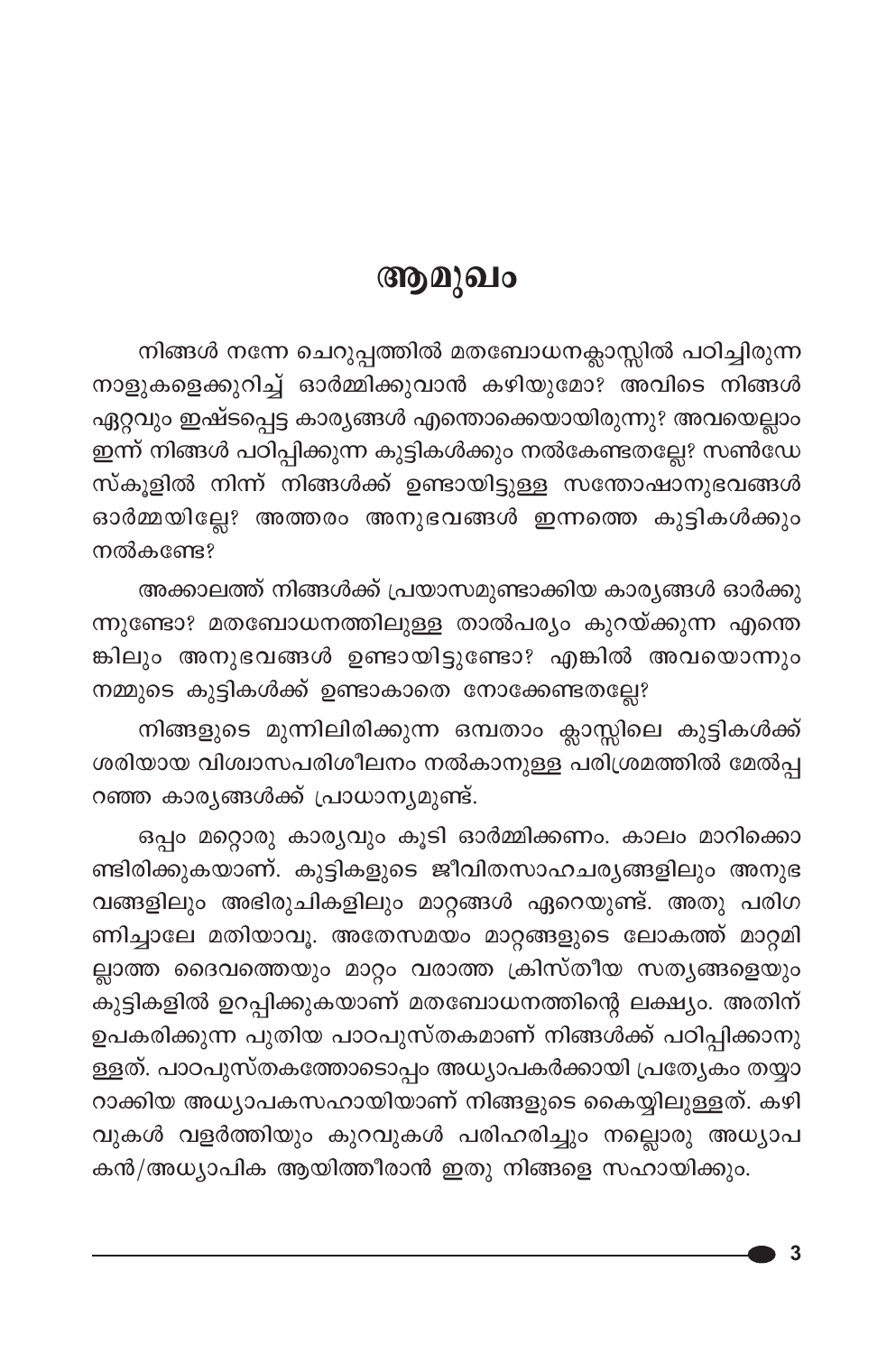# അധ്യാപകസഹായി എന്ത്? എന്തിന്?

### ഒരു അദ്ധ്യാപക സഹായി

- പാഠപുസ്തകത്തിന്റെ അനുബന്ധമാണ്
- ◆ അധ്യാപകന്റെ വഴികാട്ടിയാണ്
- ◆ പാഠങ്ങളുടെ വ്യാഖ്യാന രൂപമാണ് ഒരു അധ്യാപകസഹായി പലവിധത്തിൽ അധ്യാപകന്/അധ്യാ പികയ്ക്ക് ഉപകരിക്കുന്നു.
- പാഠങ്ങൾ ശരിയായി മനസ്സിലാക്കാൻ  $\blacktriangleright$
- പാഠങ്ങൾ നേരായ മാർഗ്ഗത്തിൽ പഠിപ്പിക്കാൻ  $\blacktriangleright$
- $\blacktriangleright$ പാഠങ്ങളുമായി ബന്ധപ്പെട്ട സംശയങ്ങൾ സ്വയം ദൂരീകരിക്കാൻ
- കുട്ടികളുടെ സംശയങ്ങൾക്ക് തൃപ്തികരമായ മറുപടി നൽകാൻ  $\blacktriangleright$
- $\blacktriangleright$ ക്ലാസ്സിലെ പ്രവർത്തനങ്ങൾ ശരിയായി സംഘടിപ്പിക്കാൻ
- $\blacktriangleright$ ചോദ്യങ്ങൾക്ക് ഉത്തരം കണ്ടെത്താൻ
- പാഠപുസ്തകം പൂർണ്ണമായി ഉപയോഗപ്പെടുത്താൻ  $\blacktriangleright$
- അധിക വിവരങ്ങൾ ശേഖരിക്കാൻ  $\blacktriangleright$
- $\blacktriangleright$ സ്വന്തം അധ്യാപനരീതികളെ മെച്ചപ്പെടുത്താൻ
- പുതിയ പാഠപുസ്തകത്തിന്റെ സമീപനം ഉൾക്കൊണ്ടു നടപ്പി  $\blacktriangleright$ ലാക്കാൻ

### അധ്യാപനവുമായി ബന്ധപ്പെട്ട മൂന്ന് പ്രധാന ചോദ്യങ്ങളുണ്ട്

- എന്താണ് പഠിപ്പിക്കേണ്ടത്? എന്ത് ലക്ഷ്യത്തോടെയാണ് പഠി  $1.$ പ്പിക്കേണ്ടത്?
- 2. ആരെയാണ് പഠിപ്പിക്കേണ്ടത്?
- 3. എങ്ങനെയാണ് പഠിപ്പിക്കേണ്ടത്?

വിശ്വാസപരിശീലനപ്രക്രിയയിൽ ഏർപ്പെട്ടിരിക്കുന്ന എല്ലാ അധ്യാ പകരും ഈ ചോദൃങ്ങൾക്ക് ഉത്തരം കണ്ടെത്തേണ്ടതാണ്.

#### വിശ്വാസപരിശീലനം എന്തെന്ന് അറിയണം.  $1<sub>n</sub>$

മാമ്മോദീസ സ്വീകരിച്ചവരെ ക്രിസ്തീയ വിശ്വാസത്തിന്റെ പക്വ തയിലേക്കും ക്രിസ്തിയ ജീവിതത്തിന്റെ പൂർണ്ണതയിലേക്കും നയിച്ചുകൊണ്ട് ക്രിസ്തുവിൽ വളരുവാൻ സഹായിക്കുകയാണ് വിശാസപരിശീലനത്തിന്റെ അടിസ്ഥാന ലക്ഷ്യം. ഇതിനായി വിശ്വാസത്തിന്റെ അറിവിലേക്കും അനുഭവത്തിലേക്കും ജീവിത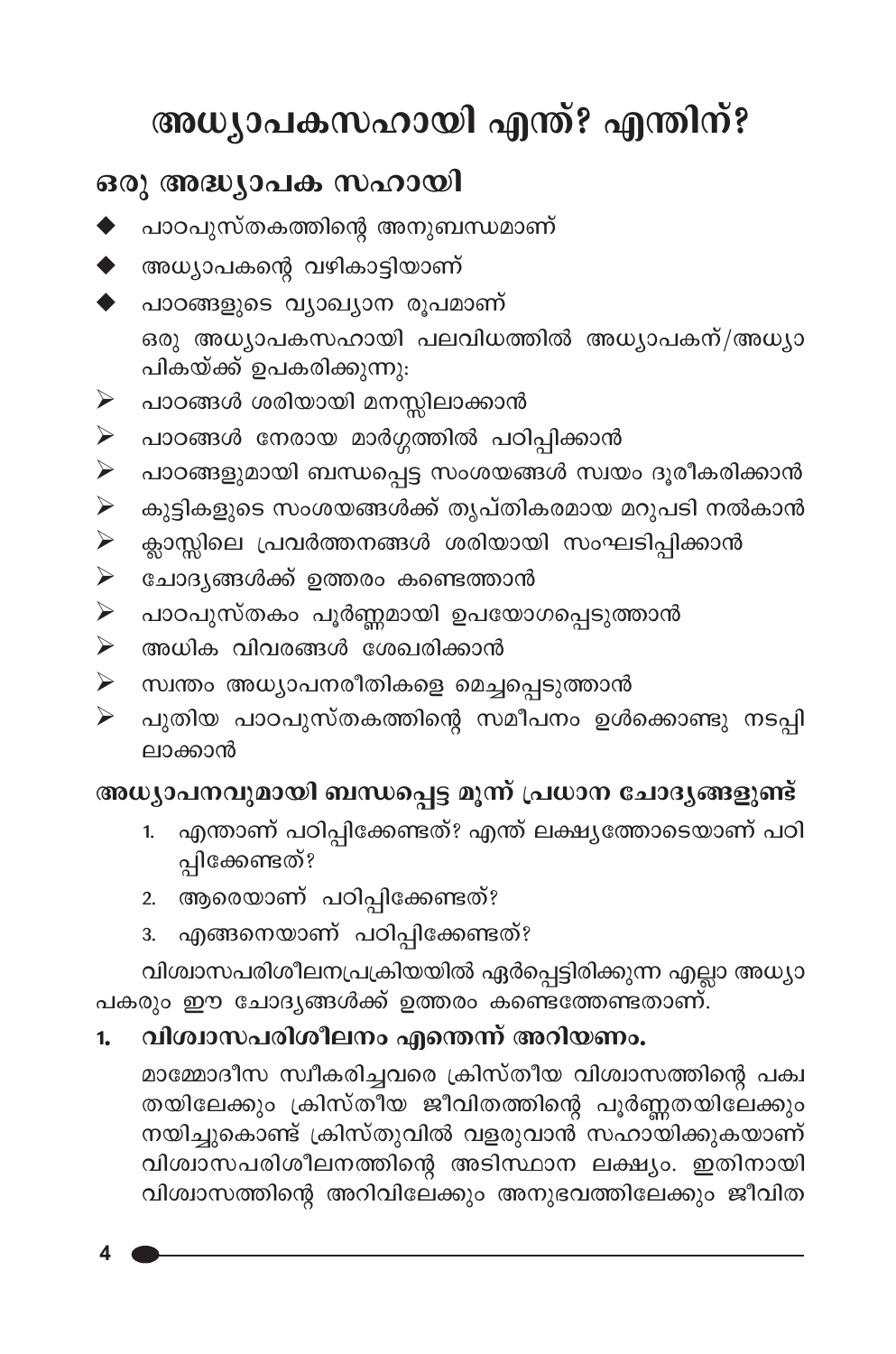ത്തിലേയ്ക്കും കുട്ടികൾക്ക് വഴികാട്ടുകയാണ് ശരിയായ വിശ്വാ ഈറ്റുനോവനുഭവിക്കുന്നു" എന്ന വി. പൗലോസിന്റെ തീക്ഷ്ണ തയാവണം വിശ്വാസപരിശീലനത്തിന്റെ പ്രചോദനഹേതു.

### 2. കുട്ടികളെ അറിയണം

നാം പഠിപ്പിക്കേണ്ടതും വിശ്വാസപരിശീലനം നൽകേണ്ടതും കുട്ടി കൾക്കാണ്. അവരെ നാം ശരിയായി മനസ്സിലാക്കണം. കുട്ടിക ളുടെ പ്രായം, പ്രകൃതം, കഴിവുകൾ, കുറവുകൾ, താൽപര്യങ്ങൾ, \_\_<br>സാധൃതകൾ എന്നിവയെല്ലാം അറിയണം.

കുട്ടികളുടെ കഴിവുകളെക്കുറിച്ച് ഒന്നോർത്തു നോക്കൂ. അവർക്ക് എന്തെല്ലാം ചെയ്യാൻ കഴിയും?

- ചിരിക്കാൻ
- കരയാൻ
- ചിന്തിക്കാൻ
- കാണാൻ
- കേൾക്കാൻ
- ഓടാൻ
- ചാടാൻ
- കളിക്കാൻ

സംസാരിക്കാൻ ... ഇങ്ങനെ ഒത്തിരിയൊത്തിരി കാര്യങ്ങൾ ചെയ്യാൻ സാധിക്കും.

കുട്ടികളുടെ സംസാരിക്കാനുള്ള കഴിവുമാത്രം പരിഗണിച്ചാലോ? ഏതൊക്കെ വിധത്തിലുള്ള സംസാരരീതികൾ കുട്ടികൾ ക്ലാസ്സിൽ പ്രകടിപ്പിക്കും? നിരവധി കാര്യങ്ങൾ വാമൊഴിയിലൂടെ കുട്ടികൾക്ക് ചെയ്യാനുള്ള കഴിവുണ്ട്? അവയൊന്ന് നമുക്ക് കുറിച്ചുവയ്ക്കാം.

- ♦ കഥ പറയാൻ
- ◆ പാട്ടുപാടാൻ
- ◆ ചോദ്യം ചോദിക്കാൻ
- $\blacklozenge$  ഉത്തരം പറയാൻ
- $\blacklozenge$  വിശേഷങ്ങൾ പങ്കുവയ്ക്കാൻ
- $\blacklozenge$  അറിയാവുന്ന കാര്യങ്ങൾ വിവരിക്കാൻ
- ◆ ഭാവനാപരമായി ചിന്തിച്ചുപറയാൻ
- $\blacklozenge$  സംഭവങ്ങളെക്കുറിച്ച് വിവരിക്കാൻ
- $\blacklozenge$  പരാതികൾ പറയാൻ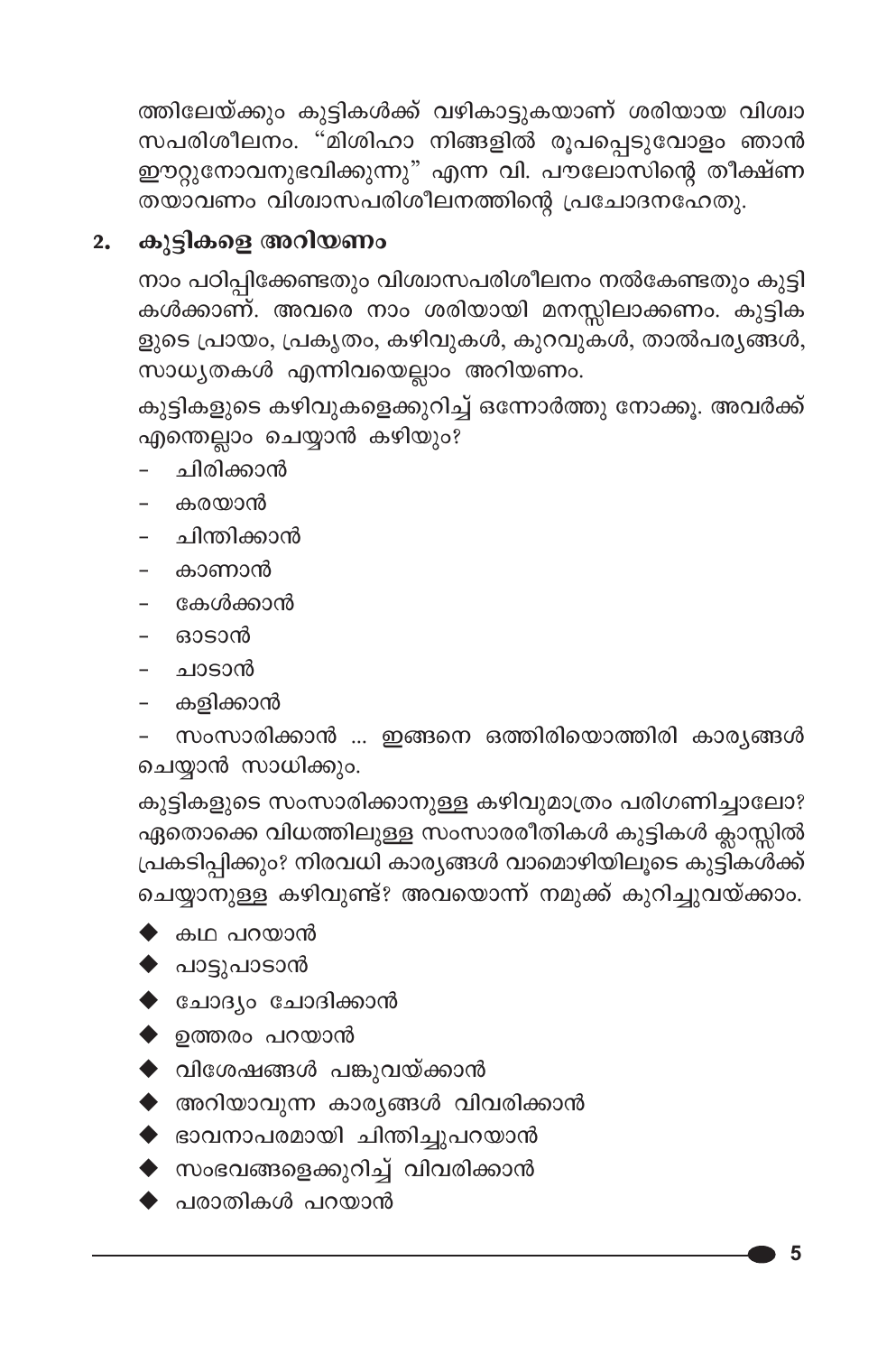$\blacklozenge$  നിർദ്ദേശങ്ങൾ ഉന്നയിക്കാൻ

 $\blacklozenge$  ചിത്രം നോക്കി ആശയം പറയാൻ...

കളിക്കാൻ ഇഷ്ടപ്പെടുന്ന കുട്ടികൾക്ക് അതിലൂടെ സാധിക്കുന്ന ഒത്തിരികാരൃങ്ങളുണ്ട്. അവ എന്തൊക്കെയാവാം?

- $\blacklozenge$  നിർദ്ദേശങ്ങൾ മനസ്സിലാക്കാൻ
- $\blacklozenge$  നിയമങ്ങൾ അനുസരിക്കാൻ
- $\blacklozenge$  നിയമം തെറ്റിച്ചാൽ പ്രതികരിക്കാൻ
- $\blacklozenge$  തെറ്റുകൾ തിരുത്താൻ
- $\blacklozenge$  സന്തോഷം പ്രകടിപ്പിക്കാൻ
- $\blacklozenge$  വികാരങ്ങൾ പ്രകടിപ്പിക്കാൻ
- $\blacklozenge$  സംഘമായി പ്രവർത്തിക്കാൻ
- $\blacklozenge$  പ്രവർത്തനങ്ങളിൽ ഉത്സാഹത്തോടെ ഏർപ്പെടാൻ....

കുട്ടികളെക്കുറിച്ച് അറിയാൻ ഇങ്ങനെ ഒട്ടേറെ കാര്യങ്ങളുണ്ട്. അധ്യാ പകൻ/അധ്യാപിക അവയെല്ലാം അറിഞ്ഞിരുന്നാൽ അധ്യാപനം കൂടു തൽ അർത്ഥവത്താകും.

കുട്ടികളെ മനസ്സിലാക്കാൻ അധ്യാപകരെ സഹായിക്കുന്ന പല മാർഗ്ഗങ്ങളുണ്ട്.

- ◘ കുട്ടികളുമായുള്ള ഇടപെടൽ
- ◘ സൂക്ഷ്മനിരീക്ഷണം
- ◘ ശിശുമനഃശാസ്ത്രത്തിലുള്ള അറിവ്
- $\Box$  അത്തരം പുസ്തകങ്ങളുടെ വായന

#### പഠനരീതി അറിയണം  $3.$

പുതിയ കാലം, പുതിയ കുട്ടികൾ, പുതിയ പാഠപുസ്തകം... ഇങ്ങ നെയൊരു പുതിയ സാഹചര്യത്തിൽ പുത്തൻപഠനരീതികൾ നാം കുട്ടികൾക്ക് നൽകണം. അധ്യാപനത്തിൽ നൂതനമാർഗ്ഗങ്ങൾ സ്ഥീക രിക്കണം.

നേരത്തെ നാം കണ്ടതുപോലെ നാനാതരം കഴിവുകൾ ഓരോ കുട്ടിയിലുമുണ്ട്. അവ യഥോചിതം ഉപയോഗപ്പെടുത്തിക്കൊണ്ടുള്ള പഠനസമ്പ്രദായമാണ് വേണ്ടത്. കളിക്കാനും പ്രവർത്തിക്കാനും ഉത്സാ ഹമുള്ള കുട്ടികൾക്ക് നാം അതിനവസരം നൽകണം. ഈ വിചാര ത്തോടെയാണ് പുതിയ പാഠപുസ്തകങ്ങൾ തയ്യാറാക്കിയിട്ടുള്ളത്.

കേൾക്കാൻ മാത്രമല്ല, പറയാനും കാണാനും വരയ്ക്കാനും എഴുതാനും കളിക്കാനും ്ഒകെ പറ്റിയ നിരവധി പ്രവർത്തനങ്ങൾ

6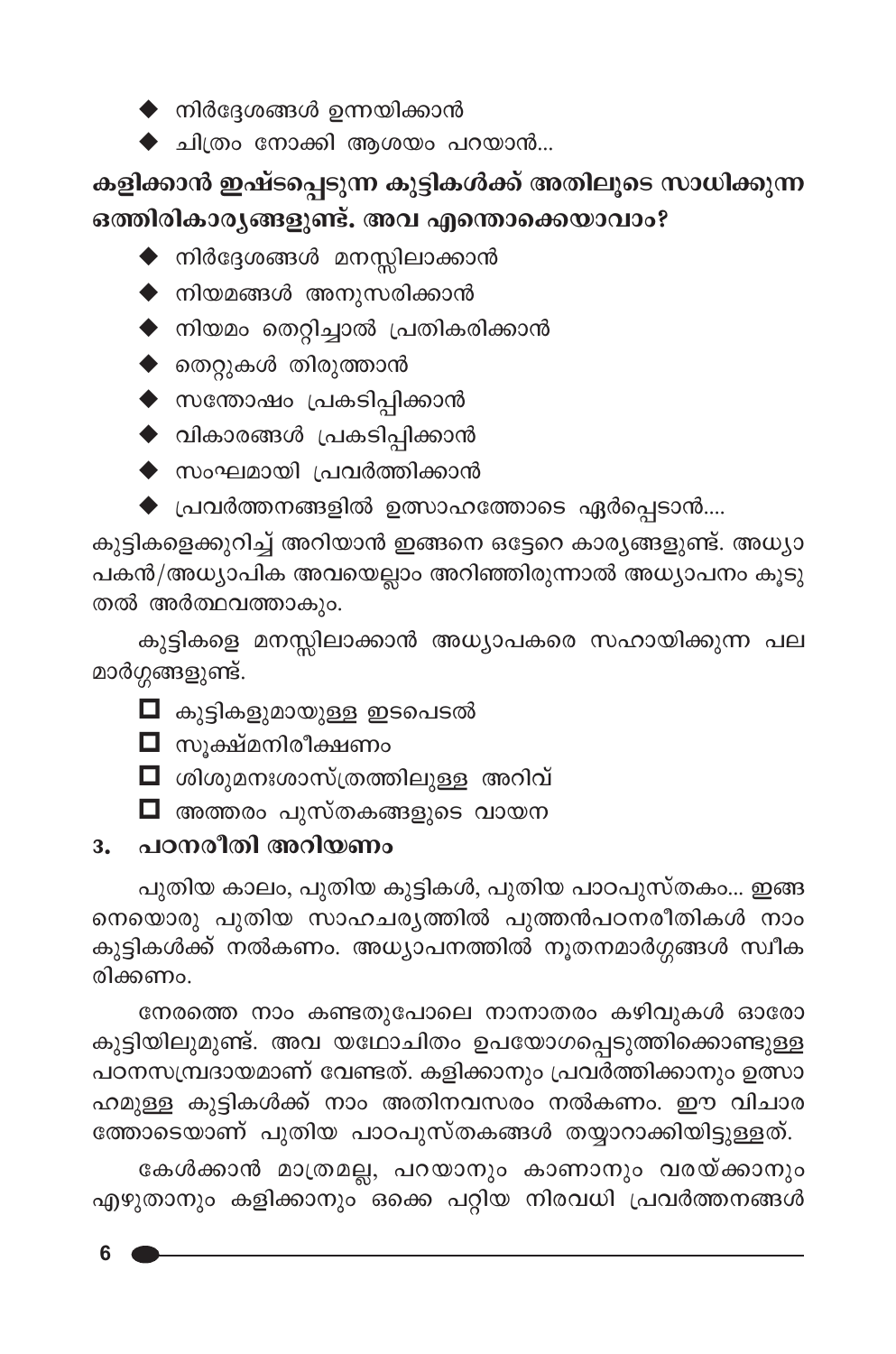പാഠപുസ്തകത്തിലുണ്ട്. അവയൊന്നും നിസ്സാരങ്ങളല്ല. ലളിതമാണെ ങ്കിലും ഓരോ പ്രവർത്തനത്തിലൂടെയും ന്മ്മുടെ വിശ്വാസത്തിന്റെ വിവിധ അംശങ്ങളാണ് കുട്ടികൾ നേടുന്നത്. ഈശോയെയും അവി ടുന്ന് നൽകുന്ന രക്ഷയേയും കുട്ടികൾക്ക് നൽകാനുള്ള പരിശ്രമത്തിൽ കഴിവുള്ള എല്ലാ മാർഗ്ഗങ്ങളും നാം ഉപയോഗിക്കേണ്ടതാണ്. അതി നുവേണ്ടി പുതിയ ബോധനരീതികൾ ഗ്രഹിക്കാൻ വിശ്വാസപരിശീല കർ തയ്യാറാകണം. ഇക്കാര്യത്തിൽ അധ്യാപകർക്ക് ഒരളവുവരെ സഹാ യമേകാൻ ഈ അധ്യാപിക സഹായിക്കു കഴിയും. കിട്ടാവുന്ന ഇടങ്ങ ളിൽ നിന്നൊക്കെ അധ്യാപനരീതികളിലുള്ള അറിവും പരിചയവും അധ്യാപകൻ നേടിയെടുക്കാൻ ശ്രമിക്കേണ്ടതുമാണ്.

## പ്രവർത്തനങ്ങളുടെ സവിശേഷതകൾ

വിശ്വാസപരിശീലനക്ലാസ്സിൽ അവതരിപ്പിക്കുന്ന ഏതു പ്രവർത്ത നവും വിജയിക്കണമെങ്കിൽ അതിന് ചില സവിശേഷതകൾ ഉണ്ടാക ണം. എങ്കിലേ അതുകൊണ്ട് ഫലം കിട്ടുകയുള്ളൂ.

എന്തൊക്കെയാവും ആ സവിശേഷതകൾ? പഠനത്തിനുവേണ്ടി നാം നൽകുന്ന ഒരു പ്രവർത്തനം-

- $\blacklozenge$  കുട്ടികളിൽ താൽപര്യം ഉണ്ടാക്കുന്നത്
- $\blacklozenge$  കുട്ടികളുടെ പ്രകൃതത്തിന് ചേർന്നത്
- $\blacklozenge$  കുട്ടികൾക്ക് സ്വാതന്ത്ര്യം നൽകുന്നത്
- $\blacklozenge$  ഒരു ലക്ഷ്യത്തെ മുൻനിറുത്തിയുള്ളത്
- $\blacklozenge$  വിഷയവുമായി ബന്ധമുള്ളത്
- $\blacklozenge$  സമയബന്ധിതമായി ചെയ്യാവുന്നത്
- $\blacklozenge$  കുട്ടികളുടെ നിലവാരത്തിന് യോജിക്കുന്നത്
- $\blacklozenge$  കുട്ടികളിൽ വെല്ലുവിളി ഉയർത്തുന്നത്

 $\blacklozenge$  അധ്യാപകന്/അധ്യാപികയ്ക്ക് വിലയിരുത്തുവാൻ കഴിയുന്നത് ആയിരിക്കണം.

പാഠപുസ്തകത്തിലെയും അധ്യാപകസഹായിയിലെയും പ്രവർത്തനങ്ങൾ കുട്ടികൾക്കു നൽകുമ്പോഴും പുതിയ പ്രവർത്ത നങ്ങൾ അധ്യാപകർ കണ്ടെത്തുമ്പോഴും ഇപ്പറഞ്ഞ സവിശേഷ തകൾ ഓർമ്മയിൽ സൂക്ഷിക്കണം.

## അധ്യാപകൻ/അധ്യാപിക പ്രത്യേകം ശ്രദ്ധിക്കേണ്ട കാര്യങ്ങൾ

എല്ലാ കുട്ടികൾക്കും പാഠപുസ്തകം ഉണ്ടെന്ന് ഉറപ്പുവരുത്തണം. 1. അതു തുടക്കത്തിലെ വാങ്ങാൻ നിർദ്ദേശിക്കുകയും വേണം.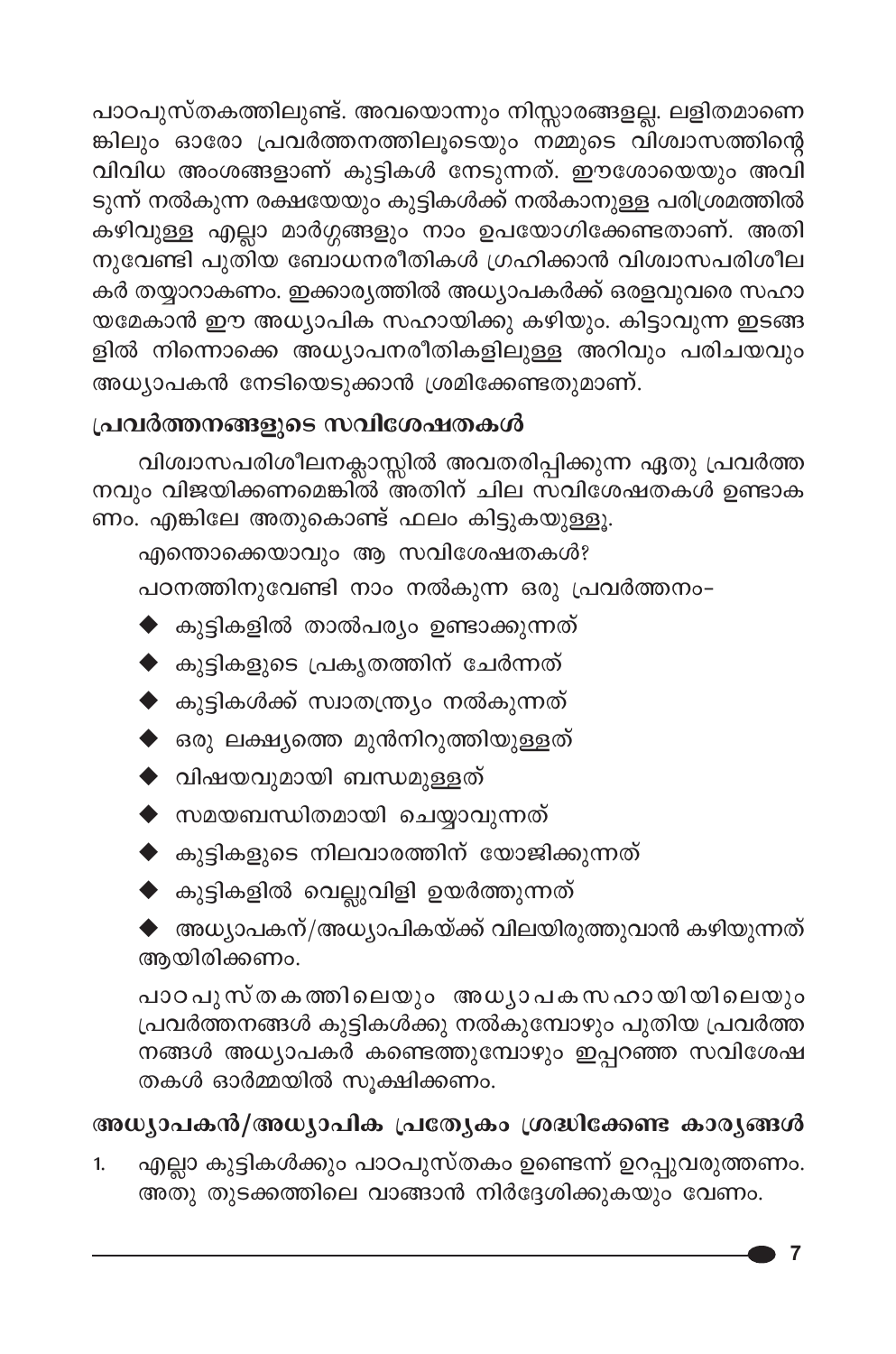- പാഠപുസ്തകത്തിൽ വരയ്ക്കാനും എഴുതാനുമുള്ള കാര്യങ്ങൾ  $\overline{2}$ . ക്ലാസ്സിൽ വച്ചുമാത്രം ചെയ്യാനുള്ളതാണ്. ഇക്കാര്യം മുൻകൂട്ടി കുട്ടി കളെ ബോധ്യപ്പെടുത്തണം. അധ്യാപകന്റെ/ അധ്യാപികയുടെ നിർദ്ദേശാനുസരണം മാത്രമേ കുട്ടി പാഠപുസ്തകം ഉപയോഗി ക്കാവൂ.
- കുട്ടികൾക്ക് വീട്ടിൽ വച്ച് ചെയ്യാനുള്ള അധിക പ്രവർത്തനങ്ങൾ 3. നൽകാവുന്നതാണ്. അത് വ്യക്തമായി പറഞ്ഞുവിടണം. അങ്ങനെ വരയ്ക്കാനും എഴുതുവാനും ചിത്രങ്ങൾ ഒട്ടിക്കാനുമൊക്കെ പ്രത്യേകം നോട്ടുബുക്ക് കുട്ടികൾക്ക് ഉണ്ടായിരിക്കുന്നത് നല്ലതാ ണ്. അധ്യാപകന്റെ/ അധ്യാപികയുടെ താൽപര്യം പോലെ, സാഹ ചര്യങ്ങൾ കണക്കിലെടുത്ത് ഇക്കാര്യം ചെയ്യേണ്ടതാണ്.

# പാഠത്തിലേക്ക് പ്രവേശിക്കുമ്പോൾ

വിശ്വാസപരിശീലനത്തെക്കുറിച്ചും കുട്ടികളെക്കുറിച്ചും പുതിയ പഠ നരീതിയെക്കുറിച്ചുമൊക്കെ നാം മനസ്സിലാക്കി. ഇനി ഓരോ പാഠവും പ്രത്യേകമായി വിശകലനം ചെയ്യുകയാണ്. പാഠങ്ങളുടെ വിശകലന ത്തിൽ പ്രത്യേകമായൊരു രൂപഘടന സ്ഥീകരിച്ചിട്ടുമുണ്ട്. അതു താഴെ പ്പറയും വിധമാണ്.

#### കുട്ടികൾ സ്വായത്തമാക്കേണ്ടവ 1.

ഒരു പാഠത്തിലൂടെ കുട്ടി നേടിയിരിക്കേണ്ട ഉദ്ദേശ്യങ്ങൾ തന്നെ യാണ് ഇവിടെ സൂചിപ്പിക്കുന്നത്. അവയെ മൂന്നായി തിരിച്ച് അവത രിപ്പിക്കുന്നു. ഒരു പാഠം കുട്ടികൾ പഠിച്ചുകഴിയുമ്പോൾ എന്തൊക്കെ അവർ സ്ഥതമാക്കിയിരിക്കണമെന്ന് അധ്യാപകന്/അധ്യാപികയ്ക്ക് വൃക്തമാകുന്നു. ചോദ്യോത്തരങ്ങൾക്കും പ്രവർത്തനങ്ങൾക്കും അപ്പു റത്ത് കുട്ടികളുടെ വിശ്വാസപരിശീലനത്തിന് ഇപ്പറഞ്ഞ കാര്യങ്ങൾ സ്വായത്തമാക്കിയേ മതിയാവു.

 $\Box$  ബോധ്യങ്ങൾ

 $\Box$  മനോഭാവങ്ങൾ

 $\Box$  ശീലങ്ങൾ

എന്നിങ്ങനെ വേർതിരിച്ച് നൽകിയിരിക്കുന്ന കാര്യങ്ങൾ കുട്ടി കൾക്ക് പകരാനാണ് നാം മറ്റുകാരൃങ്ങളെല്ലാം ചെയ്യുന്നത്.

#### അധ്യാപകൻ/അധ്യാപിക കരുതേണ്ട ബോധനോപാധികൾ  $2.$

ഓരോ പാഠവും നന്നായി അവതരിപ്പിക്കുന്നതിന് ചില പഠനോ പകരണങ്ങൾ ആവശ്യമാണ്. അധ്യാപക്സഹായിയിൽ ചേർത്തിരി ക്കുന്നവ കൂടാതെ യുക്തമെന്നു തോന്നുന്നവ, ലഭ്യമാണെങ്കിൽ ഉപ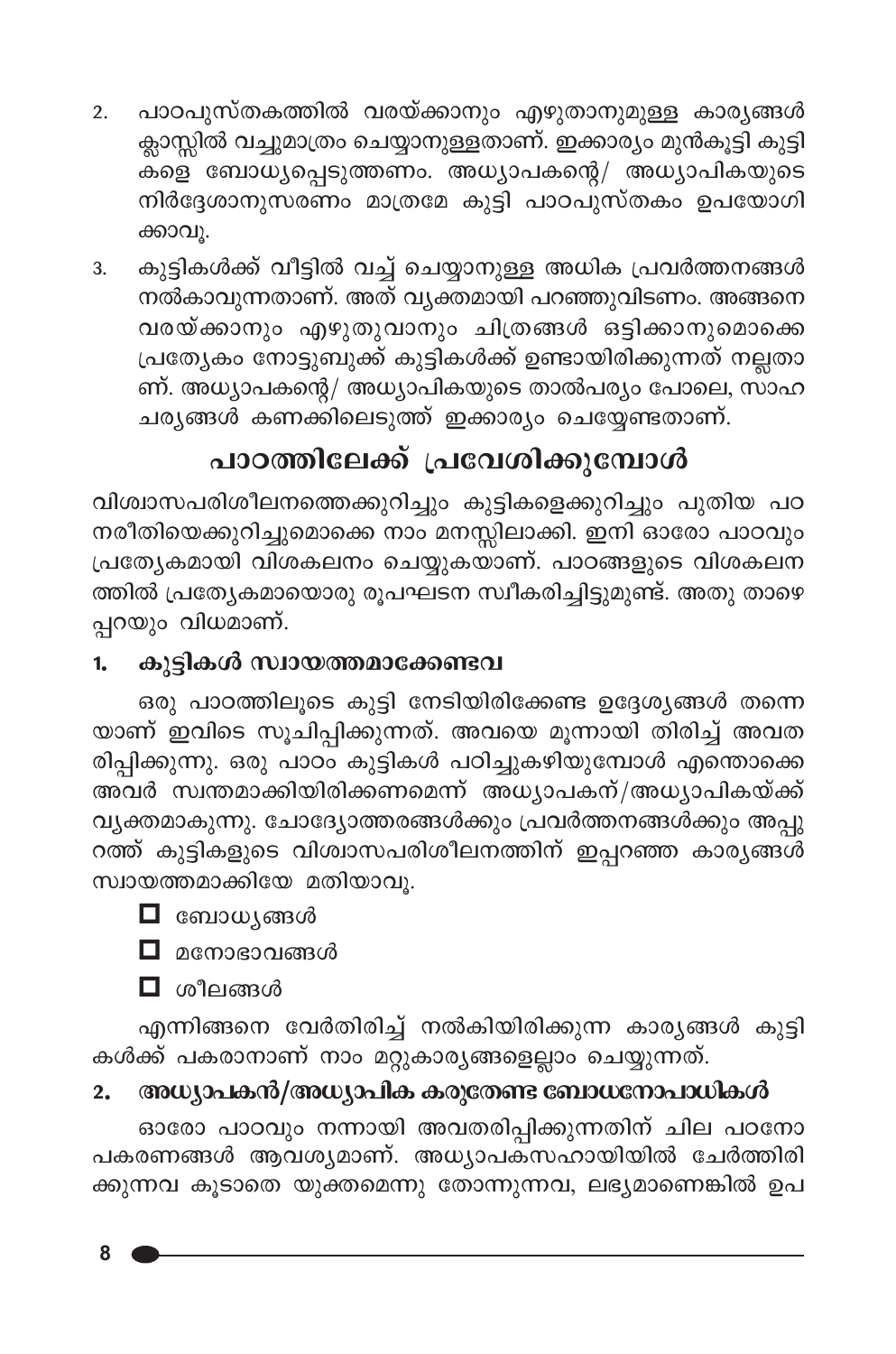യോഗിക്കുന്നത് കൂടുതൽ പ്രയോജനകരമായിരിക്കും. അതിനുള്ള ഒരു മാർഗ്ഗനിർദ്ദേശമായി മാത്രം ഇതിലെ സൂചനകൾ കണക്കാക്കിയാൽ മതി.

ഗാനങ്ങൾ, കഥകൾ, കളികൾ, നാടകരൂപങ്ങൾ തുടങ്ങിയവ യൊക്കെ ചില പാഠങ്ങളിൽ ആവശ്യമായി വരും. അവയെല്ലാം മന സ്സിലെങ്കിലും തയ്യാറാക്കിയേ ക്ലാസ്സിൽ പോകാവൂ. അവയും ബോധ നോപാധികൾ തന്നെയാണ്.

#### 3. പാഠാവതരണം

ഓരോ പാഠവും എങ്ങനെ അവതരിപ്പിക്കണം, എവിടെ തുടങ്ങ ണം, എന്തെല്ലാം കാര്യങ്ങൾ ഉൾക്കൊള്ളിക്കണം എന്നൊക്കെ വിവ രിക്കുന്ന ഭാഗമാണിത്. പാഠം തുടക്കം മുതൽ ഒടുക്കം വരെ വായിച്ച് അവതരിപ്പിക്കുന്ന രീതി എന്തായാലും ഒഴിവാക്കണം. കുട്ടികൾക്ക് ആകർഷകമായ വിധത്തിൽ പാഠം തുടങ്ങാനും തുടരാനും അവസാ നിപ്പിക്കുവാനും കഴിയണം. അതിനുള്ള ചില സൂചനകൾ പാഠാവത രണഭാഗത്ത് നൽകുന്നുണ്ട്. അവയെക്കാൾ നല്ലതെന്നു തോന്നുന്നവ ഒരുക്കം ആവശ്യമുള്ള കാര്യമാണ് പാഠവതരണമെന്ന് മറക്കരുത്.

കഥപറച്ചിൽ, ചിത്രവായന, അഭിനയം, റോൾപ്ലേ, പാട്ടുകൾ, സംഭാ ഷണം, ഗ്രൂപ്പുപ്രവർത്തനം തുടങ്ങി ഏതുവിധത്തിലും പാഠാവതര ണമാകാം. അധ്യാപകന്/അധ്യാപികയ്ക്ക് താൽപര്യവും കഴിവുമുള്ള ഉപാധികൾ ഉപയോഗിച്ചാൽ കൂടുതൽ കാര്യക്ഷമമാകും. കുട്ടികളെ ഈ വിധ പ്രവൃത്തികളിൽ ഉൾപ്പെടുത്തിക്കൊണ്ടും പാഠം അവതരി പ്പിക്കാവുന്നതാണ്.

#### പാഠബന്ധിത പ്രവർത്തനങ്ങൾ 4.

പാഠപുസ്തകത്തിലെ എല്ലാ പ്രവർത്തനങ്ങളെക്കുറിച്ചുമുള്ള നിർദ്ദേശങ്ങൾ ചേർത്തിരിക്കുന്നു. ചോദ്യങ്ങൾക്കുള്ള ഉത്തരങ്ങളും നൽകിയിട്ടുണ്ട്. അത് കണ്ടെത്തി എഴുതാനും സ്വയമേവ എഴുതാനു മുള്ളത് കുട്ടികൾ തനിച്ച് എഴുതട്ടെ. അവർക്ക് സഹായം നൽകിയാൽ മതി. അധ്യാപക സഹായിയിലെ വാക്കുകളോ, വാക്യങ്ങളോ തന്നെ കുട്ടികൾ എഴുതിക്കാണണമെന്ന് നിർബന്ധം പാടില്ല. ആവശ്യമുള്ളി ടത്ത് കുട്ടികളെ സഹായിക്കാൻ അധ്യാപകർക്ക് നൽ്കിയിട്ടുള്ള സൂച നകൾ മാത്രമായി അവയെ കണ്ടാൽ മതി. കുട്ടികൾക്ക് പൂർത്തിയാ ക്കാൻ പറ്റാത്തവ അധ്യാപകസഹായി നോക്കി, അധ്യാപകന്/അധ്യാ പികയ്ക്ക് പറഞ്ഞുകൊടുക്കാൻ കഴിയുമല്ലോ. ഓരോ പാഠത്തിലെയും മുഴുവൻ പ്രവർത്തനങ്ങളും നിർബന്ധമായും ചെയ്തിരിക്കണം.

#### അനുബന്ധിത പ്രവർത്തനങ്ങൾ 5.

പാഠങ്ങളിൽ ഇല്ലാത്തതും അവയോടു കൂട്ടിച്ചേർക്കാവുന്നതുമായ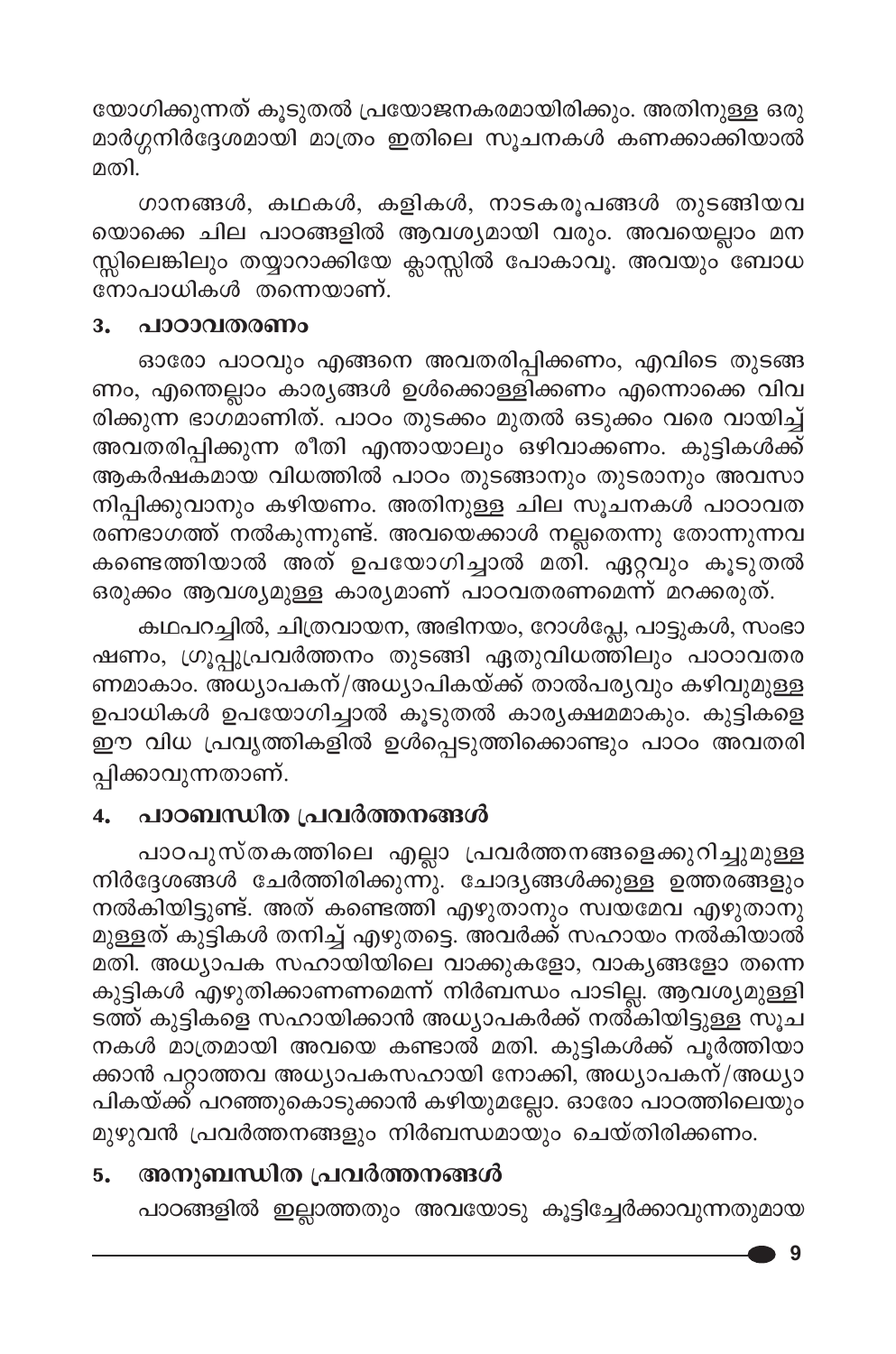(പവർത്തനങ്ങളാണിവ. ഇവയോരോന്നും അധ്യാപകന്റെ/അധ്യാപികയുടെ ഇഷ്ടാനുസരണം സ്ഥകരിക്കാവുന്നതാണ്. സന്ദർഭത്തിന് ഇണങ്ങുംവിധം കഴിവുള്ളിടത്തോളം അനുബന്ധിത പ്രവർത്തനങ്ങൾ നൽകുന്നതാണ് നല്ലത്. അധ്യാപക സഹായിയിൽ ചേർക്കാത്ത പ്രവർത്തനങ്ങൾ കിട്ടുമെ ങ്കിൽ അവയും ക്ലാസ്സിൽ ഉപയോഗിക്കാം. കൂടുതൽ ചോദ്യങ്ങൾ പാഠഭാ ഗത്തുനിന്നും ത്യ്യാറാക്കി ചേർത്തിട്ടുണ്ട്. അവയുടെ ഉത്തരങ്ങൾ കണ്ടെത്തി കുട്ടികൾക്ക് നൽകുന്നത് നല്ലതാണ്. അനുബന്ധിത പ്രവർത്ത നങ്ങളെല്ലാം തന്നെ അധ്യാപകന്റെ/അധ്യാപികയുടെ മനോഭാവത്തിനനു സൃതമായി ചെയ്യേണ്ടതാണെന്ന് ഓർമ്മിക്കുക.

### **ഓരോ പാഠത്തിലും ഓർമ്മിക്കേണ്ട കാര്യങ്ങൾ**

1. ഒാരോ പാഠവും രണ്ട് ദിവസം (2 ഞായറാഴ്ചകൾ) കൊണ്ട് പഠി പ്പിച്ചുതീർക്കണം എന്നാണ് വിഭാവനം ചെയ്തിരിക്കുന്നത്. അതിനാൽ  $\overline{\textbf{a}}$ ാരോ പാഠത്തിലെയും കാര്യങ്ങൾ രണ്ടായി വിഭജിച്ച് ഒരുങ്ങുന്ന താണ് സൗകര്യം.

2. പ്രവർത്തനങ്ങൾ എല്ലാം തന്നെ കുട്ടികൾ ചെയ്യേണ്ടത് ക്ലാസ്സിൽ വച്ചാണ്. അതിനുള്ള സമയം രണ്ടുദിവസങ്ങളിലായി ലഭിക്കും.

ഓരോന്നും ചെയ്യാനുള്ള നിർദ്ദേശങ്ങൾ വൃക്തമായും കൃതൃ മായും നൽകണം. വീട്ടിൽ വച്ച് മതാപിതാക്കളുടെ സഹായത്തോടെ ചെയ്യേണ്ടവ ഉണ്ടെങ്കിൽ അത് രണ്ടാം ദിവസം ചെയ്തുകൊണ്ടുവര ത്തക്കവിധം ഒന്നാംദിവസം തന്നെ കുട്ടികളോടു പറഞ്ഞുവിടണം.

3. മനഃപാഠമാക്കാൻ കൊടുത്തിട്ടുള്ളവ കഴിവതും ക്ലാസ്സിൽ വച്ചു തന്നെ ചെയ്യിക്കുക. ഒന്നോ രണ്ടോ തവണ വായിച്ചുകൊടുക്കാം. ഒറ്റയ്ക്കും ഗ്രൂപ്പായും വായിച്ചു പഠിക്കാൻ നിർദ്ദേശിക്കാം. മനഃപാഠ മാക്കി ചൊല്ലിക്കേൾപ്പിക്കുന്നവർക്ക് ചെറിയ സമ്മാനങ്ങളോ കൈയ്യ ടിയോ മറ്റെന്തെങ്കിലും അംഗീകാരമോ നൽകാം. ആദ്യമാദ്യം പഠിച്ചു കേൾപ്പിക്കാൻ പ്രചോദനം നൽകുന്നത് നല്ലതാണ്.

4. എന്റെ തീരുമാനം എന്നപേരിൽ കൊടുത്തിരിക്കുന്നവ കുട്ടിയിൽ രൂപപ്പെടേണ്ട മനോഭാവങ്ങളോ ശീലങ്ങളോ ആണ്. ഓരോ പാഠ ത്തിലെയും എന്റെ തീരുമാനം കുട്ടികൾക്ക് വിശദമാക്കിക്കൊടുക്ക ണം. അത് അവരുടെ തീരുമാനമാക്കി മാറ്റണം. പിറ്റേ ആഴ്ചയിൽ തീരുമാനം എത്രത്തോളം നടപ്പിലാക്കി എന്ന് അന്വേഷിക്കണം.

5. ബൈബിൾ വായന, എന്റെ ബൈബിൾ വാകൃം എന്ന പ്രവർത്തനം കുട്ടികളുടെ ബൈബിൾ പഠനവും പാരായണവും വളർത്താനുള്ളതാണ്. ബൈബിൾ വായിച്ച്, ഇഷ്ടപ്പെട്ട വാക്യം എഴു തിക്കൊണ്ടുവരാനുള്ള നിർദേശം ഒന്നാം ദിവസം നൽകണം. രണ്ടാം ദിവസം അതു പരിശോധിക്കുകയും വേണം. ഒന്നാം പാഠം പഠിപ്പിക്കു സ്ഥോൾ അധ്യാപകൻ/അധ്യാപിക സമ്പൂർണ്ണ ബൈബിൾ ക്ലാസ്സിൽ കൊണ്ടുപോയി ഉൽപത്തി 1:26-31 ഭാഗം വായിച്ചു കേൾപ്പിക്കണം.

**10**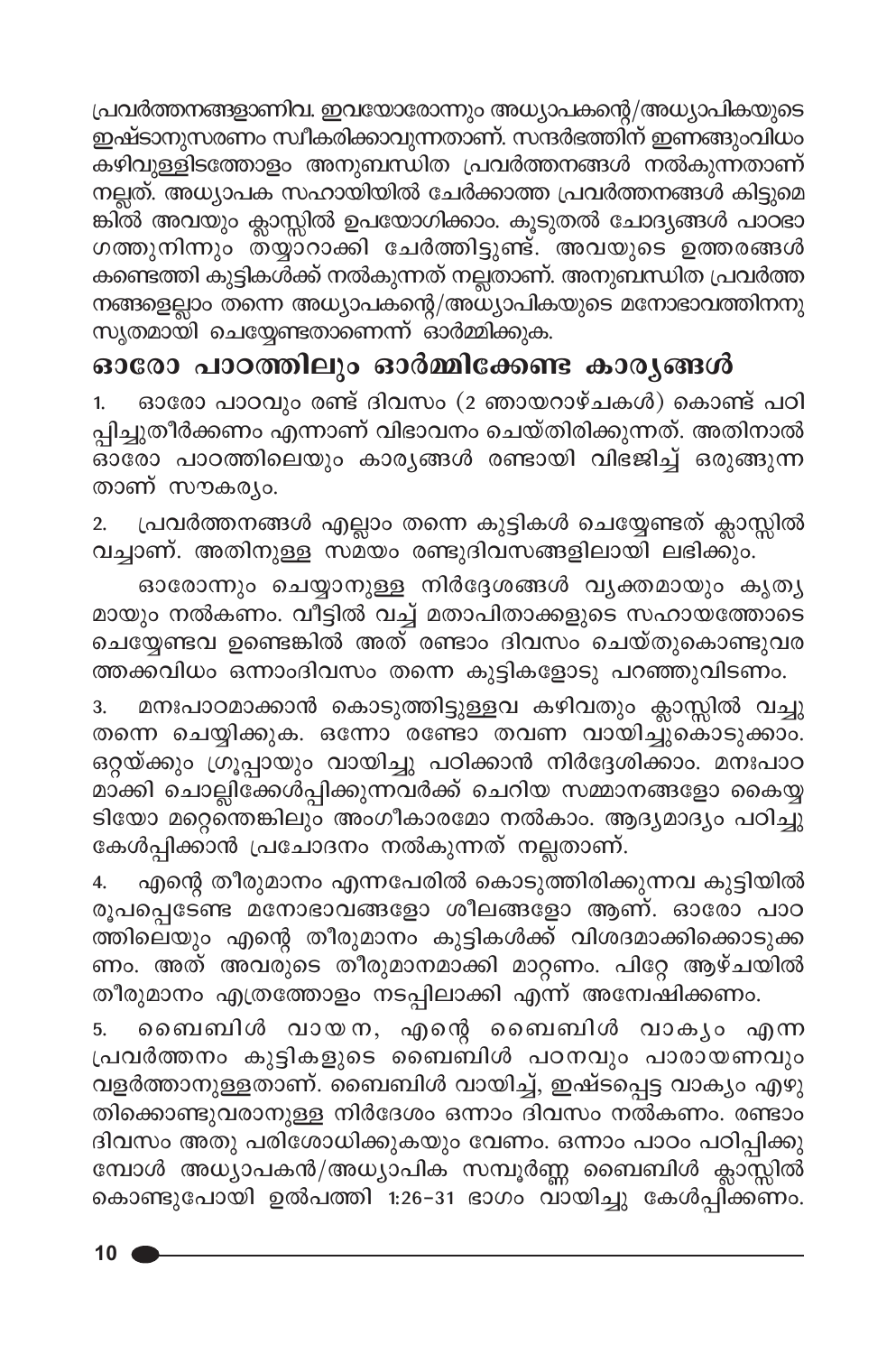അതിൽ നിന്ന് ഇഷ്ടപ്പെട്ട ഒരു വാക്യം ഓരോ കുട്ടിയോടും ചോദിച്ച് അത് എഴുതാൻ ആവശ്യപ്പെടണം. ഇതുപോലെ മറ്റുപാഠങ്ങളിൽ മാതാ പിതാക്കളുടെ സഹായത്തോടെ കുട്ടികൾ വായിച്ച് എഴുതണം.

### ഓർമ്മിക്കാൻ മൂന്നുകാരൃങ്ങൾ കൂടി

1. ഈ അധ്യാപനസഹായി പൂർണ്ണമായി ശ്രദ്ധാപൂർവ്വം വായി ക്കണം. ഓരോ പാഠവിശകലനവും വായിച്ചു മനസ്സിലാക്കണം.

2. ഓരോ പാഠവും പഠിപ്പിക്കുന്നതിനുമുമ്പായി അതാത് പാഠവിശ കലനത്തിന്റെ സഹായത്തോടെ നല്ല ഒരുക്കം നടത്തണം. പാഠാസൂ ത്രണം നന്നായാൽ ക്ലാസ്സെടുക്കാൻ ഏറെ എളുപ്പമാകും. എന്തെല്ലാം -<br>കാര്യങ്ങൾ, ഏതു വിധ്ത്തിത് കുട്ടികൾക്കു നൽകണം. എന്തെല്ലാം പ്ര്വൃ ത്തികൾ അവരെക്കൊണ്ടുചെയ്യിക്കണം എന്നെല്ലാം മുൻകൂട്ടി തീരുമാ നിക്കുന്നതാണ് ആസൂത്രണം.

3. പാഠാസൂത്രണത്തിൽ തീരുമാനിച്ച് കാര്യങ്ങൾ ഒരു നോട്ടുബു ക്കിൽ എഴുതിവച്ചാൽ എളുപ്പമായി. അതുനോക്കി ക്ലാസ്സ് നയിക്കാം. ഓരോ അധ്യാപകനും അധ്യാപികയ്ക്കും സൗകര്യമെന്നു് തോന്നുന്ന വിധത്തിൽ എഴുതിയാൽ മതി. പാഠക്കുറിപ്പുകൾ എഴുതിശീലിക്കുന്നത് കൂടുതൽ നന്നായി ഒരുങ്ങാൻ ഇടവരുത്തും. പലയിടത്തുനിന്നായി ലഭിക്കുന്ന അധിക വിവരങ്ങളും പ്രവർത്തനങ്ങളും ഈ ബുക്കിൽ എഴുതാനും കഴിയും.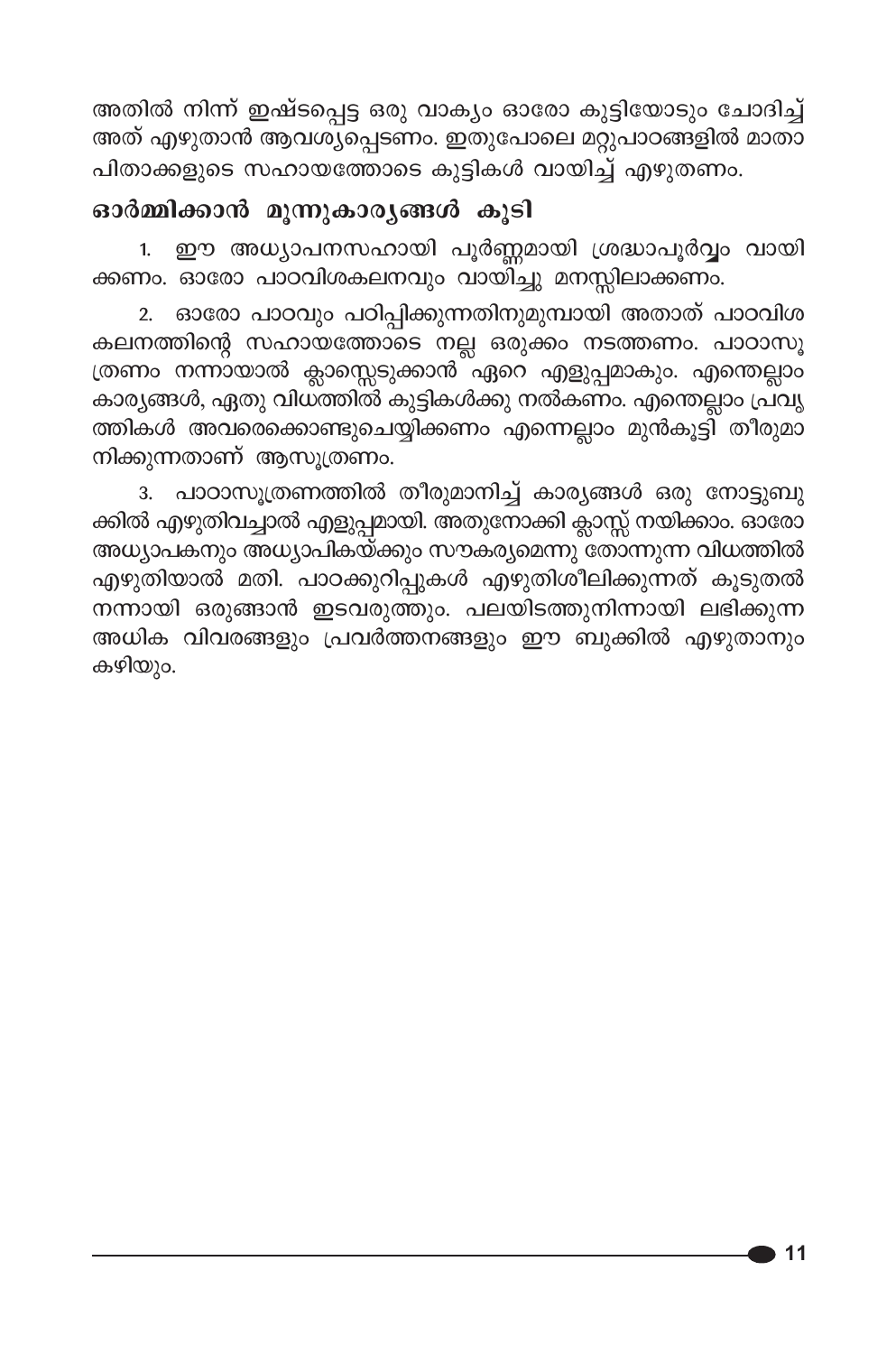### $\mathbf{1}$

### ദൈവാരാധന

#### L ആമുഖം

മനുഷ്യനു ദൈവത്തോടുള്ള ബന്ധത്തിന്റെ പ്രധാന പ്രകാശന ആരാധന. പ്രാചീന മനുഷ്യൻ അവനു ഭയം ജനിപ്പിച്ച മറണ് പ്രകൃതിശക്തികളെ ആരാധിച്ചു. എന്നാൽ ദൈവാരാധനയ്ക്കായ് ദൈവം ഇസ്രായേൽ ജനതയെ തിരഞ്ഞെടുത്ത് ഒരുക്കിയതുമുതൽ മനുഷ്യൻ സത്യദൈവത്തെ ആരാധിച്ചു തുടങ്ങി. അപ്പോഴും അവന്റെ ആരാധന പൂർണമായിരുന്നില്ല. ഈശോ സമരിയാക്കാരി സ്ത്രീയോടു പറഞ്ഞു : "......ദൈവത്തെ അരൂപിയിലും സത്യത്തിലും ആരാധിക്കുന്ന സമയം വരുന്നു". ഈശോയുടെ കുരിശിലെ ബലിയിൽ കൗദാശിക മായി പങ്കുചേർന്നുകൊണ്ട് സഭ ആരാധനാ സമൂഹമായി മാറിയിരി ക്കുന്നു. ഈ വസ്തുതകൾ വ്യക്തമാകത്തക്കവിധം ക്ലാസ് നയിക്ക ണം.

### $\mathbf H$  കുട്ടികൾ സ്വന്തമാക്കേണ്ടത്

### a) consource

- ∻ മനുഷൃൻ പ്രകൃതൃാ ദൈവാരാധകനാണ്.
- ∻ യഥാർത്ഥ ദൈവത്തെ അറിയാതിരുന്ന നാളുകളിൽ അവൻ പ്രകൃതിശക്തികളെ ആരാധിച്ചു.
- ❖ എല്ലാ മതങ്ങളും ദൈവാരാധനയ്ക്ക് പ്രാധാന്യം കല്പിക്കു ന്നുണ്ട്.
- ∻ ഇസ്രായേൽ ജനത്തെ ഒരു ആരാധനാസമൂഹമായി ദൈവം തെരഞ്ഞെടുത്തു.
- ❖ കാർഷികവിഭവങ്ങളെയും ആടുമാടുകളെയും ബലിയർപ്പിച്ചു കൊണ്ട് അവർ നടത്തിയ ദൈവാരാധന അപൂർണമായിരുന്നു.

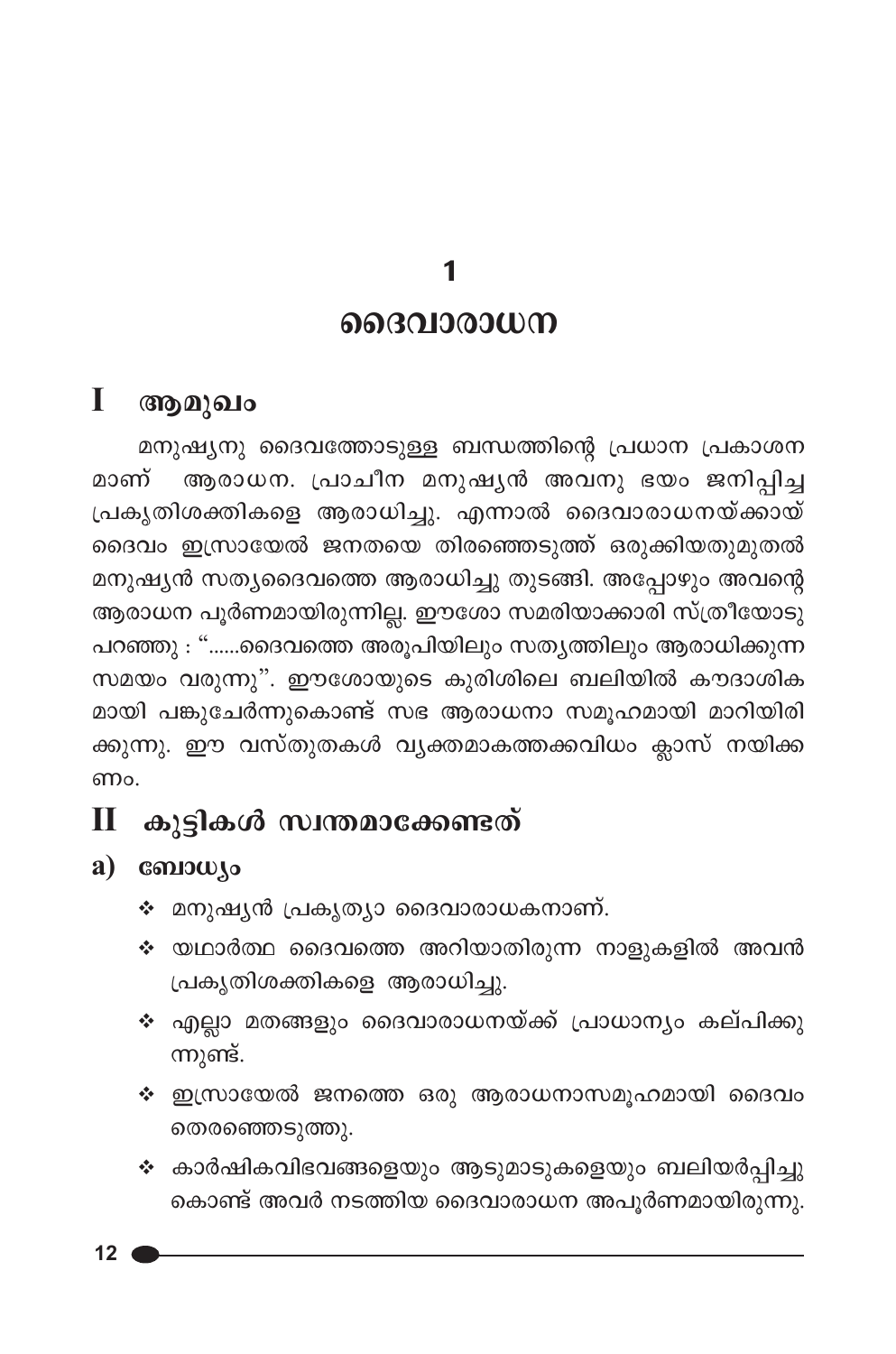- ❖ കുരിശിലെ ബലിയിലൂടെ ഏകവും പൂർണവുമായ ബലിയർപ്പി ച്ചുകൊണ്ട് ഈശോ യഥാർത്ഥ ആരാധനയെന്താണെന്ന് നമ്മെ പഠിപ്പിച്ചു.
- ∻ ഈശോയുടെ ബലിയർപ്പണത്തിന്റെ അനുസ്മരണവും ആഘോഷവുമായ വിശുദ്ധ കുർബാന, കൂദാശകൾ, യാമ പ്രാർത്ഥന, തിരുനാളുകൾ, കൂദാശാനുകരണങ്ങൾ, തുടങ്ങി യവയിൽ പങ്കുചേർന്നുകൊണ്ടാണ് സഭ ഒരു ആരാധനാസമൂ ഹമായി തീരുന്നത്.

### $\mathbf b$ )  $\mathbf a$  and  $\mathbf a$

- ❖ യഥാർത്ഥ ആരാധനയായ ദിവ്യബലിയിൽ സജീവമായി പങ്കു ചേരാനുള്ള താല്പര്യം കുട്ടികളിൽ വളർത്തണം.
- ∻ ആരാധന വെറും അനുഷ്ഠാനമാകാതെ ആന്തരികമായി അതിൽ ഉൾച്ചേരാനുള്ള ശ്രദ്ധ ഉളവാക്കണം.

 $c)$  ശീലം

- ❖ അവസരം ലഭിക്കുമ്പോഴെല്ലാം ഞാൻ ദിവ്യബലിയിൽ പങ്കു ചേരും.
- ∻ ദിവൃബലിയുടെ ചൈതനൃത്തിൽ അനുദിന ജീവിതം നയിക്കാൻ ശ്രദ്ധിക്കും.

# $III$  ബോധനോപാധികൾ

വിവിധ മതങ്ങളിലെ ആരാധനയുടെ ചിത്രങ്ങൾ, പാഠപുസ്തക ത്തിലെ ചിത്രങ്ങൾ (വലുപ്പത്തിൽ), പഴയനിയമ ബലിയും പുതിയനിയമ ബലിയും താരതമൃപ്പെടുത്തിക്കൊണ്ടുള്ള ചാർട്ട്, വിശുദ്ധ ഗ്രന്ഥം, വത്തിക്കാൻ കൗൺസിൽ പ്രമാണരേഖകൾ

# $\bf{IV}$  പാഠാവതരണം

ചിത്രങ്ങളുടെ സഹായത്തോടെ പ്രാചീനമനുഷ്യരുടെ ദൈവാ രാധനയെക്കുറിച്ചു ചർച്ച ചെയ്തുകൊണ്ട് ക്ലാസ് ആരംഭിക്കുന്നു. തുടർന്ന് വിവിധ മതങ്ങളിലെ ദൈവാരാധനയും ഇസ്രായേലിന്റെ ആരാധനയും വിശദമാക്കുന്നു. അതിന്റെ അടിസ്ഥാനത്തിൽ സമരി യാക്കാരി സ്ത്രീയോട് ഈശോ പറഞ്ഞ 'അരൂപിയിലും സത്യത്തിലു മുള്ള ആരാധന'യിലേയ്ക്ക് കുട്ടികളെ നയിക്കുന്നു.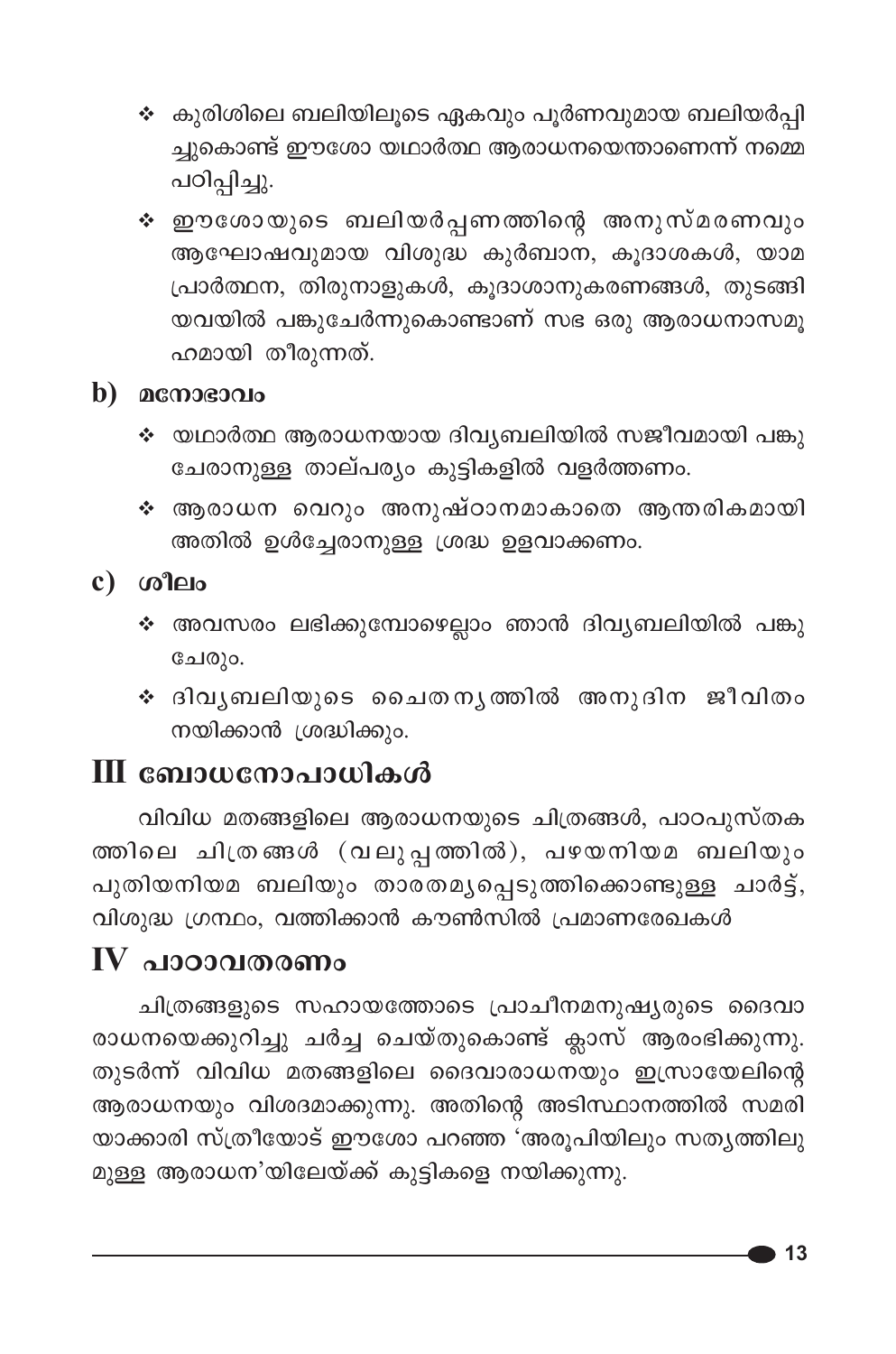# $\overline{\mathbf{V}}$  പാഠബന്ധിത പ്രവർത്തനങ്ങൾ

### ദൈവവചനം വായിക്കാം ധ്യാനിക്കാം

നർദേശിക്കപ്പെട്ടിരിക്കുന്ന വചനഭാഗം ക്ലാസിൽ ഉറക്കെ വായിച്ച് അതിന്റെ സന്ദേശം ഉൾക്കൊള്ളാൻ കുട്ടികളെ സഹായിക്കുന്നു

## ഓർമ്മിക്കാൻ ഒരു തിരുവചനം

പാഠത്തിൽ കൊടുത്തിരിക്കുന്ന തിരുവചനം മനഃപാഠമാക്കാൻ സഹായിക്കുന്നു. ക്ലാസിൽ ചാർട്ടായി എഴുതിയിടുന്നു.

# നമുക്കുപ്രാർത്ഥിക്കാം

നിർദേശിച്ചിരിക്കുന്ന പ്രാർത്ഥന ഒരുമിച്ചു ചൊല്ലുന്നു.

### എന്റെ തീരുമാനം

തീരുമാനം മൗനമായി വായിച്ചിട്ട് ഓരോരുത്തരായി പറയുന്നു. സഭാപിതാക്കന്മാർ പറയുന്നത്

ആദ്യത്തെ ഏഴു നൂറ്റാണ്ടുകളിൽ ജീവിച്ചവരും സഭയ്ക്ക് ആധി കാരികമായ പഠനങ്ങൾ നൽകിയവരും വിശുദ്ധരും സഭ അംഗീകരി ച്ചവരുമായ വിജ്ഞാനികളെയാണ് സഭാപിതാക്കന്മാർ എന്നു വിളി .<br>കുന്നത്. ദൈവശാസ്ത്രസംബന്ധമായും ആരാധനക്രമപരമായും ഇവർ നൽകിയിട്ടുള്ള പ്രബോധനങ്ങൾ വളരെ വിലപ്പെട്ടവയാണ്. അവയെക്കുറിച്ച് അറിവു നൽകുന്നതിനാണ് ഈ ഭാഗം ക്രമീകരി ച്ചിരിക്കുന്നത്. സാധിക്കുന്നിടത്തോളം ഈ വചനങ്ങൾ മനഃപാഠമാ ക്കുവാൻ കുട്ടികളെ പ്രോത്സാഹിപ്പിക്കുക.

### ഉത്തരം കണ്ടെത്താം

- 1. പേജ് 10 ഖണ്ഡിക 2 ന്റെ അവസാനഭാഗം
- 2. പേജ് 13 ഖണ്ഡിക 4

3. പേജ് 11 'ആരാധന പഴയനിയമത്തിൽ' എന്ന തലക്കെട്ടിനു താഴെ കൊടുത്തിരിക്കുന്ന ആശയങ്ങൾ ചുരുക്കി എഴുതുക.

- 4. പേജ് 13 **ഖണ്ഡിക** 3
- 5. പേജ് 15 ഖണ്ഡിക 1

# VI അനുബന്ധിത പ്രവർത്തനങ്ങൾ

1. പാഠത്തിൽ പ്രതിപാദിച്ചിരിക്കുന്ന വിവിധ പദങ്ങളുടെ മൂലപദ ങ്ങളും അർത്ഥവും എഴുതി ഒരു ചാർട്ട് രൂപീകരിക്കുന്നു. തുടർന്നുവരുന്ന പാഠങ്ങളിൽ നിന്നു ലഭിക്കുന്ന വാക്കുകൾ ചേർത്ത് അതു വിപുലീകരിക്കുന്നു.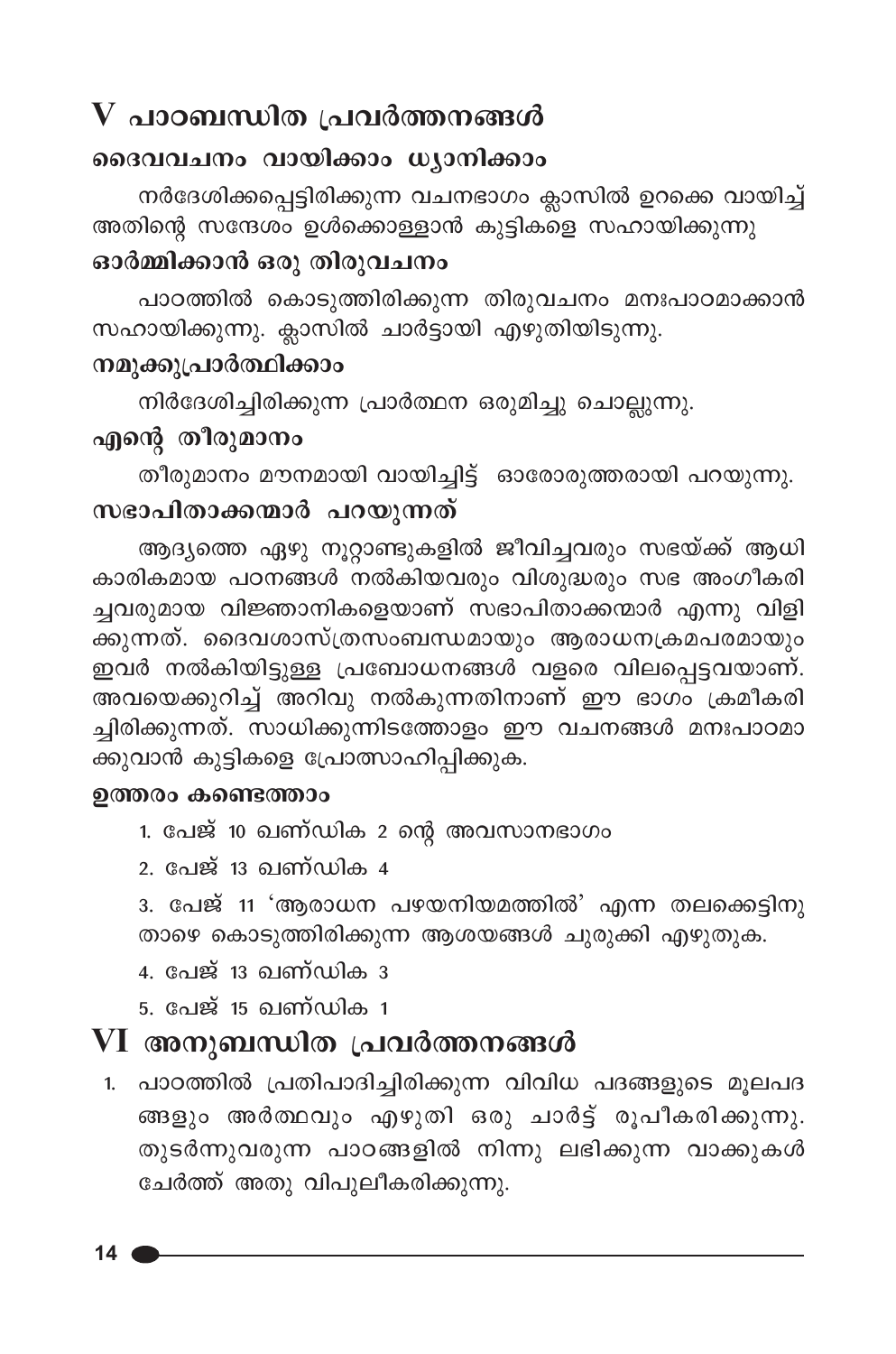### $\overline{2}$

# അടയാളങ്ങളും പ്രതീകങ്ങളും

## I ആമുഖം

ലിറ്റർജിയിൽ അടയാളങ്ങൾക്കും പ്രതീകങ്ങൾക്കും വലിയ പ്രാധാ ന്യമുണ്ട്. ദൈവാരാധനയിലെ വിവിധ അടയാളങ്ങളുടെയും പ്രതീക ങ്ങളുടെയും അർത്ഥം മനസ്സിലാക്കിയാലേ അവയിൽ സജീവമായി പങ്കുചേരാൻ സാധിക്കുകയുള്ളു. വിശുദ്ധ കുർബ്ബാനയിലെ അടയാള ങ്ങളുടെയും പ്രതീകങ്ങളുടെയും അർത്ഥം മനസ്സിലാക്കി ദിവൃബലി യിൽ സജീവമായി പങ്കുചേരാൻ കുട്ടികളെ സഹായിക്കുകയാണ് ഈ പാഠത്തിന്റെ ലക്ഷ്യം.

# $\mathbf H$  കുട്ടികൾ സ്വന്തമാക്കേണ്ടത്

### a) ബോധ്യം

- ❖ അടയാളങ്ങളും പ്രതീകങ്ങളും മനുഷ്യജീവിതത്തിൽ ഒഴിച്ചു കൂടാൻ സാധിക്കാത്ത വസ്തുതകളാണ്.
- ❖ പ്രതീകങ്ങളെല്ലാം അടയാളങ്ങളാണ്. എന്നാൽ അടയാളങ്ങ ളെല്ലാം പ്രതീകങ്ങളല്ല.
- ∻ അദൃശൃനായ ദൈവത്തെ അനുഭവിക്കാൻ നമ്മെ സഹായി ക്കുന്ന മാധ്യമങ്ങളായി അടയാളങ്ങളും പ്രതീകങ്ങളും നില കൊള്ളുന്നു.
- ∻ ദൈവാരാധനയിലെ അടയാളങ്ങളെ ഏഴായി തരംതിരിച്ചിരി ക്കുന്നു.
- b) മനോഭാവം
	- ❖ ദൈവാരാധനയിലെ അടയാളങ്ങളുടെയും പ്രതീകങ്ങളുടെയും അർത്ഥമറിയാനുള്ള താല്പര്യം അവരിൽ ഉണർത്തുന്നു.
	- ❖ ദൈവാരാധനയിൽ ഭക്തിപൂർവം പങ്കുചേരാനുള്ള പ്രോത്സാ ഹനം നൽകുന്നു.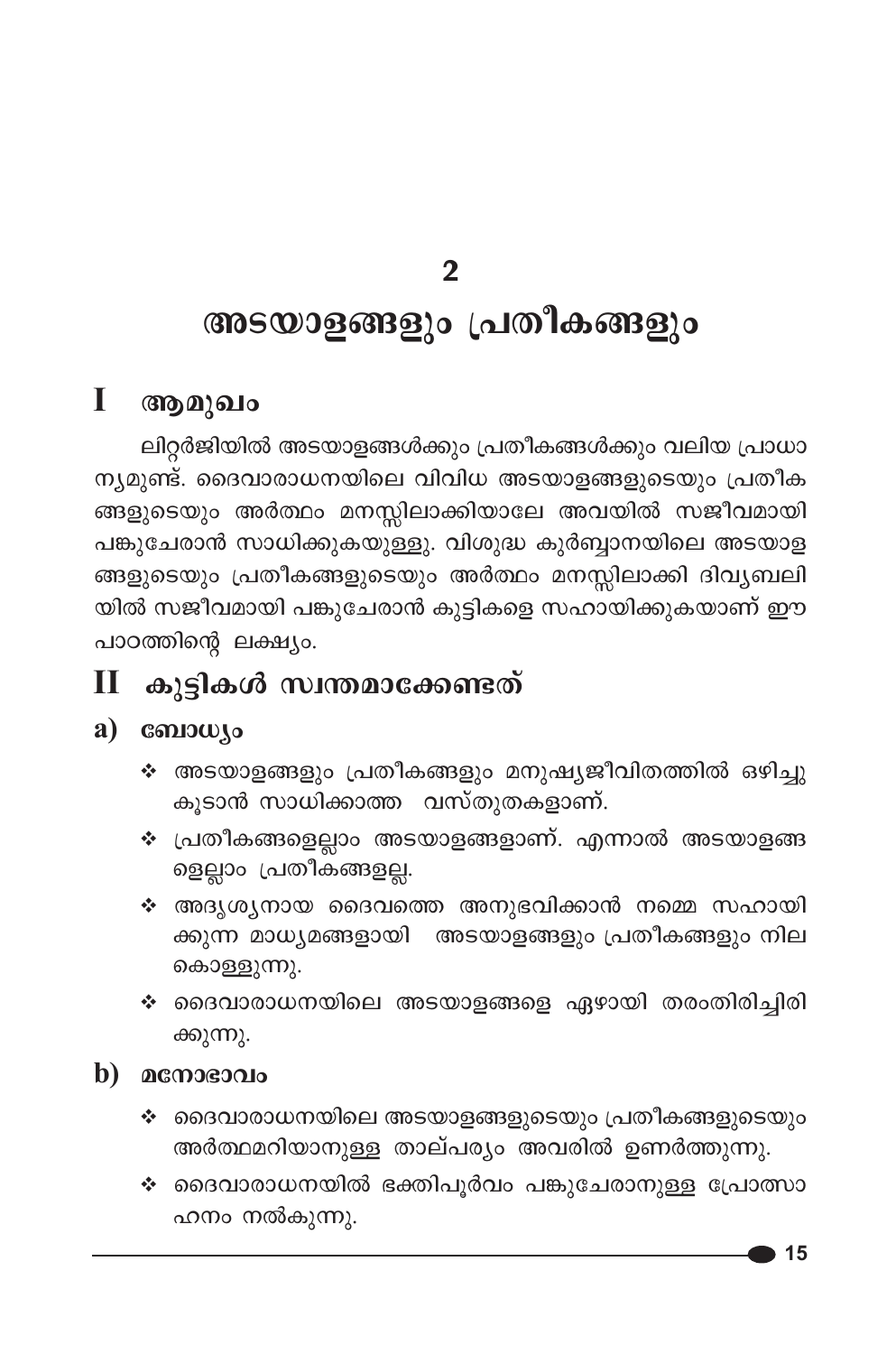### $c)$  ശീലം

- ❖ ദൈവാലയത്തിൽ ഞാൻ ഭക്തിപൂർവം പെരുമാറും.
- ❖ വിശുദ്ധ വസ്തുക്കളോട് ഞാൻ ആദരവു പൂലർത്തും.

# **III ബോധനോപാധികൾ**

സാധാരണയായി ഉപയോഗിക്കപ്പെടുന്ന അടയാളങ്ങളുടെയും പ്രതീകങ്ങളുടെയും ചിത്രങ്ങൾ (പ്രാവ്, ത്രാസ്, ട്രാഫിക് സിഗ്നലു കൾ മുതലായവ), പാഠപുസ്തകത്തിലെ ചിത്രങ്ങൾ (വലുപ്പത്തിൽ), വിശുദ്ധ ഗ്രന്ഥം, കുർബാനപ്പുസ്തകം

# $\bf{IV}$  പാഠാവതരണം

ചിത്രങ്ങളുടെ സഹായത്തോടെ അനുദിനജീവിതത്തിൽ അടയാ ളങ്ങളുടെ പ്രാധാന്യത്തെക്കുറിച്ചു ചർച്ച ചെയ്തുകൊണ്ട് ക്ലാസ് ആരം ഭിക്കുന്നു. തുടർന്ന് മോശ മരുഭൂമിയിൽ പിച്ചളസർപ്പത്തെ ഉയർത്തി യതിന്റെ പശ്ചാത്തലം വിവരിക്കുന്നു. കുട്ടികൾ ദൈവാലയത്തിൽ കണ്ടിട്ടുള്ള വസ്തുക്കളെന്തോക്കെയാണെന്ന് ചർച്ച ചെയ്യുന്നു.

# ${\bf V}$  പാഠബന്ധിത പ്രവർത്തനങ്ങൾ

ഒന്നാം പാഠത്തിലെ നിർദേശമനുസരിച്ചു ചെയ്യാം.

### ഉത്തരം കണ്ടെത്താം

- 1. പേജ് 17 ഖണ്ഡിക 2
- 2. പേജ് 18 ഖണ്ഡിക 4
- 3. പേജ് 19 ഖണ്ഡിക 2
- 4. 7. വാക്കുകൾ, കർമ്മങ്ങൾ, വസ്തുക്കൾ, സ്ഥലങ്ങൾ, വ്യക്തി കൾ, കലകൾ, കാലങ്ങൾ
- <u>5. പേജ് 21 ഖണ്ഡിക 4</u>

# VI അനുബന്ധിത പ്രവർത്തനങ്<mark>ങ</mark>ൾ

നിങ്ങളുടെ ദൈവാലയത്തിൽ കാണുന്ന പ്രധാനപ്പെട്ട തിരുവ  $1<sub>1</sub>$ സ്തുക്കൾ ഏതെല്ലാമെന്ന് എഴുതുക.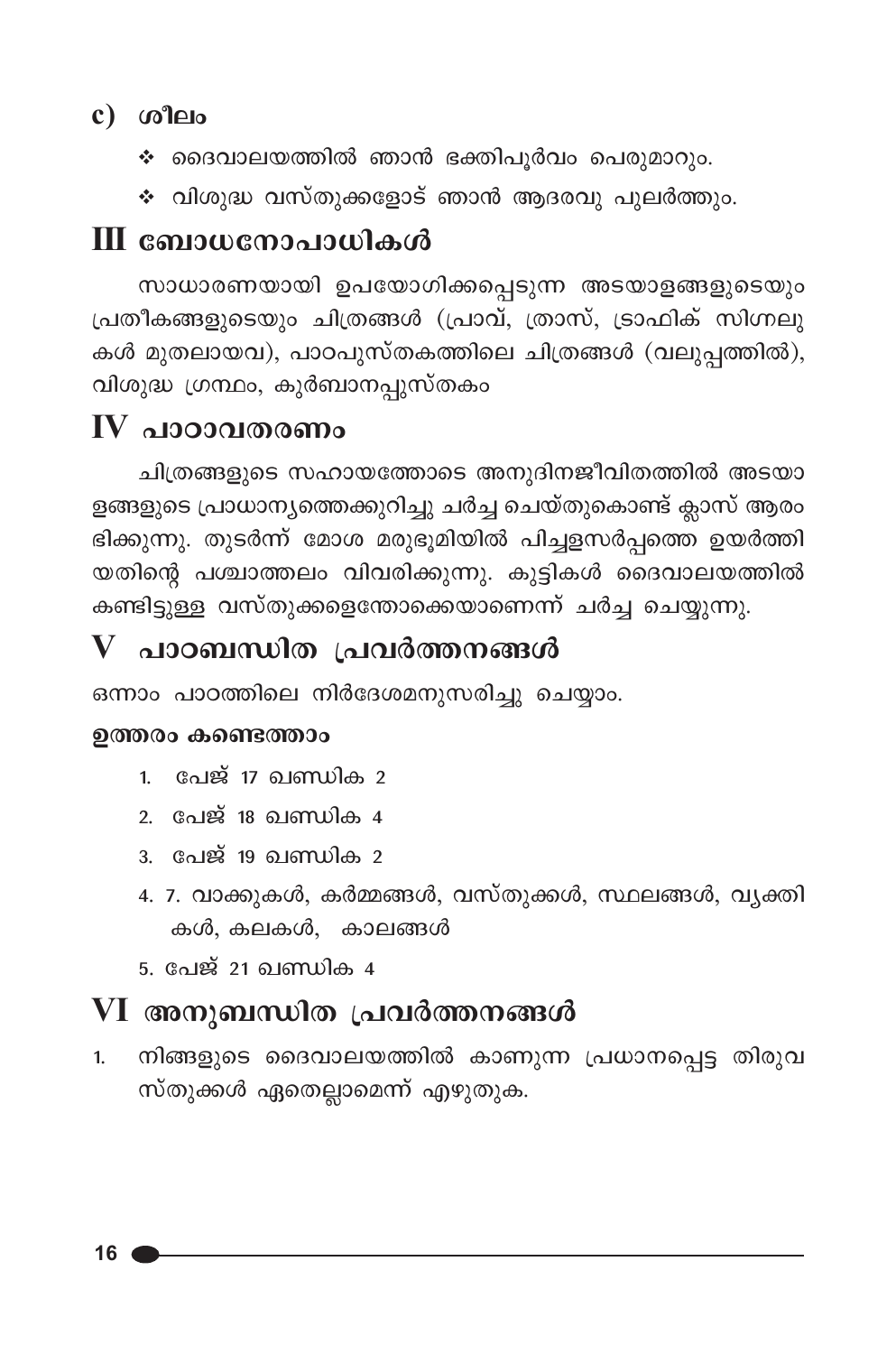3

# അടയാളങ്ങളും പ്രതീകങ്ങളും വിശുദ്ധ കുർബാനയിൽ

#### T ആമുഖം

വിശുദ്ധ കുർബാനയിലെ വിവിധ അടയാളങ്ങളുടെയും പ്രതീക ങ്ങളുടെയും അർത്ഥം മനസ്സിലാക്കാൻ കുട്ടികളെ സഹായിക്കുകയാണ് ഈ പാഠത്തിന്റെ ലക്ഷ്യം.

## $\rm{II}$  കുട്ടികൾ സ്വന്തമാക്കേണ്ടത്

### a) consource

- ❖ ഈശോ അന്ത്യത്താഴവേളയിൽ അപ്പവും വീഞ്ഞും തന്റെ <u>ശരീരരക്തങ്ങള്ാക്കി മാറ്റിക്കൊണ്ട് വിശുദ്ധ കുർബാന</u> സ്ഥാപിച്ചു.
- ❖ ദൈവാലയം, പ്രപഞ്ചം മുഴുവൻ നിറഞ്ഞുനിൽക്കുന്ന ദൈവ ത്തിന്റെ രക്ഷാകര സാന്നിദ്ധ്യത്തിന്റെ പ്രതീകമാണ്.
- $\boldsymbol{\hat{\cdot}}$  ദൈവാലയത്തെ ബലിവേദി (മദ്ബഹ), ഗായകവേദി (കെ സ്ത്രോമ), സമൂഹവേദി (ഹൈക്കല) എന്നിങ്ങനെ മൂന്നായി തിരിച്ചിരിക്കുന്നു. ദൈവാലയത്തിലെ ഓരോ ഭാഗത്തിനും പ്രത്യേകമായ അർത്ഥങ്ങളുണ്ട്.
- വിശുദ്ധ കുർബാനയിൽ ഉപയോഗിക്കുന്ന വസ്തു A. ക്കൾക്കുംആംഗൃങ്ങൾക്കും നിലപാടുകൾക്കുമെല്ലാം വൃക്ത മായ അർത്ഥമുണ്ട്.

### $\mathbf b)$  acmosonio

- വിശുദ്ധ കുർബാനയിലെ അടയാളങ്ങളുടെയും പ്രതീകങ്ങളു ടെയും അർത്ഥം മനസ്സിലാക്കി ബലിയിൽ സജീവമായി പങ്കു ചേരണം.
- ❖ കുർബാനയിലുപയോഗിക്കുന്ന തിരുവസ്തുക്കളോടും അനു ഷ്ഠാനങ്ങളോടും ആദരവും സ്നേഹവും പുലർത്തണം.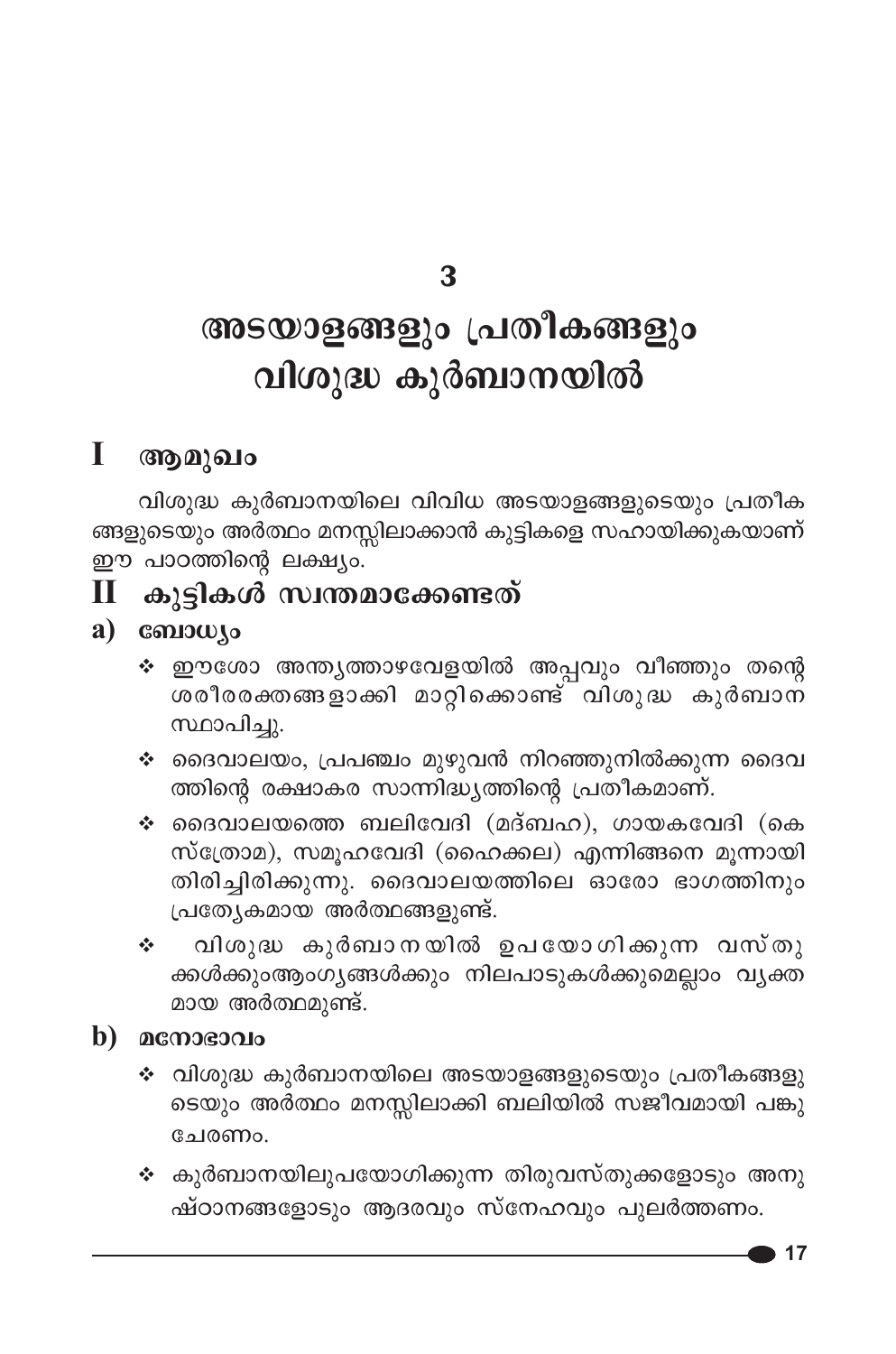## $c)$   $\omega$   $\omega$

- ∻ കുർബാനയിൽ നിർദേശിക്കപ്പെട്ടിരിക്കുന്ന ശാരീരിക നില പാടുകൾ പാലിക്കുന്നു.
- ❖ വിശുദ്ധ കുർബാനയെക്കുറിച്ചു കൂടുതൽ അറിവുനേടാൻ ശ്രമി ക്കുന്നു.

# **III ബോധനോപാധികൾ**

വിശുദ്ധ കുർബാനയിലെ അടയാളങ്ങളുടെയും പ്രതീകങ്ങളു ടെയും ചിത്രങ്ങൾ, അവയുടെ അർത്ഥം വിശദമാക്കുന്ന ചാർട്ടുകൾ, ദൈവാലയം, വിശുദ്ധ ഗ്രന്ഥം, കുർബാനപ്പുസ്തകം

# $IV$  പാഠാവതരണം

കുട്ടികളെ ദൈവാലയത്തിൽ കൊണ്ടുചെന്ന് അതിന്റെ വിവിധ ഭാഗങ്ങൾ പരിചയപ്പെടുത്തി അവയുടെ പ്രതീകാത്മകമായ അർത്ഥം മനസ്സിലാക്കിക്കൊടുത്തുകൊണ്ട് ക്ലാസ് ആരംഭിക്കാം. ആവശ്യാനു സരണം ചിത്രങ്ങൾ ഉപയോഗിച്ചുകൊണ്ട് പാഠഭാഗത്തു പ്രതിപാദി ച്ചിരിക്കുന്ന അടയാളങ്ങളുടെയും പ്രതീകങ്ങളുടെയും അർത്ഥവും പ്രാധാനൃവും വൃക്തമാക്കുന്നു.

# $\overline{\mathbf{V}}$  പാഠബന്ധിത പ്രവർത്തനങ്ങൾ

ഒന്നാം പാഠത്തിലെ നിർദേശമനുസരിച്ചു ചെയ്യാം.

### ഉത്തരം കണ്ടെത്താം

1. പേജ് 24 ഖണ്ഡിക 1 ന്റെ അവസാനം മുതൽ പേജ് 25ന്റെ 5-ാം ഖണ്ഡിക വരെ

2. പേജ് 25 ന്റെ 6–ാം ഖണ്ഡിക മുതൽ പേജ് 26ന്റെ 1–ാം ഖണ്ഡിക വരെ

<u>3. പേജ് 26 ഖണ്ഡിക 2</u>

4. പേജ് 26 ന്റെ അവസാനത്തെ ഖണ്ഡിക മുതൽ പേജ് 27 ന്റെ 6-ാം ഖണ്ഡിക് വരെ

5. പേജ് 27ന്റെ അവസാന ഖണ്ഡിക മുതൽ പാഠാവസാനം വരെ

# VI അനുബന്ധിത പ്രവർത്തനങ്ങൾ

1. വിശുദ്ധ കുർബാനയിൽ ഉപയോഗിക്കുന്ന അടയാളങ്ങളുടെയും പ്രതീകങ്ങളുടെയും ചിത്രങ്ങൾ ശേഖരിച്ച് അവയുടെ അർത്ഥം എഴുതി ഒരു ചാർട്ട് തയ്യാറാക്കുക.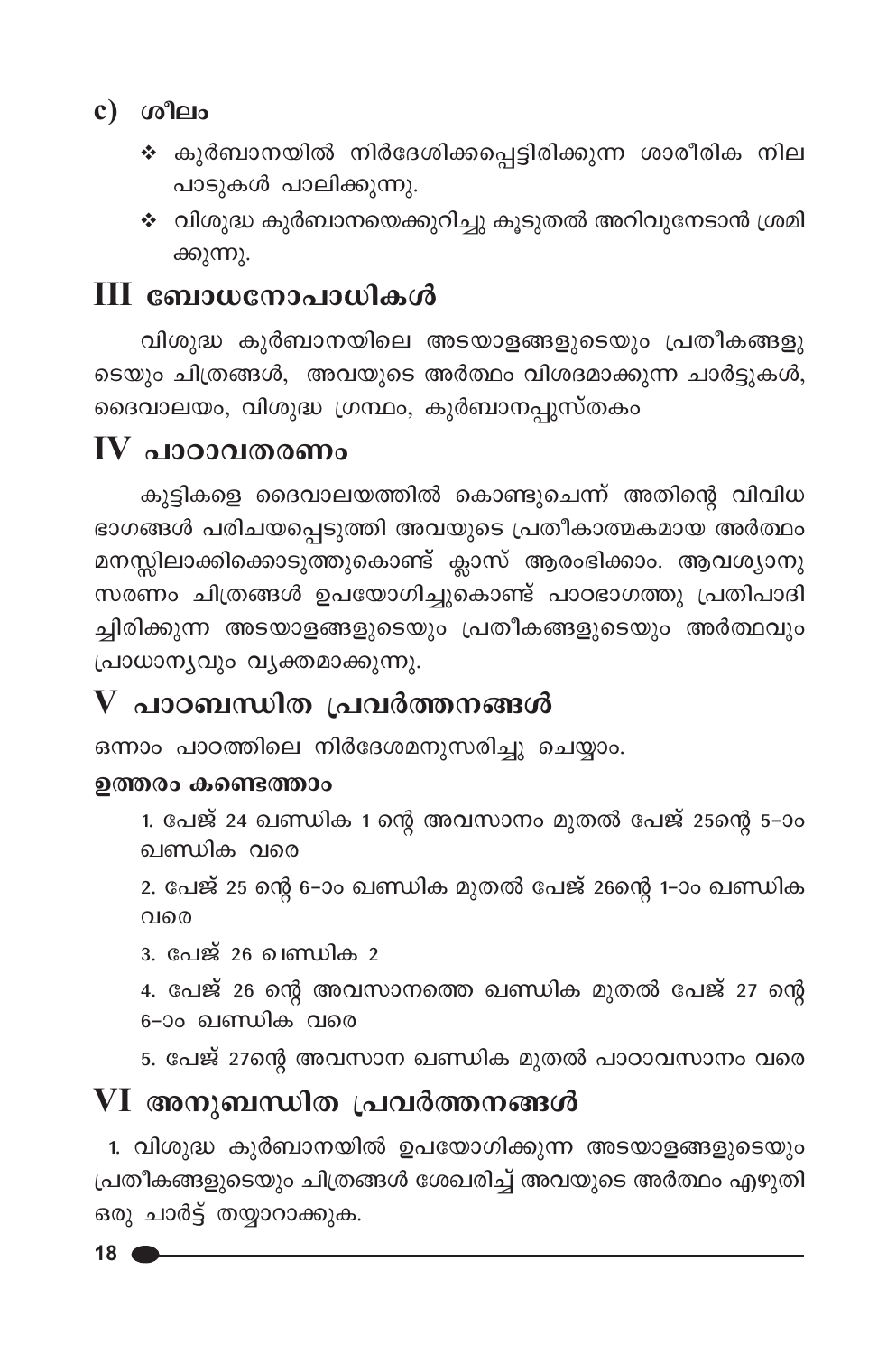$\overline{\mathbf{A}}$ 

# വിശുദ്ധ കുർബാന പരമോന്നത ആരാധന

#### I ആമുഖം

വിശുദ്ധ കുർബാനയാണ് ഏറ്റവും പരമോന്നതമായ ആരാധന. ഈശോ പിതാവിനർപ്പിച്ച പരമമായ ബലിയുടെ കൗദാശികമായ ആഘോഷമാണത്. അതു ബലിയും വിരുന്നുമാണ്. ക്രൈസ്തവജീ വിതത്തിന്റെ ശക്തികേന്ദ്രമായ വിശുദ്ധ കുർബാനയെക്കുറിച്ചറിയാനും അതിൽനിന്നു ശക്തിയാർജിച്ചു വളരാനും കുട്ടികളെ പ്രാപ്തരാക്കു കയാണ് ഈ പാഠത്തിന്റെ ലക്ഷ്യം.

#### കുട്ടികൾ സ്വന്തമാക്കേണ്ടത് П

#### a) ബോധ്യം

- ∻ ഈശോ പിതാവിനർപ്പിച്ച ബലിയുടെ കൗദാശികമായ ആഘോഷമാണ് വിശുദ്ധ കുർബാന.
- ❖ വിശുദ്ധ കുർബാന ബലിയും വിരുന്നുമാണ്.
- ❖ ഈശോയുടെ ജനനം മുതൽ രണ്ടാമത്തെ ആഗമനം വരെ സ്മരിക്കുകയും ആഘോഷിക്കുകയും ചെയ്യുന്നു.
- ∻ ഓരോ അൾത്താരയിലും ബലിയർപ്പിക്കുന്നത് അവിടുത്തെ പ്രതിനിധിയായ പുരോഹിതനിലൂടെ ഈശോ തന്നെയാണ്.
- ❖ ദൈവോന്മുഖവും പരോന്മുഖവുമായ ജീവിതത്തിന് ഊർജം നൽകുന്ന ശക്തി സ്രോതസാണ് വിശുദ്ധ കുർബാന.
- ∻ വിശുദ്ധ കുർബാനയിൽ തന്നെത്തന്നെ നമുക്കു മുറിച്ചു നൽകിയ ഈശോയെപ്പോലെ കർമ്മവേദിയിൽ മറ്റുള്ള വർക്കായി മുറിച്ചുനൽകാൻ നമ്മൾ കടപ്പെട്ടിരിക്കുന്നു.

### $\mathbf b)$  acmosonio

- ❖ വിശുദ്ധ കുർബാനയിൽ താല്പര്യത്തോടെ പങ്കുചേരണം.
- ❖ വിശുദ്ധ കുർബാന യോഗൃതയോടെ സ്വീകരിക്കുന്നതിൽ നിഷ്ഠ പുലർത്തണം.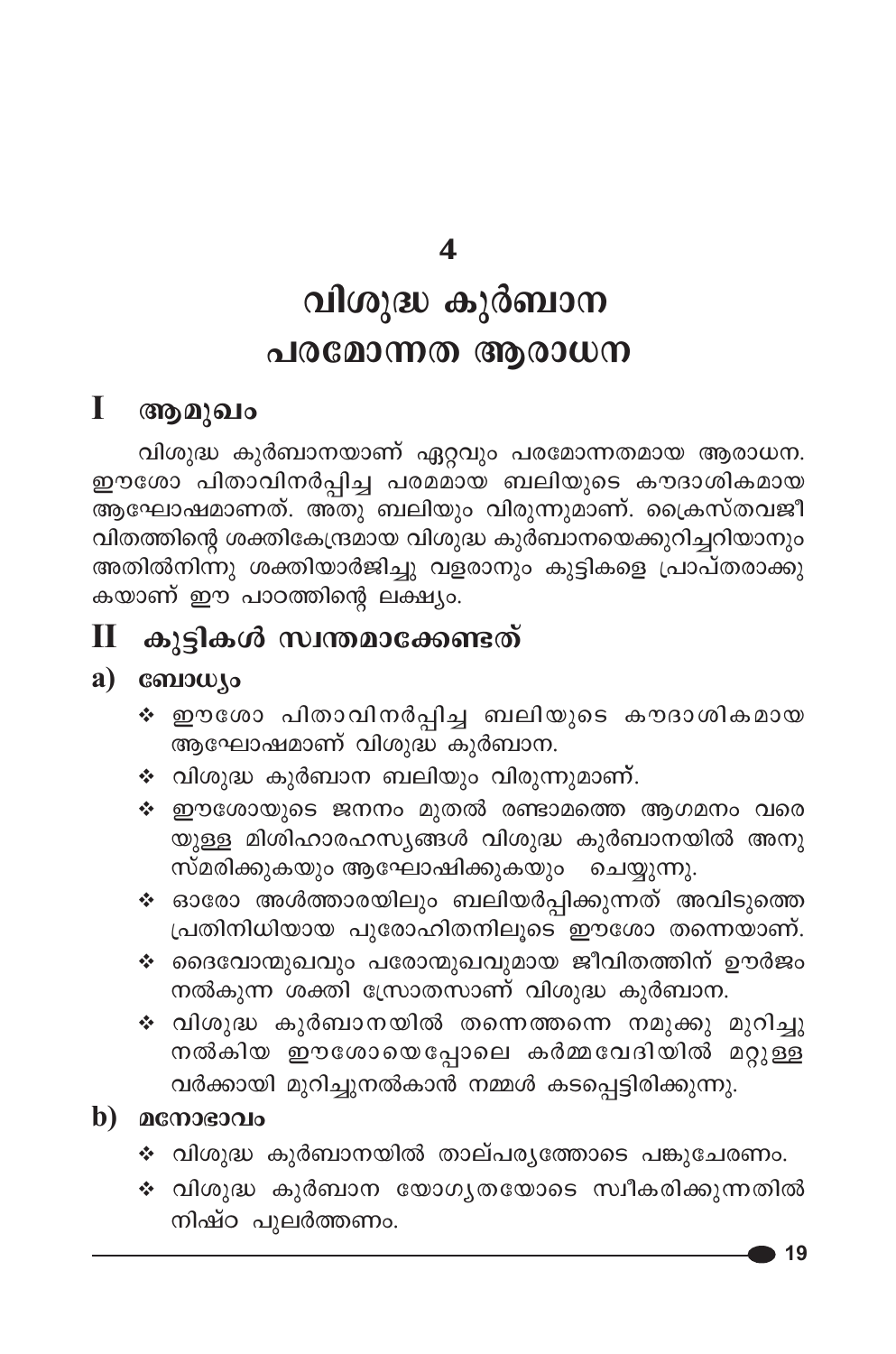## c) ശീലം

- ❖ വിശുദ്ധ കുർബാന സ്ഥീകരിക്കാനുള്ള ഒരുക്കത്തോടെ കുർബാ നയ്ക്കണയുന്നു.
- ❖ ബലിജീവിതം നയിക്കാൻ വേണ്ട ശക്തി വിശുദ്ധ കുർബാ നയിൽ നിന്ന് ആർജിക്കുന്നു.

# III ബോധനോപാധികൾ

കാൽവരിയിലെ ബലി, അന്ത്യത്താഴം, അൾത്താരയിലെ ബലി ഇവയുടെ ചിത്രങ്ങൾ. പാഠപുസ്തകത്തിലെ ചിത്രങ്ങൾ (വലുപ്പ ത്തിൽ), വിശുദ്ധ ഗ്രന്ഥം, കുർബാന പുസ്തകം

# $\bf{IV}$  പാഠാവതരണം

അബ്രാഹത്തിന്റെ ബലിയുടെ കഥ അവതരിപ്പിച്ചുകൊണ്ട് ക്ലാസ് ആരംഭിക്കാം. കാൽവരിയിലെ ബലിയിൽ ദൈവത്തിന്റെ ഏകജാതൻ തന്നെത്തന്നെ അർപ്പിച്ചു. ഈ ബലിയുടെ കൗദാശികരൂപമാണ് അന്ത്യ ത്താഴത്തിലെ വിശുദ്ധ കുർബാനയുടെ സ്ഥാപനം. കുർബാനയിലെ പ്രാർത്ഥനകൾ വിശകലനം ചെയ്തുകൊണ്ട് മിശിഹാരഹസൃങ്ങ ളെല്ലാം വിശുദ്ധ കുർബാനയിൽ അനുസ്മരിക്കുകയും സന്നിഹി ്ട്യ<br>തമാക്കുകയുമാണെന്ന് വൃക്തമാക്കികൊടുക്കുന്നു. വിശുദ്ധ കുർബാന യിൽ നിന്നു ശക്തിയാർജിച്ച് മറ്റുള്ളവർക്കായി ജീവിതമർപ്പിച്ച വിശു ദ്ധരുടെ ജീവിതാനുഭവങ്ങൾ അനുസ്മരിപ്പിച്ചുകൊണ്ട് ബലിജീവിതം നയിക്കാനുള്ള പ്രചോദനം നൽകാം.

# ${\bf V}$  പാഠബന്ധിത പ്രവർത്തനങ്ങൾ

ഒന്നാം പാഠത്തിലെ നിർദേശമനുസരിച്ചു ചെയ്യാം.

### ഉത്തരം കണ്ടെത്താം

1. പേജ് 31 ഖണ്ഡിക 2 ന്റെ അവസാനം

2. പേജ് 33 ന്റെ അവസാന ഖണ്ഡിക മുതൽ പേജ് 34 ന്റെ 1-ാം ഖണ്ഡിക വരെ

3. പേജ് 33 **ഖണ്ഡിക** 2,3

4. പേജ് 34 ന്റെ അവസാനത്തെ ഖണ്ഡിക മുതൽ പേജ് 35 ന്റെ 2-ാം ഖണ്ഡിക് വരെ

5. പേജ് 32

# VI അനുബന്ധിത പ്രവർത്തനങ്ങൾ

വിശുദ്ധ കുർബാനയെക്കുറിച്ച് വിശുദ്ധർ പറഞ്ഞ വചനങ്ങൾ  $1.$ ശേഖരിച്ച് ക്ലാസിൽ പങ്കുവയ്ക്കുക

 $20<sub>0</sub>$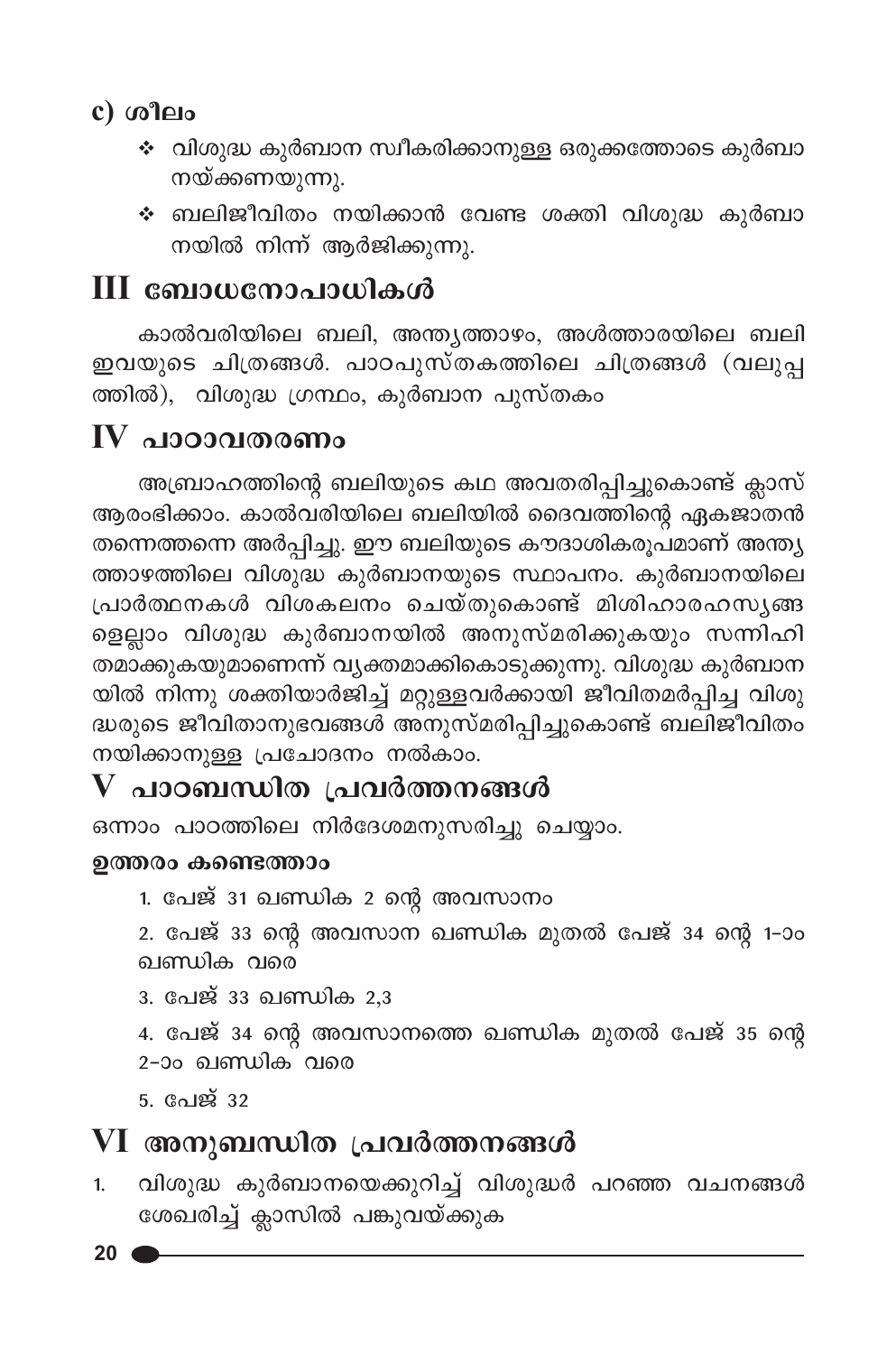**5**

# വിശുദ്ധ കുർബാന: ആമുഖശുശ്രൂഷയും വചനശുശ്രൂഷയും

# **I** ആമുഖം

വിശുദ്ധ കുർബാനയിലെ ആമുഖശുശ്രൂഷയുടെയും വചനശു ്രശൂഷയുടെയും ഭാഗങ്ങൾ ഏതെല്ലാമെന്നും അവയിൽ പങ്കുചേരു  $\mathfrak C$ സ്വാൾ നാം പുലർത്തേണ്ട മനോഭാവമെന്താണെന്നും മനസ്സിലാക്കു കയാണ് ഈ പാഠത്തിന്റെ ലക്ഷ്യം.

# $II$  കൂട്ടികൾ സ്വന്തമാക്കേണ്ടത്

### **a**) c ดาว w yo

- ∻ രക്ഷകനുവേണ്ടിയുള്ള കാത്തിരിപ്പിനെയും അവിടുത്തെ തിരു പ്പിറവിയെയും രഹസ്യജീവിതത്തെയും വിശുദ്ധ കുർബാന യിൽ അനുസ്മരിക്കുകയും ആഘോഷിക്കുകയും ചെയ്യുന്ന ഭാഗമാണ് ആമുഖശുശൂഷ.
- ∻ അന്നാപെസഹാത്തിരുന്നാളിൽ എന്ന ഗീതം മുതൽ ഉത്ഥാന ഗീതത്തിനു ശേഷമുള്ള പ്രാർത്ഥനവരെയുള്ള ഭാഗമാണ് ആമു ഖശുശൂഷയിലുള്ളത്.
- ∻ ആരോടും പിണക്കമില്ലാത്ത മനസ്സോടെ വേണം വിശുദ്ധ കുർബാനയിൽ പങ്കെടുക്കാനെന്ന് ആദ്യത്തെ ഗീതം അനു സ്മരിപ്പിക്കുന്നു.
- ∻ കാലിത്തൊഴുത്തിൽ പിറന്ന ദൈവപുത്രന്റെ സ്നേഹമോർത്ത് അത്യുന്നതങ്ങളിൽ ദൈവത്തിനു സ്തുതി എന്നു പാടി ദൈവത്തെ സ്തുതിക്കുന്നു.
- ∻ ഈശോമിശിഹാവഴി ദൈവമക്കളായിത്തീർന്ന നമ്മൾ ദൈവത്തെ പിതാവേ എന്നു വിളിച്ചു പ്രാർത്ഥിക്കുന്നു.

**21**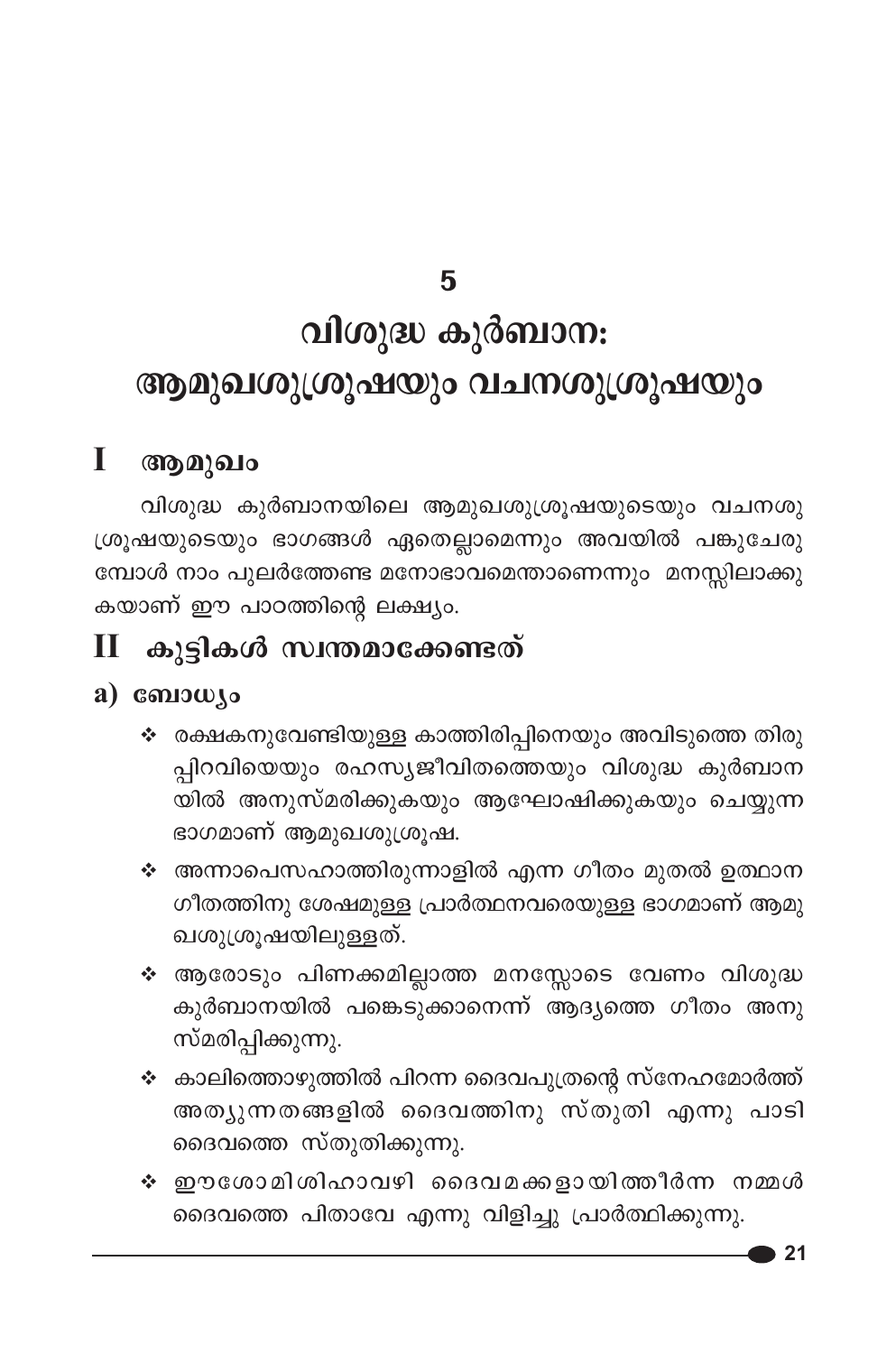- ∻ 'സ്വർഗസ്ഥനായപിതാവേ' എന്ന പ്രാർത്ഥനയ്ക്കിടയിലെ പരി ശുദ്ധൻ പരിശുദ്ധൻ ... എന്ന സ്തുതിപ്പ് സ്വർഗവാസികളോടു ചേർന്നാണ് നമ്മൾ ബലിയർപ്പിക്കുന്നത് എന്ന സത്യം നമ്മെ അനുസ്മരിപ്പിക്കുന്നു.
- ∻ സങ്കീർത്തനങ്ങളിലൂടെ ഇസ്രായേൽജനത്തിന്റെ ഹൃദയവികാ രങ്ങളോടെ നമ്മളും ദൈവത്തെ സ്തുതിക്കുന്നു.
- $\boldsymbol{\hat{v}}$  ഉത്ഥാനഗീതം ഈശോയുടെ മാമ്മോദീസ, നമ്മുടെ മാമ്മോ ദീസ, ഈശോയുടെ മരണോത്ഥാനങ്ങൾ, നമുക്കു ലഭിക്കാനി രിക്കുന്ന സ്വർഗീയ മഹത്വം ഇവയെല്ലാം അനുസ്മരിപ്പിക്കുന്നു.
- ❖ വചനശുശ്രൂഷയിൽ ഈശോയുടെ പരസ്യജീവിതം, സുവി ശേഷപ്രഘോഷണം, പ്രേഷിതപ്രവൃത്തികൾ എന്നിവയെല്ലാം നാം അനുസ്മരിക്കുന്നു.

b)  $\alpha$ നോഭാവം

- ∻ അനുരഞ്ജനത്തിന്റെ ബലിയിൽ അനുരഞ്ജിതരായി നാം പങ്കെടുക്കണം.
- ❖ വിശുദ്ധ കുർബാനയിൽ ആദ്യന്തം സ്തുതിയുടെയും കൃത ജ്ഞതയുടെയും ഭാവം പുലർത്തണം.

 $c)$  ശീലം

- ∻ ദിവൃബലിയിലെ പ്രാർത്ഥനകൾ അർത്ഥം മനസ്സിലാക്കി ചൊല്ലുന്നു.
- ∻ വിശുദ്ധ കുർബാനയിലെ വചനപ്രഘോഷണം താല്പര<u>ൃ</u> ത്തോടെ ശ്രവിക്കുന്നു.

# $III$  ബോധനോപാധികൾ

പാഠപുസ്തകത്തിലെ ചിത്രങ്ങൾ (വലുപ്പത്തിൽ), വിശുദ്ധ ഗ്രന്ഥം, കുർബാനപ്പുസ്തകം

# $IV$  പാഠാവതരണം

എമ്മാവൂസിലേയ്ക്കു പോയ ശിഷ്യന്മാർ ഈശോയെ അനുഭവിച്ച സംഭവം അവതരിപ്പിച്ചുകൊണ്ട് ക്ലാസ് ആരംഭിക്കാം. തുടർന്ന് കുർബാനപ്പുസ്തകത്തിലെ ഓരോ പ്രാർത്ഥനകളും വായിപ്പിച്ച് ആവ ശ്യമായ വിശദീകരണങ്ങൾ നൽകാം. ദൈവസ്നേഹത്താൽ നിറഞ്ഞ്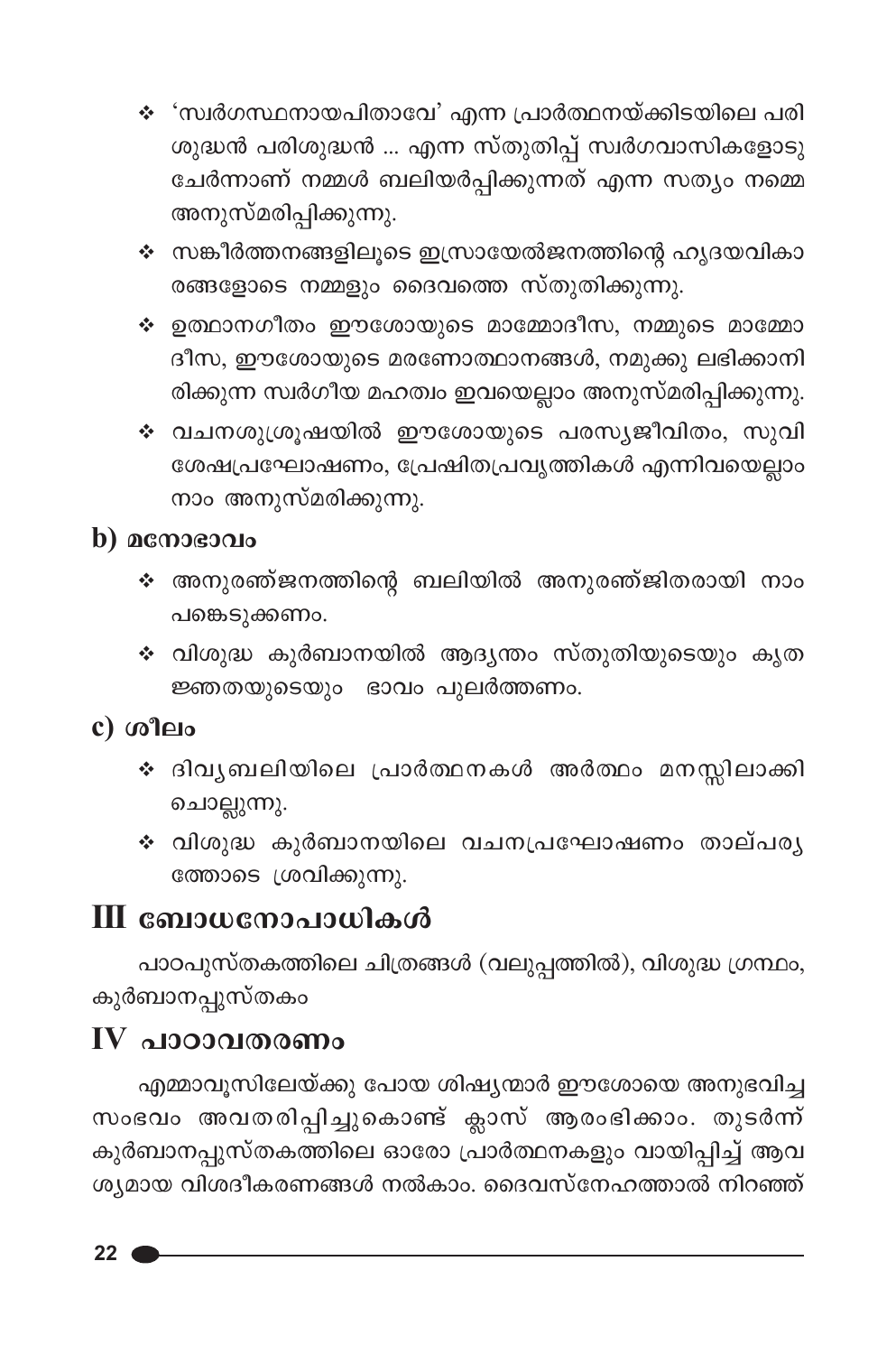ബലിയർപ്പിക്കാൻ പ്രചോദനം ലഭിക്കത്തക്കവിധം പാഠം അവതരിപ്പി ക്കണം.

# ${\bf V}$  പാഠബന്ധിത പ്രവർത്തനങ്ങൾ

ഒന്നാം പാഠത്തിലെ നിർദേശമനുസരിച്ചു ചെയ്യാം.

### ഉത്തരം കണ്ടെത്താം

- 1. പേജ് 42,43,44 ലെ ആശയങ്ങൾ ഉൾക്കൊള്ളിച്ച് ഉത്തരമെഴുതു  $\theta$
- 2. പേജ് 39 മുതൽ 41 വരെയുള്ള പേജുകളിൽ
- 3. പേജ് 41 ഖണ്ഡിക 2,3
- 4. പേജ് 42 ഖണ്ഡിക 2
- 5. പേജ് 42 ന്റെ അവസാനം മുതൽ പേജ് 43 ന്റെ 1,2 ഖണ്ഡിക

## VI അനുബന്ധിത പ്രവർത്തനങ്ങൾ

ആമുഖ, വചന ശുശ്രൂഷകളിലെ പ്രാർത്ഥനകളും അവ അനു  $1<sub>1</sub>$ സ്മരിപ്പിക്കുന്ന മിശിഹാരഹസ്യങ്ങളും എഴുതി ചാർട്ടു തയ്യാറാ ക്കുക.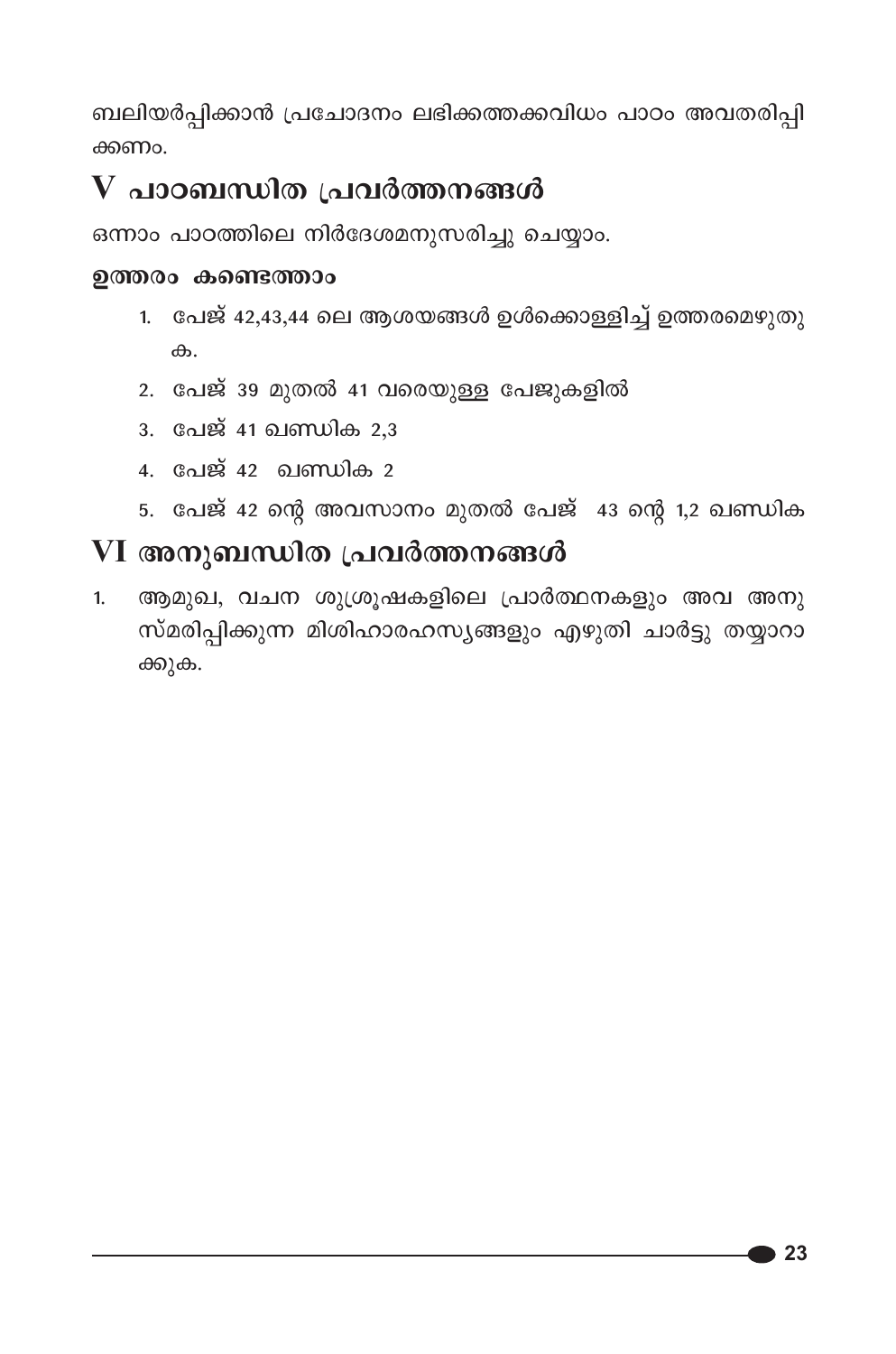### 6

# വിശുദ്ധ കുർബാന ഒരുക്കശുശ്രൂഷയും അനാഫൊറയും

## I ആമുഖം

വിശുദ്ധ കുർബാനയിലെ ഒരുക്കശുശ്രൂഷയുടെയും അനാഫൊറ യുടെയും ഭാഗങ്ങൾ ഏതെല്ലാമെന്നും അവയിൽ പങ്കുചേരുമ്പോൾ നാം പുലർത്തേണ്ട മനോഭാവമെന്താണെന്നും മനസ്സിലാക്കുകയാണ് ഈ പാഠത്തിന്റെ ലക്ഷ്യം.

### കുട്ടികൾ സ്വന്തമാക്കേണ്ടത്

### a)  $\omega_{\lambda}$

- ∻ ഈശോയുടെ മരണോത്ഥാന രഹസ്യങ്ങളുടെ ആഘോഷമായ അനാഫൊറയ്ക്ക് ഒരുക്കമായി നടത്തുന്ന ശുശ്രൂഷയാണ് ഒരു ക്കശുശ്രൂഷ.
- ❖ ബലിവസ്തുക്കളുടെ ഒരുക്കം, അയോഗൃരെ പറഞ്ഞയയ്ക്കൽ, സാഷ്ടാംഗ പ്രണാമം, കൈകഴുകൽ, ബലിവസ്തുക്കളുടെ സമർപ്പണം, വിശ്വാസപ്രമാണം, മദ്ബഹാ പ്രവേശനം എന്നി വയെല്ലാം ഒരുക്കശുശ്രൂഷയുടെ ഭാഗങ്ങളാണ്.
- ❖ ഇവയിൽ ബലിവസ്തുക്കളുടെ ഒരുക്കവും സമർപ്പണവും, ബലിവസ്തുക്കൾ ശോശപ്പാകൊണ്ടു മൂടുന്നതും ഭൗതിക ഒരു ക്കങ്ങളും മറ്റുള്ളവ ആദ്ധ്യാത്മിക ഒരുക്കവുമാണ്.
- ❖ അനാഫൊറയിൽ നാലു ഗ്ഹാന്താവൃത്തങ്ങളാണുള്ളത്. ഓരോ ഗ്ഹാന്താവൃത്തത്തിലും പ്രാർത്ഥനായാചന, രഹസ<u>ൃ</u> പ്രാർത്ഥന, സ്തുതിഗീതം, പ്രണാമജപം എന്നിങ്ങനെ നാലു പ്രധാന പ്രാർത്ഥനകളും ഉണ്ട്.
- ❖ വിശുദ്ധ കുർബാനയുടെ കൂദാശാഭാഗം എന്നറിയപ്പെടുന്നഅ നാഫൊറയിൽ ഈശോയുടെ മരണം, ഉത്ഥാനം, പരിശുദ്ധാ ത്മാവിന്റെ ആഗമനം എന്നിവയെല്ലാം അനുസ്മരിക്കുന്നു.

24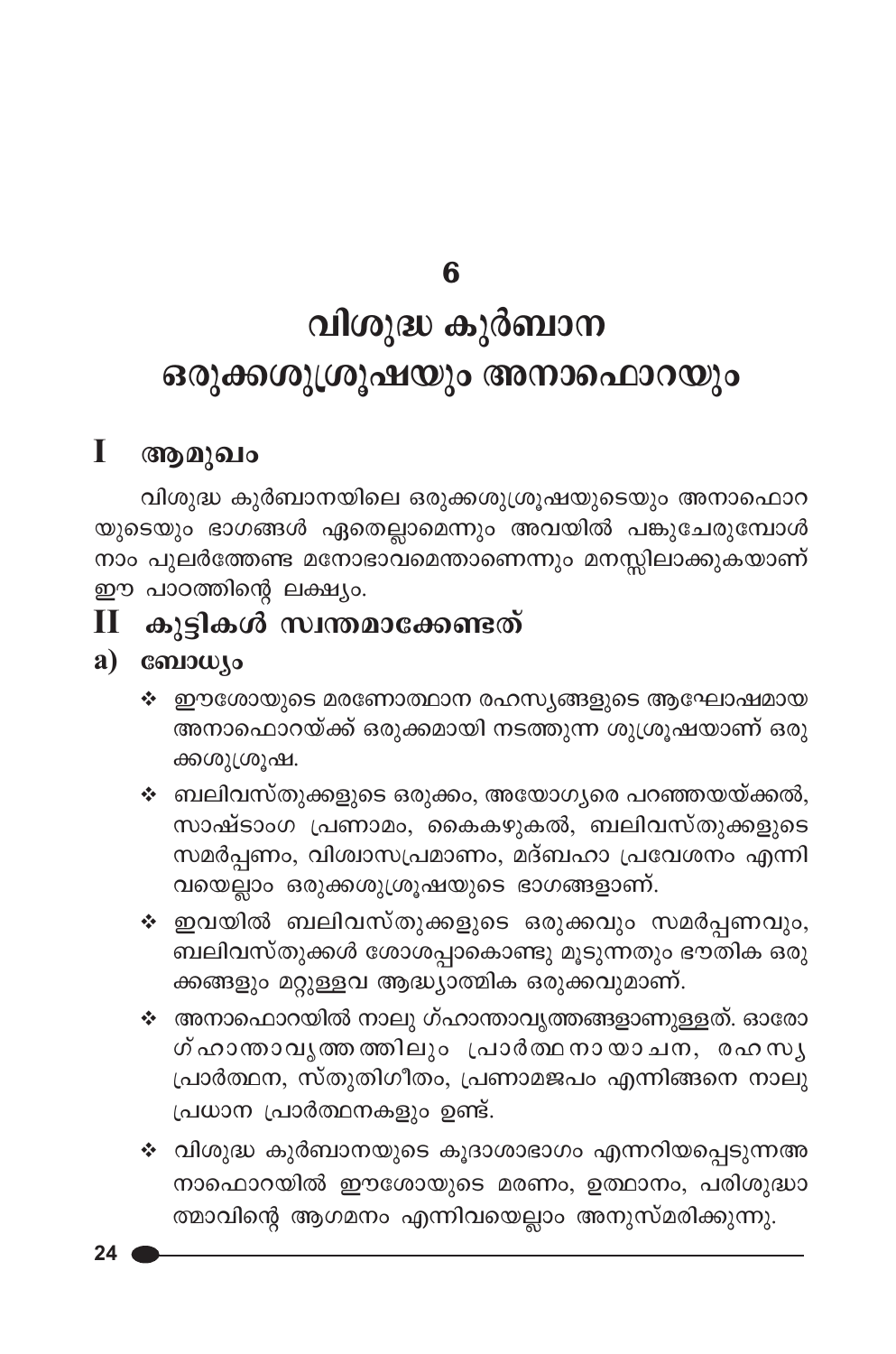### $\mathbf b)$  acmosono

- ❖ ഈശോയുടെ മരണോത്ഥാനരഹസ്യങ്ങൾ ധ്യാനിച്ചുകൊണ്ട് വിശുദ്ധ കുർബാനയിൽ പങ്കുചേരണം.
- ❖ പരിശുദ്ധാത്മാവിനാൽ നിറയുന്നതിനുവേണ്ടി പ്രാർത്ഥിച്ചു .<br>കൊണ്ട് വിശുദ്ധ കുർബാനയിൽ നിലകൊള്ളണം.

### $c)$   $\omega$   $\omega$

- ❖ ഭക്ത്യാദരങ്ങളോടെ ദിവ്യബലിയിൽ ആദ്യന്തം പങ്കുചേരുന്നു.
- ❖ അനുദിന ജീവിതത്തിലുണ്ടാകുന്ന വേദനകളും സഹനങ്ങളും സന്തോഷപൂർവം സമർപ്പിച്ചുകൊണ്ട് വിശുദ്ധബലി അർപ്പി ക്കുന്നു.

# III ബോധനോപാധികൾ

പാഠപുസ്തകത്തിലെ ചിത്രങ്ങൾ (വലുപ്പത്തിൽ), ഓരോ ഗ്ഹാന്താവൃത്തത്തിലെയും പ്രാർത്ഥനകൾ വൃക്തമാക്കുന്ന ചാർട്ട്, വിശുദ്ധ കുർബാനയെക്കുറിച്ചുള്ള സി.ഡി, വിശുദ്ധ ഗ്രന്ഥം, കുർബാനപ്പുസ്തകം

# IV പാറാവതരണം

വിശുദ്ധ കുർബാനയെക്കുറിച്ചുള്ള സി.ഡിയിലെ പ്രസക്തഭാഗ ങ്ങൾ പ്രദർശിപ്പിച്ചുകൊണ്ടോ കുർബാനപ്പുസ്തകത്തിലെ പ്രാർത്ഥ നകൾ വായിച്ചുകൊണ്ടോ ക്ലാസ് ആരംഭിക്കാം. വിശുദ്ധ കുർബാന യിലെ ഏറ്റവും പ്രധാന ഭാഗമാണ് അനാഫൊറ എന്ന ബോധ്യം ലഭി ്ക്ക് കാര്യം<br>ക്രത്തക്കവിധം പാഠം അവതരിപ്പിക്കണം.

# ${\bf V}$  പാഠബന്ധിത പ്രവർത്തനങ്ങൾ

ഒന്നാം പാഠത്തിലെ നിർദേശമനുസരിച്ചു ചെയ്യാം.

### ഉത്തരം കണ്ടെത്താം

- 1. പേജ് 46 ഖണ്ഡിക 2.
- 2. പേജ് 47 ഖണ്ഡിക 2.
- 3. പേജ് 48 ന്റെ അവസാന ഖണ്ഡിക
- 4. പേജ് 50 ഖണ്ഡിക 1
- 5. പേജ് 53 ന്റെ അവസാനം മുതൽ പേജ് 54 ന്റെ 1–ാം ഖണ്ഡികയും

# VI അനുബന്ധിത പ്രവർത്തനങ്ങൾ

ഒരുക്കശുശ്രൂഷയിലെ കർമ്മങ്ങളും അവ അനുസ്മരിപ്പിക്കുന്ന 1. മിശിഹാരഹസ്യങ്ങളും എഴുതി ചാർട്ടു തയ്യാറാക്കുക.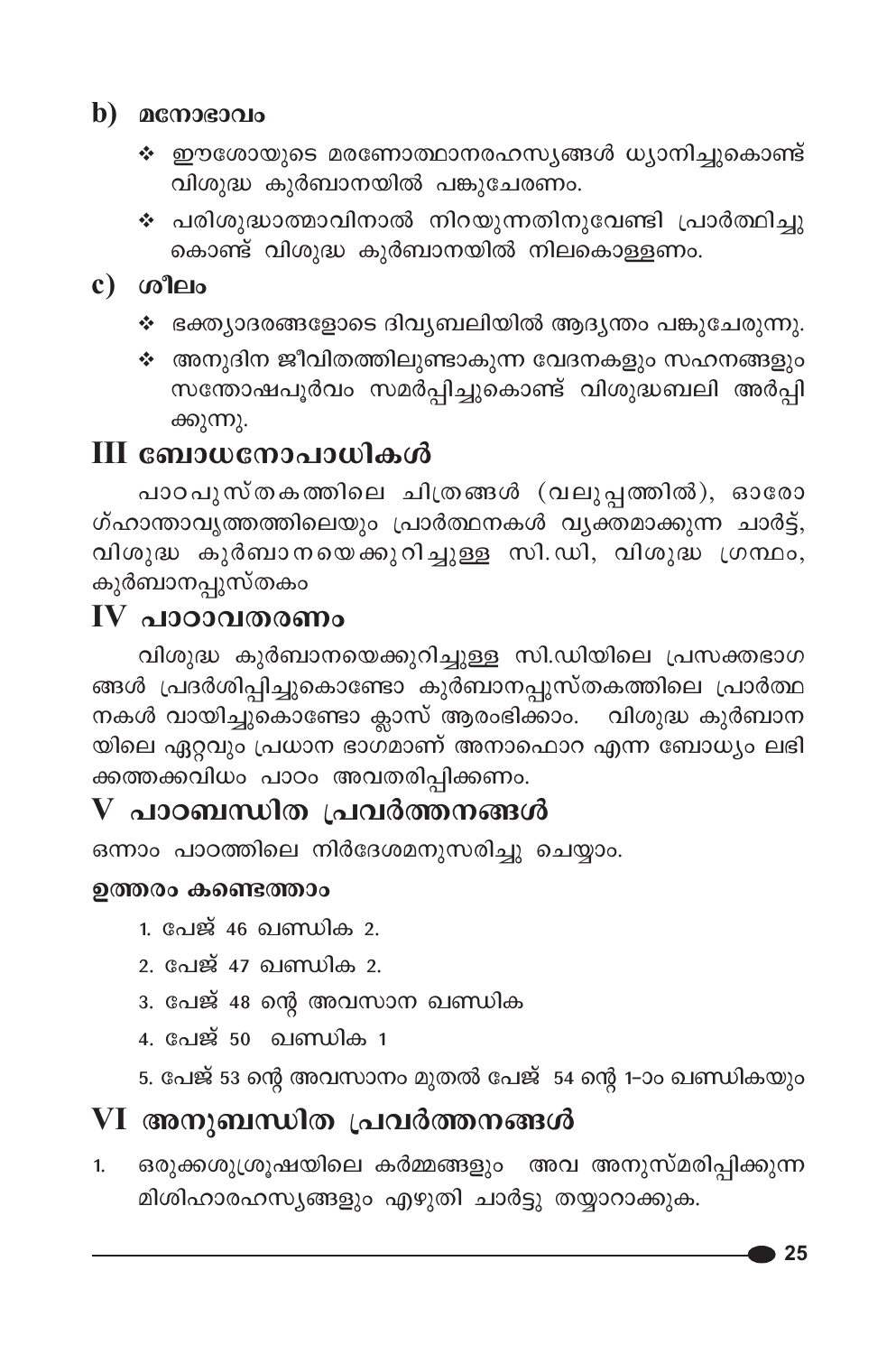7

# വിശുദ്ധ കുർബാന ദൈവൈകൃശുശ്രൂഷയും സമാപനവും

#### T ആമുഖം

വിശുദ്ധ കുർബാനയിലെ ദൈവൈകൃശുശ്രൂഷയുടെയും സമാപ നശുശ്രൂഷയുടെയും ഭാഗങ്ങൾ ഏതെല്ലാമെന്നും അവയിൽ പങ്കുചേ രുമ്പോൾ നാം പുലർത്തേണ്ട മനോഭാവമെന്താണെന്നും മനസ്സിലാക്കു കയാണ് ഈ പാഠത്തിന്റെ ലക്ഷ്യം.

## $\mathbf H$  കുട്ടികൾ സ്വന്തമാക്കേണ്ടത്

### a)  $\omega_{\rm so}$

- ❖ ദൈവൈകൃശുശ്രൂഷയ്ക്കു മുൻപായുള്ള അനുരഞ്ജനശുശ്രൂ ഷയിൽ അനുതാപത്തോടെ പങ്കുചേരുമ്പോൾ നമ്മുടെ ലഘുപാപങ്ങളെല്ലാം മോചിക്കപ്പെടുന്നു.
- ❖ വിഭജനശുശ്രൂഷയിൽ നമ്മുടെ പാപപരിഹാരാർത്ഥം വിഭജി ക്കപ്പെട്ട ഈശോയുടെ തിരുശരീരത്തെ അനുസ്മരിക്കുന്നു.
- ❖ അനുരഞ്ജന കാറോസൂസാ വിശുദ്ധ കുർബാനയുടെ സ്ഥീക രണത്തിനൊരുക്കമായി നാം ചെയ്യേണ്ട കാര്യങ്ങൾ നമ്മെ ഓർമ്മിപ്പിക്കുന്നു.
- ❖ ദൈവൈകൃശുശ്രൂഷയുടെ പ്രധാന ഘടകം വിശുദ്ധ കുർബാ നയുടെ സ്ഥീകരണവും അതുവഴി ലഭിക്കുന്ന ദൈവൈകൃവു മാണ്.
- ❖ സമാപനാശീർവാദം സ്വീകരിച്ചുകൊണ്ട് ദൈവാലയത്തിൽ നിന്നു പുറത്തിറങ്ങുന്ന നമ്മൾ ഈശോയുടെ സാക്ഷികളായി ജീവിക്കുവാൻ കടപ്പെട്ടിരിക്കുന്നു.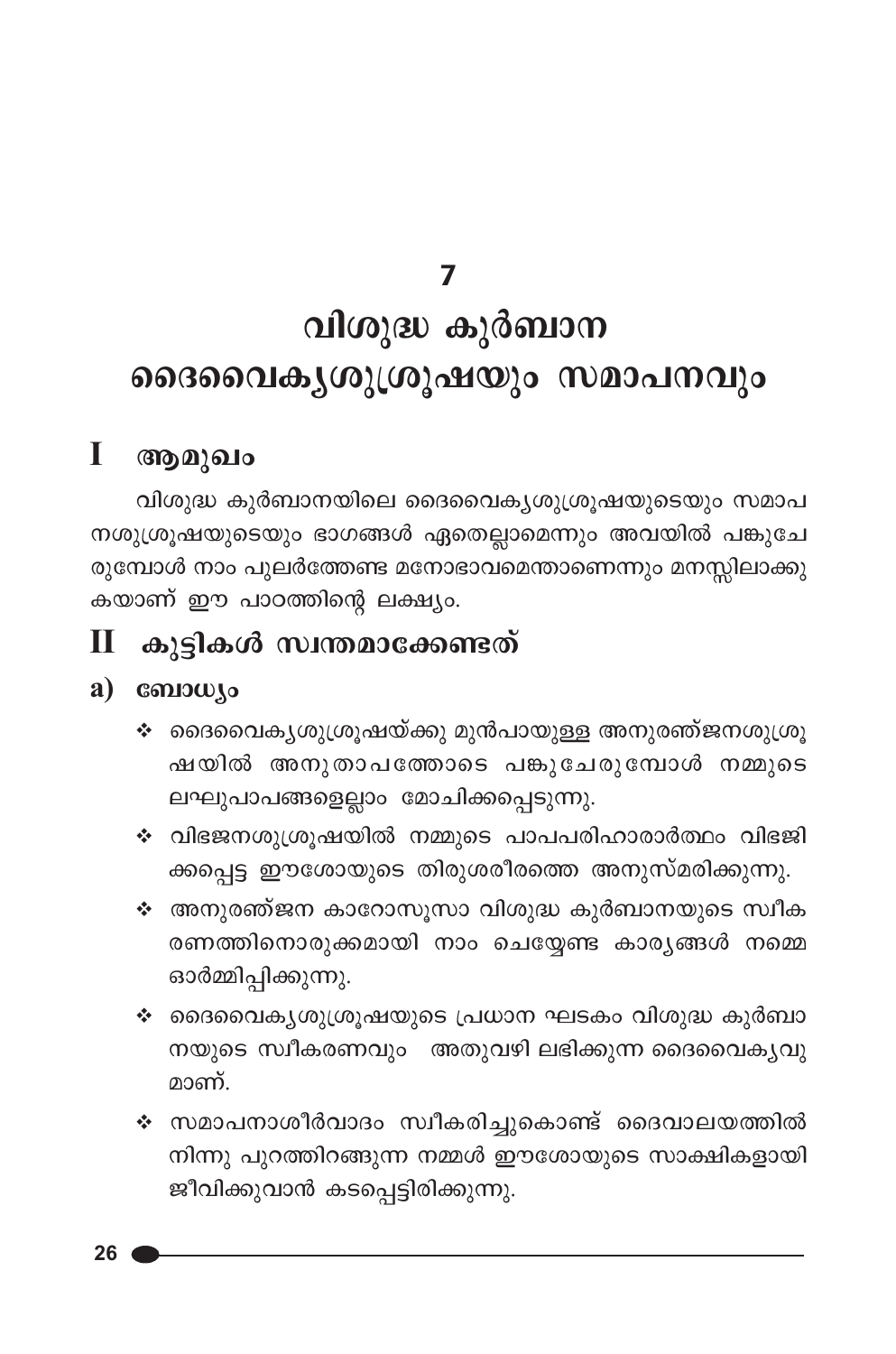### $\mathbf b)$  acmosoolo

- ❖ പാപമോചനം ലഭിക്കണമെന്ന ആഗ്രഹത്തോടെ ദിവൃബലി യിൽ പങ്കുചേരണം.
- ❖ വിശുദ്ധ കുർബാന സ്വീകരണം ബലിയർപ്പണത്തിന്റെ അവശ്യഘടകമാണെന്നു മനസ്സിലാക്കണം.

### $c)$  ശീലം

- ❖ വിശുദ്ധ കുർബാനയിൽ പങ്കെടുക്കുമ്പോഴെല്ലാം യോഗൃത യോടെ ദിവ്യകാരുണ്യം സ്വീകരിക്കും.
- ∻ ദൈവവചനത്തിനു സാക്ഷ്യം വഹിക്കാനുള്ള അവസരങ്ങൾ ഞാൻ ഉപയോഗിക്കും.

# III ബോധനോപാധികൾ

പാഠപുസ്തകത്തിലെ ചിത്രങ്ങൾ (വലുപ്പത്തിൽ), വിശുദ്ധ കുർബാ നയെക്കുറിച്ചുള്ള സി.ഡി, ഫോട്ടോകൾ, വിശുദ്ധ ഗ്രന്ഥം, കുർബാനപ്പുസ്തകം

# IV പാഠാവതരണം

കഴിഞ്ഞ പാഠത്തിലേതുപോലെതന്നെ സി.ഡി ഉപയോഗിച്ചോ അനുരഞ്ജനകാറോസൂസായിലെ പ്രാർത്ഥനകൾ വിശകലന<mark>ം</mark> ചെയ്തുകൊണ്ടോ ക്ലാസ് ആരംഭിക്കാം. ബലിയർപ്പണം അൾത്താര യിൽ പൂർണമാകുന്നില്ലെന്നും ജീവിതസാക്ഷ്യത്തിലൂടെയേ അതു പൂർത്തിയാകുകയുള്ളുവെന്നുമുള്ള ബോധ്യം ലഭിക്കത്തക്കവിധം പാഠം അവതരിപ്പിക്കണം.

# ${\rm V}$  പാഠബന്ധിത പ്രവർത്തനങ്ങൾ

ഒന്നാം പാഠത്തിലെ നിർദേശമനുസരിച്ചു ചെയ്യാം. ഉത്തരം കണ്ടെത്താം

- 1. പേജ് 62 ഖണ്ഡിക 2.
- 2. പേജ് 58 കോളം
- 3. പേജ് 59 **ഖണ്ഡിക** 3
- 4. പേജ് 61 <u>ഖണ്ഡിക</u> 1
- 5. പേജ് 61 ഖണ്ഡിക 3

# VI അനുബന്ധിത പ്രവർത്തനങ്ങൾ

വിശുദ്ധ കുർബാനയിൽ പങ്കെടുത്തശേഷം പുറത്തേയ്ക്കിറങ്ങുന്ന  $1<sub>1</sub>$ സഭാതനയർ അയയ്ക്കപ്പെടാവുന്ന പ്രേഷിതമേഖലകൾ ചർച്ച ചെയ്യുക.

 $\bullet$  27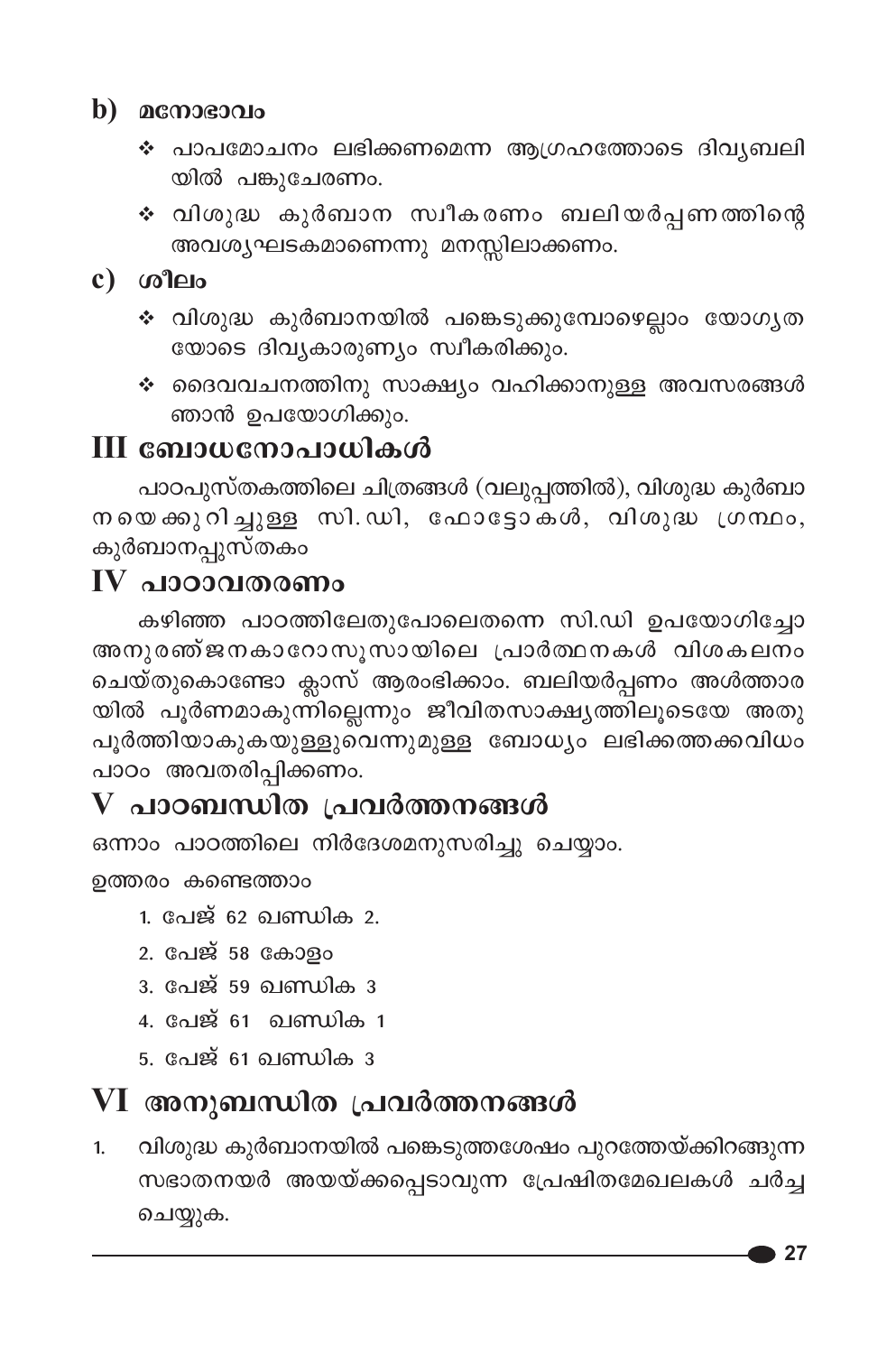### 8

# ദൈവവചനവും ക്രൈസ്തവജീവിതവും

#### $\mathbf{I}$ ആമുഖം

ദൈവവചനത്തിന്റെ പ്രാധാനൃവും ക്രൈസ്തവജീവിതത്തിൽ അതിനുള്ള സ്ഥാനവുംവ്യക്തമാക്കുകയാണ് ഈ പാഠത്തിന്റെ ലക്ഷ്യം.

#### കുട്ടികൾ സ്വന്തമാക്കേണ്ടത് П

### a) consulto

- ∻ നമ്മുടെ വിശ്വാസജീവിതത്തിന്റെ അടിസ്ഥാനമാണ് ദൈവവ  $\sim 1000$
- ∻ നമ്മുടെ വിശ്വാസത്തിന്റെ കാതൽ നമുക്കു വെളിപ്പെട്ടുകിട്ടി യത് ദൈവവചനത്തിലൂടെയാണ്.
- ❖ ദൈവവചനം ശ്രവിക്കുകയും അതനുസരിച്ചു ജീവിക്കുകയും ചെയ്യുന്നവൻ പാറമേൽ ഭവനം പണിത വിവേകിയായ മനു ഷ്യനു തുല്യനാണ്.
- ∻ ഈശോയുടെ യഥാർത്ഥ ശിഷ്യരാകുവാൻ വചനത്തിലുള്ള നിലനിൽപ്പ് ആവശ്യമാണ്.
- ❖ ദൈവവചനശ്രവണം മാനസാന്തരത്തിലേയ്ക്കു നയിക്കണം.
- ∻ ദൈവവചനം അന്ധകാരത്തെ അകറ്റുന്നു; അതു ജീവദായ കവും രക്ഷാദായകവുമാണ്. അതു നമ്മെ സ്വതന്ത്രരാക്കുകയും വിശുദ്ധീകരിക്കുകയും നമുക്കു നിത്യജീവൻ നൽകുകയും ചെയ്യുന്നു.

### b)  $\alpha$ moso $\alpha$

- ❖ ദൈവവചനത്തോട് ആദരവും സ്നേഹവും.
- വചനം ശ്രവിക്കുവാൻ താല്പര്യം. ❖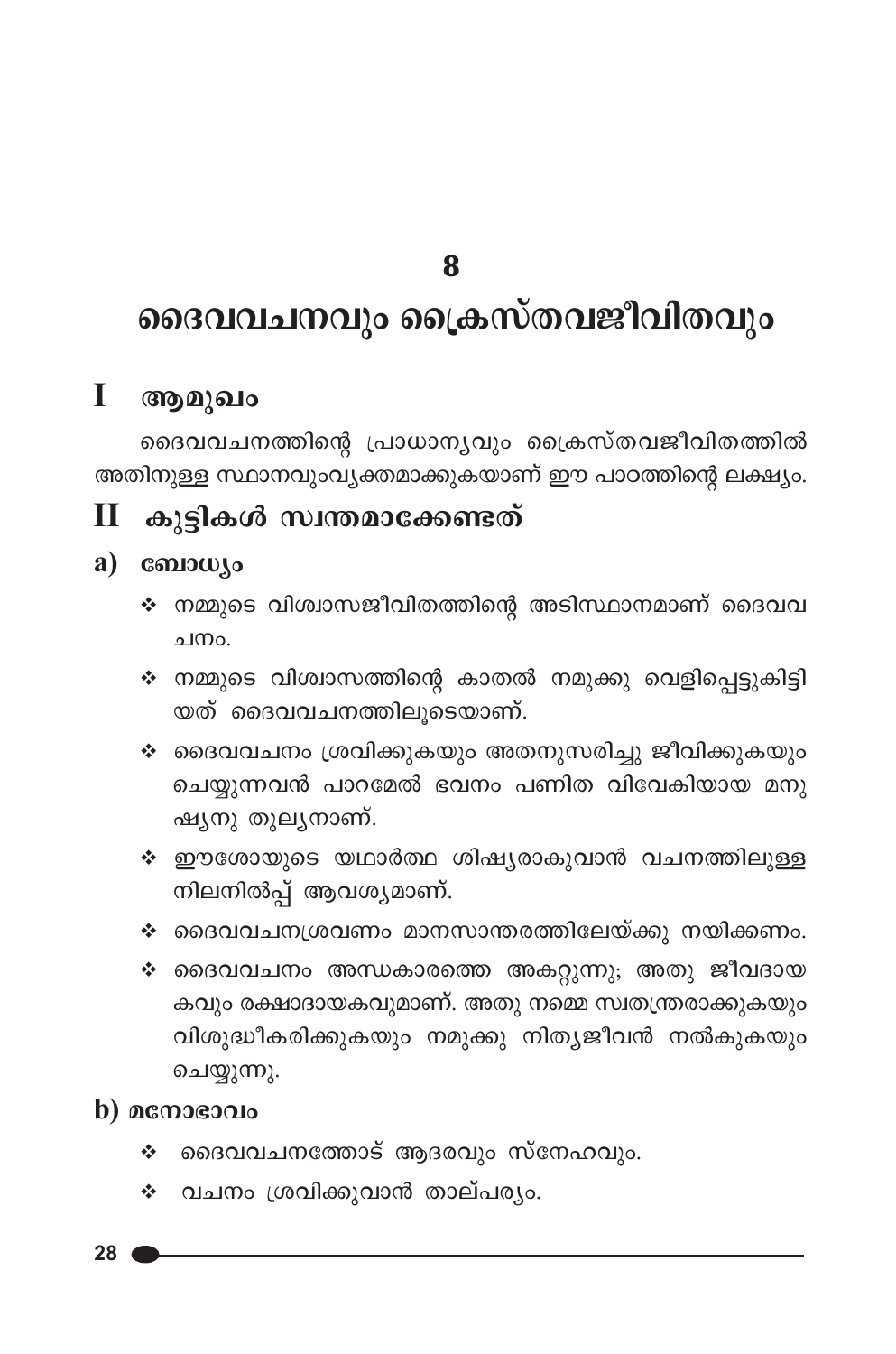### $c)$  ശീലം

- ❖ എന്നും നിഷ്ഠയോടെ ദൈവവചനം വായിക്കും.
- ❖ ദൈവവചനം മനഃപാഠമാക്കി സന്ദർഭാനുസരണം പങ്കുവയ്ക്കും.

# III ബോധനോപാധികൾ

പാഠപുസ്തകത്തിലെ ചിത്രങ്ങൾ (വലുപ്പത്തിൽ), ദൈവവചന ത്തിന്റെ ശക്തി പ്രകടമാക്കിയ ഈശോയുടെ അത്ഭുതങ്ങളുടെ ചിത്ര ങ്ങൾ, വിശുദ്ധ ഗ്രന്ഥം, കുർബാനപ്പുസ്തകം

## $IV<sub>2</sub>$ വാറാത്രരണം

പഠിപ്പിച്ചുകൊണ്ടിരുന്നപ്പോൾ ഈശോയെ കാണാനെത്തിയ അമ്മ യേയും സഹോദരങ്ങളെയും കുറിച്ച് ഈശോ പറഞ്ഞ കാര്യങ്ങളെ ക്കുറിച്ചു ചർച്ച ചെയ്തുകൊണ്ട് ക്ലാസ് ആരംഭിക്കാം. തുടർന്ന് ദൈവ വചനത്തിന്റെ ശക്തിയെക്കുറിച്ച് കുട്ടികൾ കേട്ടിട്ടുള്ളതോ അനുഭവി ച്ചിട്ടുള്ളതോ ആയ കാര്യങ്ങൾ പങ്കുവയ്പ്പിക്കാം. ചിത്രങ്ങളുടെ സഹാ യത്തോടെ പാഠപുസ്തകത്തിൽ വചനത്തെക്കുറിച്ചു പറഞ്ഞിട്ടുള്ള കാര്യങ്ങൾ മനസ്സിലാക്കിക്കൊടുക്കാം.

# ${\bf V}$  പാഠബന്ധിത പ്രവർത്തനങ്ങൾ

ഒന്നാം പാഠത്തിലെ നിർദേശമനുസരിച്ചു ചെയ്യാം.

ഉത്തരം കണ്ടെത്താം

- 1. പേജ് 63 അവസാന ഖണ്ഡിക മുതൽ പേജ് 64 ലെ കോളം വരെ
- 2. പേജ് 65 ഖണ്ഡിക 2.3
- 3. പേജ് 67 ഖണ്ഡിക 2.3
- 4. പേജ് 65 ന്റെ അവസാനം മുതൽ 68 ന്റെ അവസാനം വരെ യുള്ള ഭാഗത്തിന്റെ ആശയം ചുരുക്കി എഴുതുക
- 5. പേജ് 68 കോളം

# VI അനുബന്ധിത പ്രവർത്തനങ്ങൾ

ഓരോ ദിവസവും വായിക്കുന്ന വചനഭാഗത്തുനിന്നും ഹൃദയ  $1<sub>1</sub>$ സ്പർശിയായ വചനങ്ങൾ രേഖപ്പെടുത്തി വയ്ക്കുക.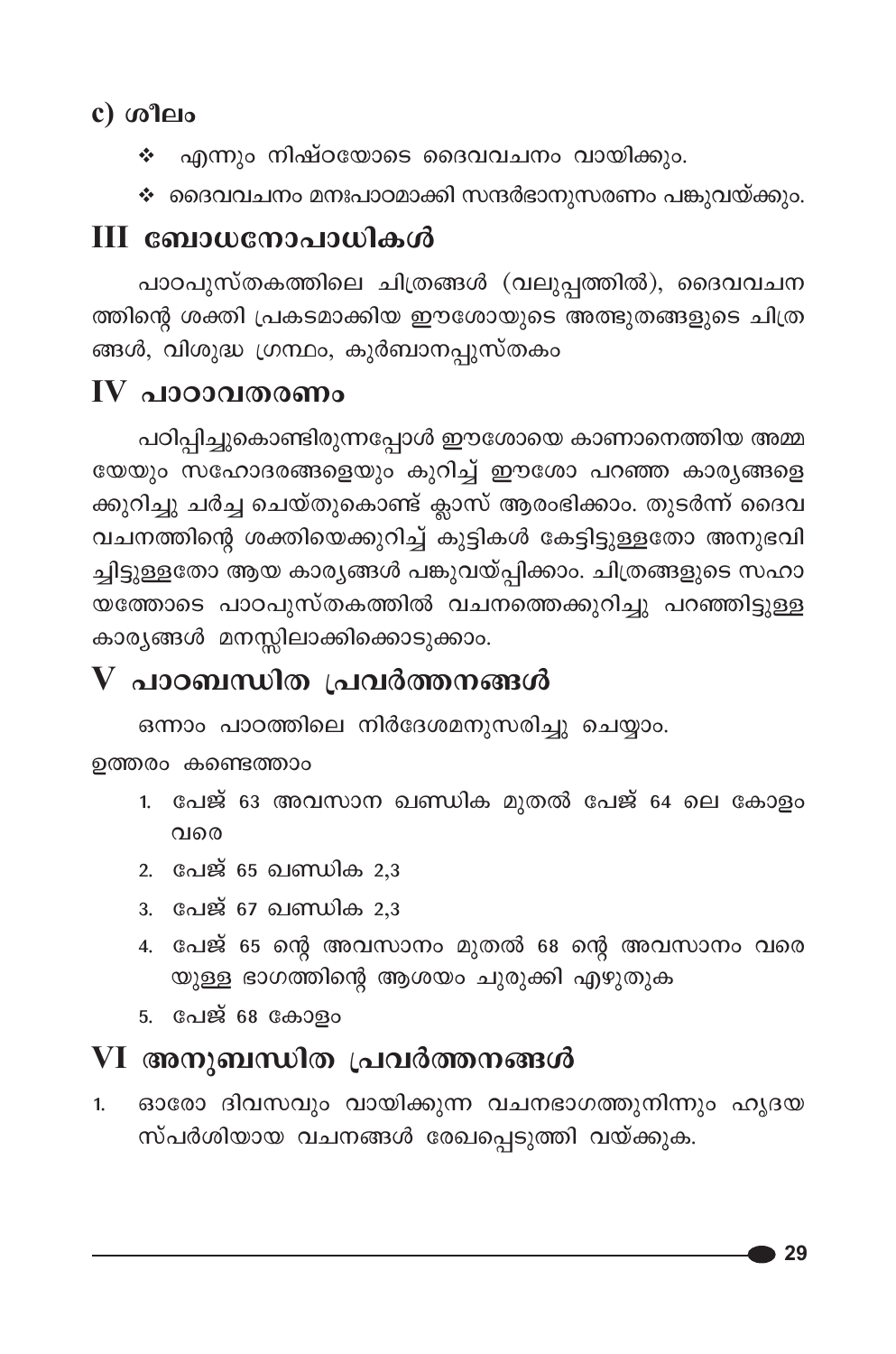$\boldsymbol{q}$ 

# കൂദാശകളും ക്രൈസ്തവ ജീവിതവും

#### $\mathbf{I}$ ആമുഖം

കൂദാശകളെക്കുറിച്ചുള്ള അറിവുനൽകുന്ന പാഠമാണിത്. പരിശു ദ്ധാത്മാവിനെ നമുക്കു നൽകുന്ന രക്ഷാകരമായ അടയാളങ്ങളാണ് കൂദാശകളെന്നും ഈശോമിശിഹായാണ് അടിസ്ഥാന കൂദാശയെന്നും സഭ മിശിഹായുടെ കൂദാശയാണെന്നുമുള്ള അടിസ്ഥാനപരമായ അറിവു കുട്ടികൾക്കു ലഭിക്കണം. ഒപ്പം കൂദാശകൾക്കു ക്രൈസ്തവ ജീവിതത്തിലുള്ള സ്ഥാനമെന്തെന്നു മനസ്സിലാക്കി യോഗൃതയോടെ കൂദാശകൾ സ്വീകരിക്കാനുള്ള താൽപര്യം അവരിൽ ജനിക്കത്തക്ക വിധം പാഠം അവതരിപ്പിക്കണം.

# II കുട്ടികൾ സ്ഥതമാക്കേണ്ടത്

### a)  $\omega_{\text{so}}$

- <mark>∻</mark> പരിശുദ്ധാത്മാവിനെ നമുക്കു നൽകുന്ന രക്ഷാകരമായ അട യാളങ്ങളാണ് കൂദാശകൾ.
- ❖ പിതാവിനെ നമുക്കു വെളിപ്പെടുത്തിത്തരുന്ന ഈശ<mark>ോ</mark> മിശിഹായാണ് അടിസ്ഥാനകൂദാശ.
- ❖ വിശുദ്ധീകരിക്കുന്നവനായ മിശിഹായെത്തന്നെ നമുക്കു നൽകി ക്കൊണ്ട് സഭ മിശിഹായുടെ കൂദാശയായി വർത്തിക്കുന്നു.
- ∻ അദൃശൃമായ ദൈവികജീവൻ അഥവാ കൃപാവരം നൽകി നമ്മെ വിശുദ്ധീകരിക്കുകയും ശക്തിപ്പെടുത്തുകയും ചെയ്യുന്ന, ഈശോമിശിഹാ സ്ഥാപിച്ചതും തിരുസഭ പരികർമം ചെയ്യു ന്നതുമായ ദൃശ്യമായ അടയാളങ്ങളാണ് കൂദാശകൾ.
- ❖ കൂദാശകൾ നമ്മുടെ ജീവിത കാലഘട്ടങ്ങളെ വിശുദ്ധീകരി ക്കുകയും നമ്മെ ദൈവകൃപയിൽ വളർത്തുകയും ചെയ്യുന്നു.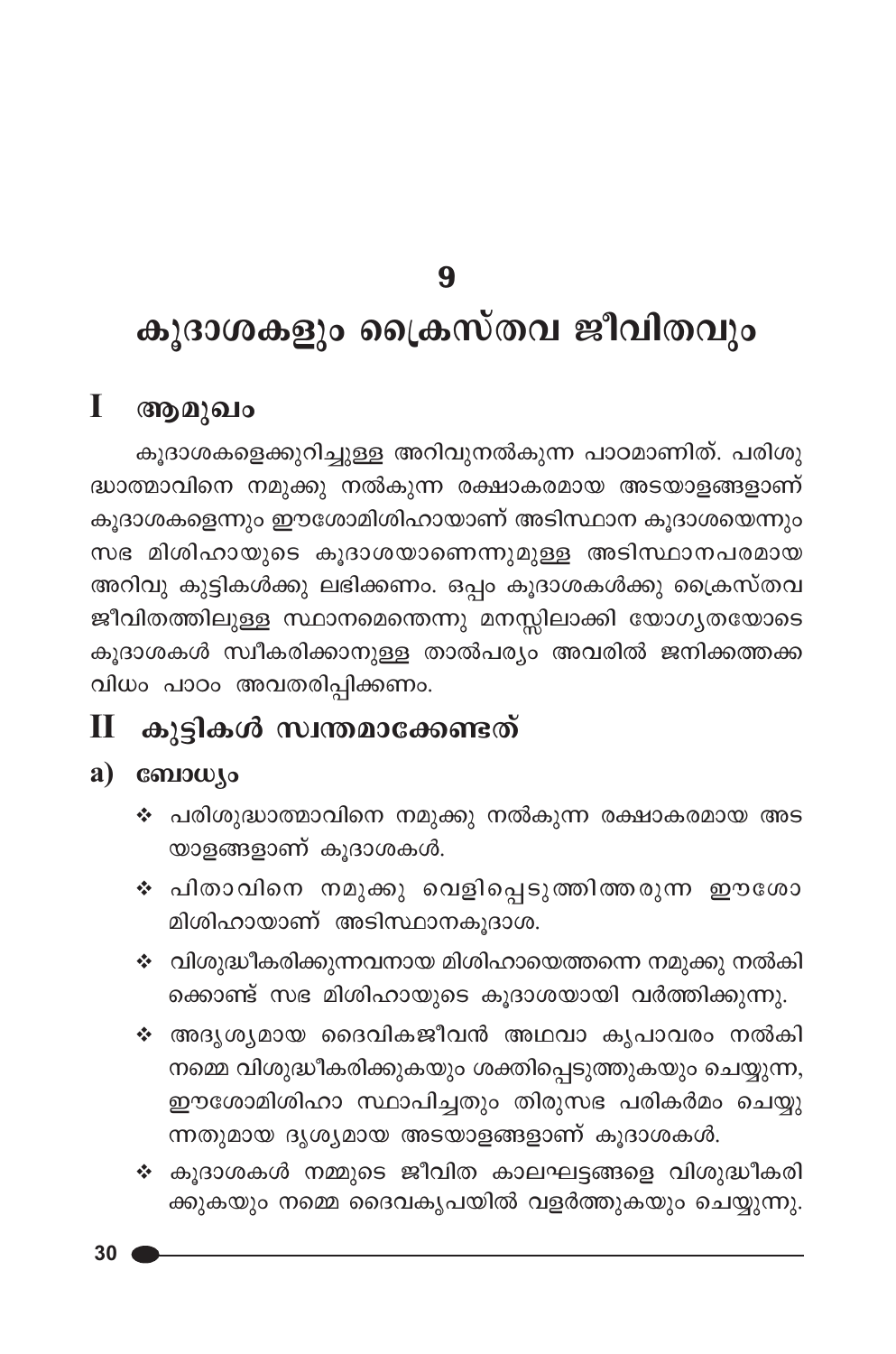∻ കൂദാശകളിലൂടെ നമ്മെ വിശുദ്ധീകരിക്കുന്നതും രക്ഷയുടെ അനുഭവത്തിലേയ്ക്കു നയിക്കുന്നതും കൂദാശകളിൽ സന്നി ഹിതനായിരിക്കുന്ന ഈശോ തന്നെയാണ്.

### $\mathbf{b}$ )  $\alpha$  conservation

- കൂദാശകളോട് ആദരവും സ്നേഹവും.
- ∻ കൂദാശകൾ വിശുദ്ധീകരണ മാർഗമാണെന്ന ചിന്തയോടെ താല്പര്യപൂർവം അതിൽ പങ്കുചേരുന്നു.

### $c)$  ശീലം

- ❖ ജീവിതത്തെ വിശുദ്ധീകരിക്കുന്ന വിശുദ്ധ കുർബാനയിൽ അനു ദിനം പങ്കെടുക്കും. അനുരഞ്ജനകൂദാശ അടുക്കലടുക്കൽ സ്വീകരിക്കും.
- ❖ എല്ലാ കൂദാശകളിലും ഒരുക്കത്തോടും ഭക്തിയോടും ശ്രദ്ധ യോടും കൂടെ പങ്കെടുക്കും.

## III ബോധനോപാധികൾ

പാഠപുസ്തകത്തിലെ ചിത്രങ്ങൾ (വലുപ്പത്തിൽ), ഓരോ കൂദാ ശയും അതിനു ചേരുന്ന ബൈബിൾചിത്രങ്ങളും വരച്ച് എഴുതിയ ചാർട്ട് (ഉദാ: മാമ്മോദീസ - ഈശോ മാമ്മോദീസാ സ്ഥീകരിക്കുന്ന ചിത്രം), വിശുദ്ധ ഗ്രന്ഥം.

### $IV$  പാഠാവതരണം

പാഠപുസ്തകത്തിലെ പേജ് 74 ലെ ചിത്രത്തിന്റെ വലിയ രൂപം ഉപയോഗിച്ച് കൂദാശകളെക്കുറിച്ചുള്ള ചർച്ചയോടെ ക്ലാസ് ആരംഭി ക്കാം. തുടർന്ന് കൂദാശകളുടെ പ്രത്യേകതകൾ എന്തെല്ലാമാണെന്നും ഈശോ എങ്ങനെയാണ് പിതാവിന്റെ കൂദാശയാകുന്നത്? സഭയെ മിശിഹായുടെ കൂദാശയെന്നു വിളിക്കാൻ കാരണമെന്ത്? തുടങ്ങിയ വിഷയങ്ങൾ അവതരിപ്പിക്കാം. ചിത്രങ്ങളുടെ സഹായത്തോടെ കൂദാ ശകൾ വചനവുമായി എങ്ങനെ ബന്ധപ്പെട്ടിരിക്കുന്നു എന്നു മനസ്സി ലാക്കിക്കൊടുക്കാം.

## ${\bf V}$  പാഠബന്ധിത പ്രവർത്തനങ്ങൾ

ഒന്നാം പാഠത്തിലെ നിർദേശമനുസരിച്ചു ചെയ്യാം.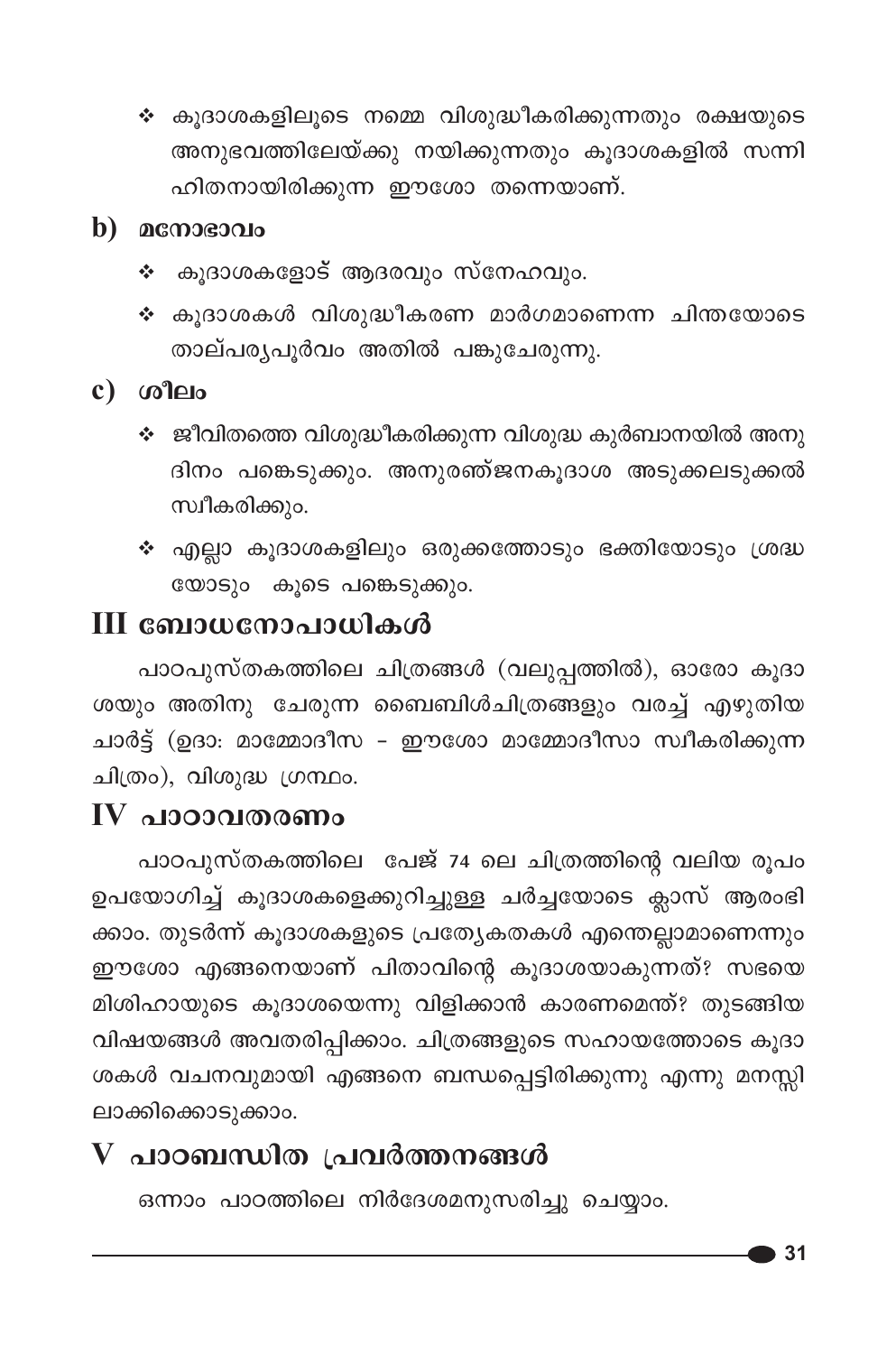### ഉത്തരം കണ്ടെത്താം

- 1. പേജ് 71 ഖണ്ഡിക 1.
- 2. പേജ് 71 ഖണ്ഡിക 2
- 3. പേജ് 72 ഖണ്ഡിക 2
- 4. പേജ് 72 ഖണ്ഡിക 3,4
- 5. പേജ് 73 ഖണ്ഡിക 2

### VI അനുബന്ധിത പ്രവർത്തനങ്ങൾ

ഒരു വ്യക്തിയുടെ ജീവിതത്തിലെ വിവിധ ഘട്ടങ്ങളിൽ സ്ഥീകരി  $\mathbf{1}$ ക്കുന്ന കൂദാശകളുടെ ചാർട്ടു തയ്യാറാക്കുക.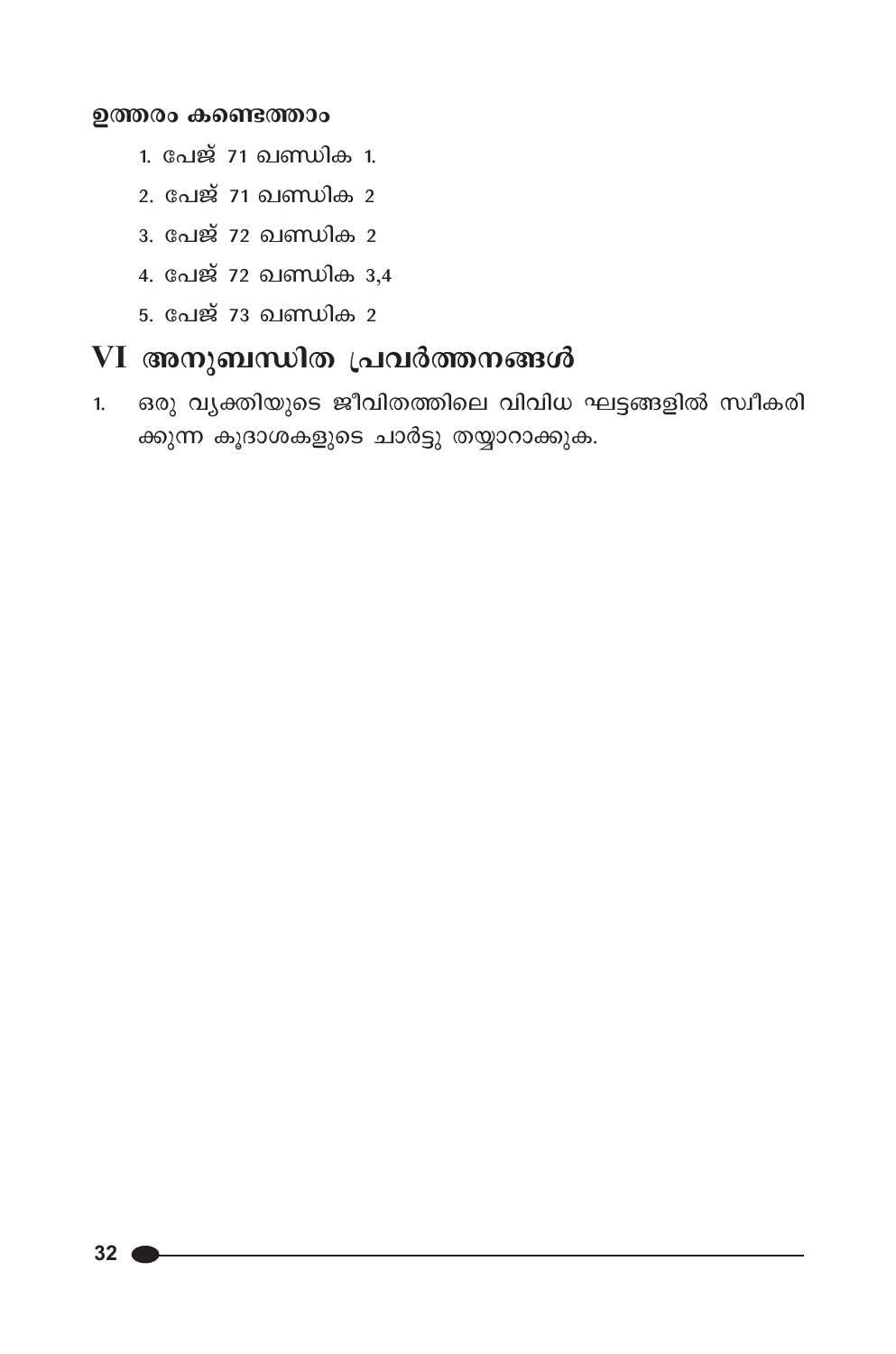### 10

# പ്രവേശക കൂദാശകൾ

#### $\mathbf{I}$ ആമുഖം

പ്രവേശകകൂദാശകൾ ഏതെല്ലാമാണെന്നും അവ അങ്ങനെ വിളി ക്കപ്പെടാൻ കാരണമെന്തെന്നും അവയുടെ ഉദ്ദേശലക്ഷ്യങ്ങൾ ഏവ യെന്നും വ്യക്തമാക്കുകയാണ് ഈ പാഠത്തിന്റെ ലക്ഷ്യം. പ്രധാന മായും മാമ്മോദീസാ, തൈലാഭിഷേകം എന്നീ കൂദാശകളാണ് ഈ പാഠത്തിൽ പ്രതിപാദിച്ചിരിക്കുന്നത്.

#### കുട്ടികൾ സ്വന്തമാക്കേണ്ടത് П

### a) ബോധ്യം

- ❖ മാമ്മോദീസാ, തൈലാഭിഷേകം, വിശുദ്ധ കുർബാന എന്നിവ യാണ് പ്രവേശകകൂദാശകൾ.
- ❖ മിശിഹാരഹസ്യത്തിലേയ്ക്കും സഭാസമൂഹത്തിലേയ്ക്കും ഒരു വൃക്തിയെ പ്രവേശിപ്പിക്കുന്ന കൂദാശകളായതിനാലാണ് ഇവയെ പ്രവേശകകൂദാശകൾ എന്നു വിളിക്കുന്നത്.
- ❖ മാമ്മോദീസാ ഈശോയുടെ മരണോത്ഥാനങ്ങളിലുള്ള പങ്കു ചേരലാണ്.
- ❖ മാമ്മോദീസായുടെ ഫലങ്ങൾ : പാപമോചനം, ദൈവമക്കളാ കുന്നു, സഭാകൂട്ടായ്മയിലേയ്ക്ക് ഉൾച്ചേർക്കപ്പെടുന്നു.
- ❖ മാമ്മോദീസാ വിശ്വാസത്തിന്റെ കൂദാശയാണ്.
- ∻ മാമ്മോദീസായിലൂടെ ദൈവമക്കളായിത്തീർന്ന നമുക്ക് മിശിഹായുടെ സുവിശേഷം പ്രഘോഷിക്കുന്നതിനും അവി ടുത്തേയ്ക്കു സാക്ഷ്യം വഹിക്കുന്നതിനും ആവശ്യമായ പരി ശുദ്ധാത്മാവിന്റെ ശക്തിയും വരങ്ങളും നൽകുന്ന കൂദാശ യാണ് തൈലാഭിഷേകം.
- ❖ നമ്മൾ പരിശുദ്ധാത്മാവിൻെറ ആലയങ്ങളാണ്.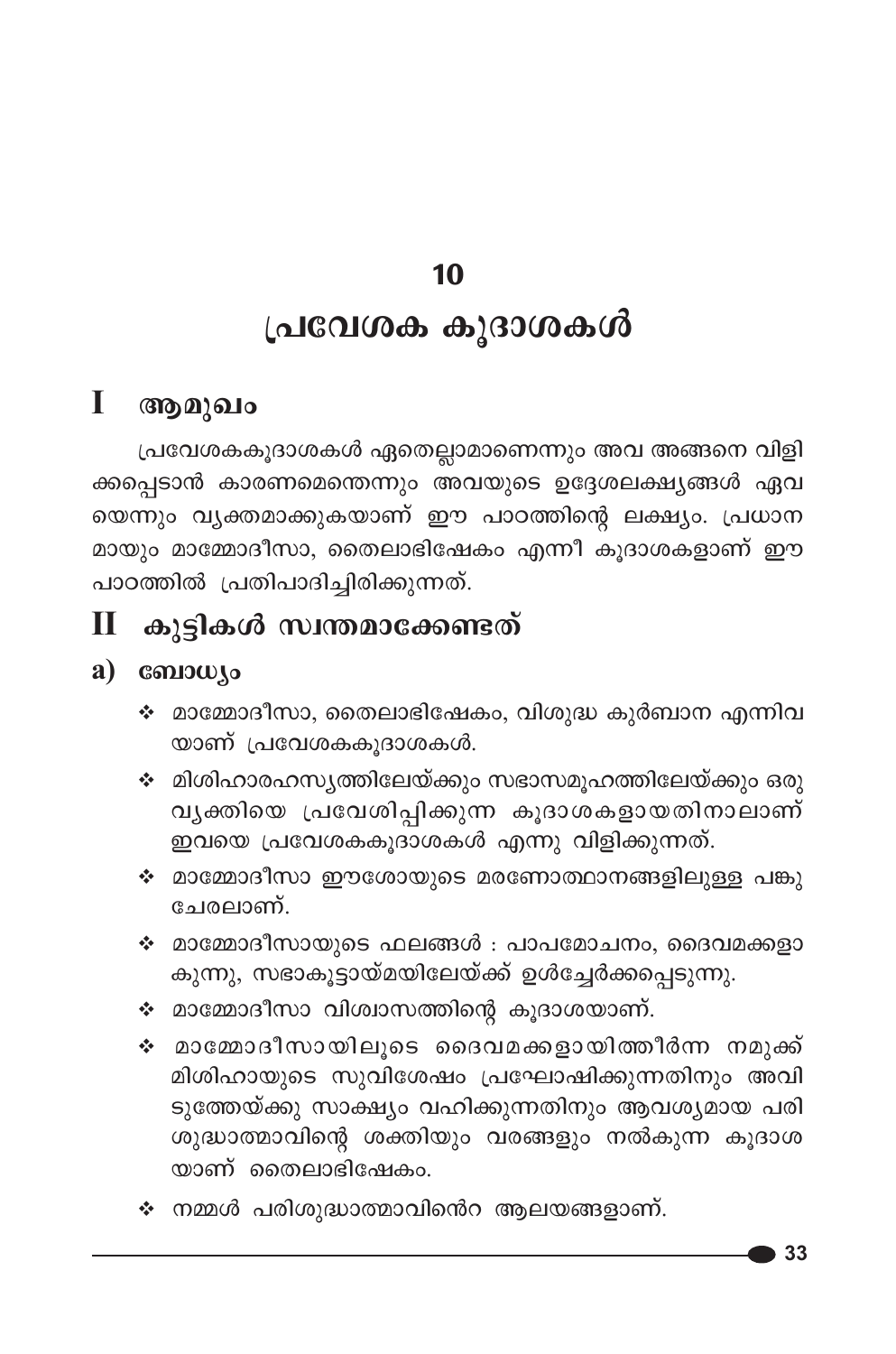### $\mathbf b)$  acmosono

- ❖ ദൈവമക്കളും പരിശുദ്ധാത്മാവിന്റെ ആലയങ്ങളുമാണെന്ന മതിപ്പും സ്നേഹവും നമ്മോടുതന്നെയും മറ്റുള്ളവരോടും പുലർത്തുക.
- ∻ ശരീരത്തെ വിശുദ്ധവും നിർമ്മലവുമായി സുക്ഷിക്കാനുള്ള നിഷ്ഠ.

### $c)$  ശീലം

- ❖ ദൈവമക്കൾക്കു യോജിച്ചവിധം സ്നേഹത്തിനു സാക്ഷ്യം വഹിച്ചു ജീവിക്കുന്നു.
- ❖ എല്ലാവരേയും ആദരിക്കുകയും സ്നേഹിക്കുകയും ചെയ്യുന്നു.

## III ബോധനോപാധികൾ

പാഠപുസ്തകത്തിലെ ചിത്രങ്ങൾ (വലുപ്പത്തിൽ), മാമ്മോ ദീസായും തൈലാഭിഷേകവും സ്വീകരിക്കുന്ന ഫോട്ടോ, മാമ്മോദീ സായിലെ വിവിധ കർമ്മങ്ങളും അവയുടെ അർത്ഥവും വിശദമാക്കുന്ന ചാർട്ട്, വിശുദ്ധ ഗ്രന്ഥം.

### $IV$  പാഠാവതരണം

ഉത്ഥാനശേഷം ഈശോ അപ്പസ്തോലന്മാരെ ദൗത്യമേൽപ്പിക്കുന്ന സംഭവം ചർച്ച ചെയ്തുകൊണ്ട് ക്ലാസ് ആരംഭിക്കാം. മാമ്മോദീസാ സ്ഥീകരിക്കുന്നതിന്റെ ഫോട്ടോക്ൾ ഉപയോഗിച്ച് ഓരോ കർമ ത്തിന്റെയും അർത്ഥം വിശദമാക്കാം. ചിത്രങ്ങളുടെ സഹായത്തോടെ പന്തക്കുസ്തായും തൈലാഭിഷേക കൂദാശകളും എങ്ങനെ ബന്ധ പ്പെട്ടിരിക്കുന്നു എന്നു മനസ്സിലാക്കിക്കൊടുക്കാം.

## ${\bf V}$  പാഠബന്ധിത പ്രവർത്തനങ്ങൾ

ഒന്നാം പാഠത്തിലെ നിർദേശമനുസരിച്ചു ചെയ്യാം.

### ഉത്തരം കണ്ടെത്താം

- 1. പേജ് 76 ഖണ്ഡിക 2
- 2. പേജ് 77 ഖണ്ഡിക 1
- 3. പേജ് 77 ഖണ്ഡിക 3,4
- 4. പേജ് 80 ഖണ്ഡിക 2
- <u>5. പേജ് 82 ഖണ്ഡിക 1</u>

# VI അനുബന്ധിത പ്രവർത്തനങ്ങൾ

വിവിധ കൂദാശകളും അവയിലെ പ്രധാന കർമ്മങ്ങളും ചിത്ര 1. ങ്ങളും ഉൾക്കൊള്ളിച്ചുകൊണ്ട് ഒരു ചാർട്ട് നിർമ്മിക്കുക.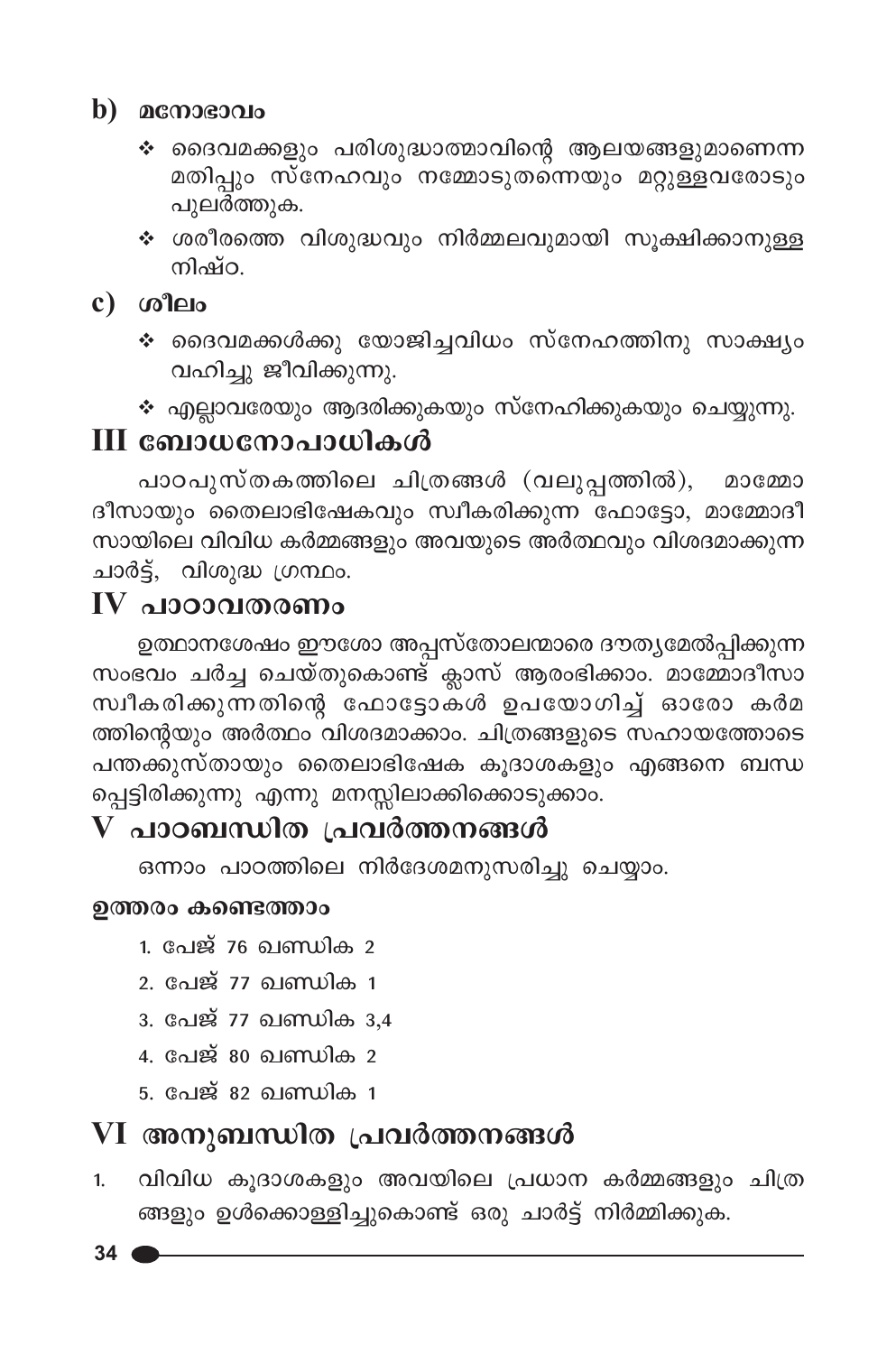11

# സൗഖ്യദായക കൂദാശകൾ

#### I ആമുഖം

സൗഖ്യദായകകൂദാശകളായ അനുരഞ്ജനകൂദാശ, രോഗീലേപനം എന്നിവയെക്കുറിച്ച് അറിവുനൽകുകയാണ് ഈ പാഠത്തിന്റെ ലക്ഷ്യം. ഈ കൂദാശകളോട് ആദരവും സ്നേഹവും വളരുവാനും അ്നുരഞ്ജ നകൂദാശ അടുക്കലടുക്കൽ സ്ഥീകരിക്കുവാനും ഉള്ള മനോഭാവം കുട്ടി കളിൽ വളരണം.

#### കൂട്ടികൾ സ്വന്തമാക്കേണ്ടത് П

### a)  $\omega_{\text{so}}$

- ❖ അനുരഞ്ജനകൂദാശ, രോഗീലേപനം എന്നീ കൂദാശകൾ സവി ശേഷമാംവിധം പാപമോചനവും സൗഖ്യവും നൽകുന്നതിനാൽ അവയെ സൗഖ്യദായക കൂദാശകൾ എന്നു പറയുന്നു.
- ❖ പാപങ്ങളിൽ നിന്നും മോചനവും വീണ്ടും പാപം ചെയ്യാതിരിക്കാ നുള്ള കുപയും നൽകി ദൈവത്തോടും സഹോദരങ്ങളോടും നമ്മെ രമ്യപ്പെടുത്തുന്ന കൂദാശയാണ് അനുരഞ്ജന കൂദാശ.
- ❖ പാപം വഴി ശിഥിലമാകുന്ന നാലു തലങ്ങളിലുള്ള ബന്ധങ്ങളും - ദൈവവുമായും, സഹോദരങ്ങളുമായും, അവനവനോടുത നെയും, പ്രപഞ്ചത്തോടും ഉള്ള ബന്ധങ്ങൾ- അനുര ഞ്ജന്കൂദാശ വഴി പുനഃസ്ഥാപിക്കപ്പെടുന്നു.
- ∻ പാപമോചനാധികാരം മിശിഹാ സഭയെ ഏൽപ്പിച്ചിരിക്കുന്ന തിനാൽ സഭയുടെ പ്രതിനിധിയായ പുരോഹിതനോട് പാപം ഏറ്റുപറയേണ്ടത് പാപമോചനത്തിന് ആവശ്യമാണ്.
- ∻ അനുരഞ്ജനകൂദാശ ഫലപ്രദമായി സ്ഥീകരിക്കാൻ അഞ്ചു കാര്യ ങ്ങൾ ശ്രദ്ധിക്കണം; ആത്മശോധന, മനസ്താപം, പ്രതിജ്ഞ, ഏറ്റുപറച്ചിൽ, പ്രായശ്ചിത്തം.
- ❖ പാപമോചനവും രോഗസൗഖ്യവും നൽകി നമ്മുടെ ആത്മശ രീരങ്ങൾക്ക് ആരോഗ്യം നൽകുന്ന കൂദാശയാണ് രോഗീലേ പനം..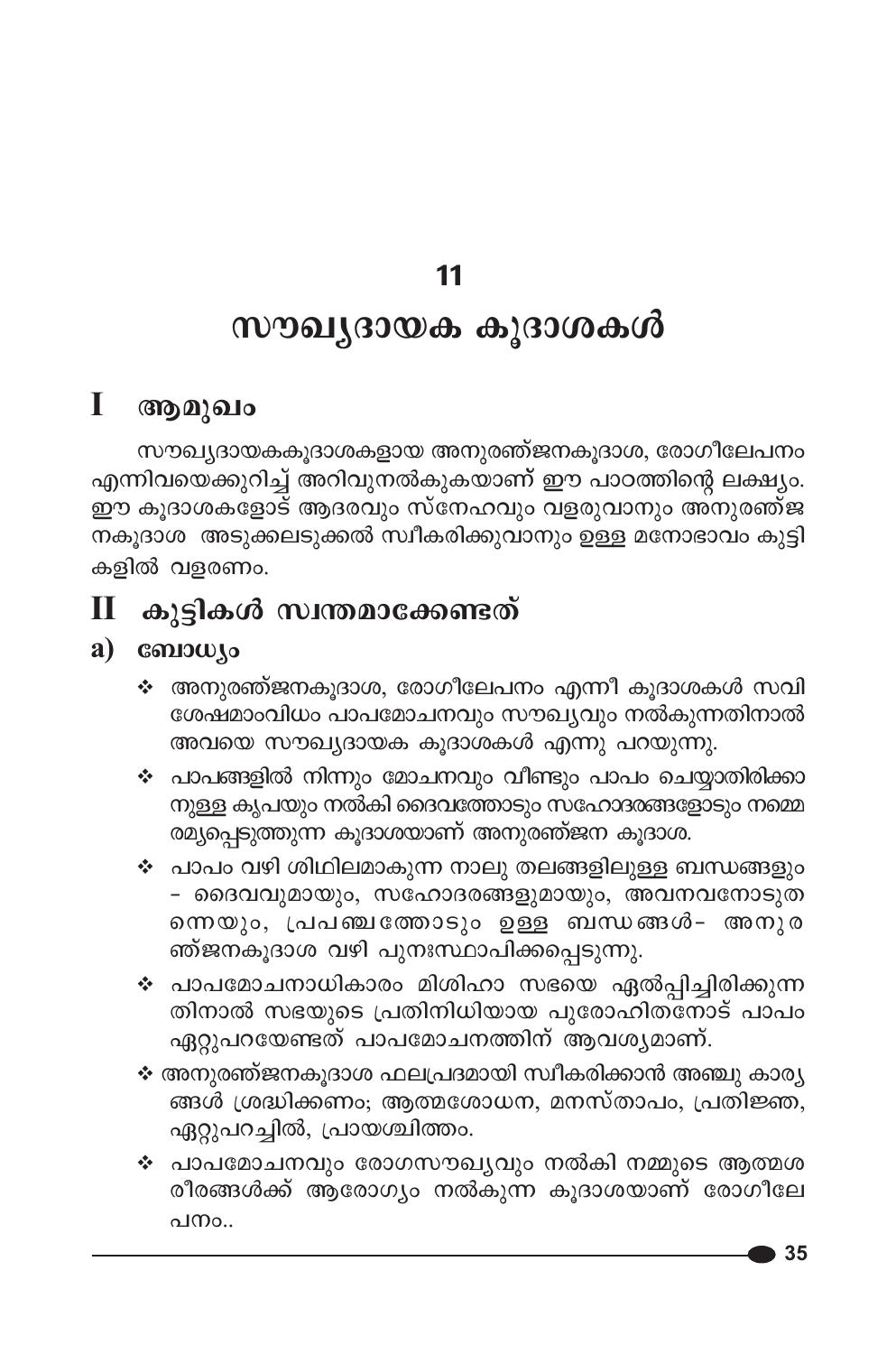### $\mathbf b)$  acmosono

- ∻ അടുക്കലടുക്കൽ അനുരഞ്ജനകൂദാശ സ്വീകരിക്കാനുള്ള താല്പര്യം.
- ❖ രോഗികളെ സന്ദർശിച്ചു പ്രാർത്ഥിക്കുവാനുള്ള ശ്രദ്ധ.
- $c)$  ശീലം
	- ❖ പാപം ചെയ്യാനിടയായാൽ എത്രയും വേഗം അനുരഞ്ജന കുദാശ സ്വീകരിക്കുന്നു.
	- ∻ രോഗികളെ സന്ദർശിച്ച് പ്രാർത്ഥിക്കുന്നു.

# III ബോധനോപാധികൾ

പാഠപുസ്തകത്തിലെ ചിത്രങ്ങൾ (വലുപ്പത്തിൽ), ഈശോ പാപ മോചനവും സൗഖ്യവും നൽകുന്ന ചിത്രങ്ങൾ, പുരോഹിതൻ പാപം മോചിക്കുമ്പോൾ ഈശോ അനുഗ്രഹിക്കുന്നതായി കാണിക്കുന്ന ചിത്രം, സെന്റ് അഗസ്റ്റിന്റെ മാനസാന്തരകഥ, വിശുദ്ധ ഗ്രന്ഥം.

## $\bf{IV}$  പാറാവതരണം

ധൂർത്തപുത്രന്റെ ഉപമ ചർച്ച ചെയ്തുകൊണ്ട് ക്ലാസ് ആരംഭി ക്കാം. പാപമോചനം വഴി ലഭിക്കുന്ന വലിയ ഹൃദയസമാധാനത്തെ ക്കുറിച്ചു പങ്കുവയ്ക്കാം.

പുരോഹിതൻ പാപം മോചിക്കുമ്പോൾ ഈശോ തന്നെയാണ് പാപം മോചിക്കുന്നതെന്ന സത്യം ചിത്രത്തിന്റെ സഹായത്തോടെ മനസ്സിലാക്കിക്കൊടുക്കാം. രോഗീലേപനം നൽ്കുന്ന ഒരു സന്ദർഭ ത്തിൽ പങ്കുചേരാൻ അവസരം നൽകാം.

## ${\bf V}$  പാഠബന്ധിത പ്രവർത്തനങ്ങൾ

ഒന്നാം പാഠത്തിലെ നിർദേശമനുസരിച്ചു ചെയ്യാം.

### ഉത്തരം കണ്ടെത്താം

- 1. പേജ് 84 ഖണ്ഡിക 2,
- 2. പേജ് 87 ഖണ്ഡിക 1
- <u>3. പേജ് 87 ഖണ്ഡിക 2</u>
- 4. പേജ് 87
- <u>5. പേജ് 88 ഖണ്ഡിക 3</u>

# VI അനുബന്ധിത പ്രവർത്തനങ്ങൾ

അവസരം കിട്ടുമ്പോൾ ഒരു രോഗീലേപനശുശ്രൂഷയിൽ പങ്കെ  $1.$ ടുക്കുക.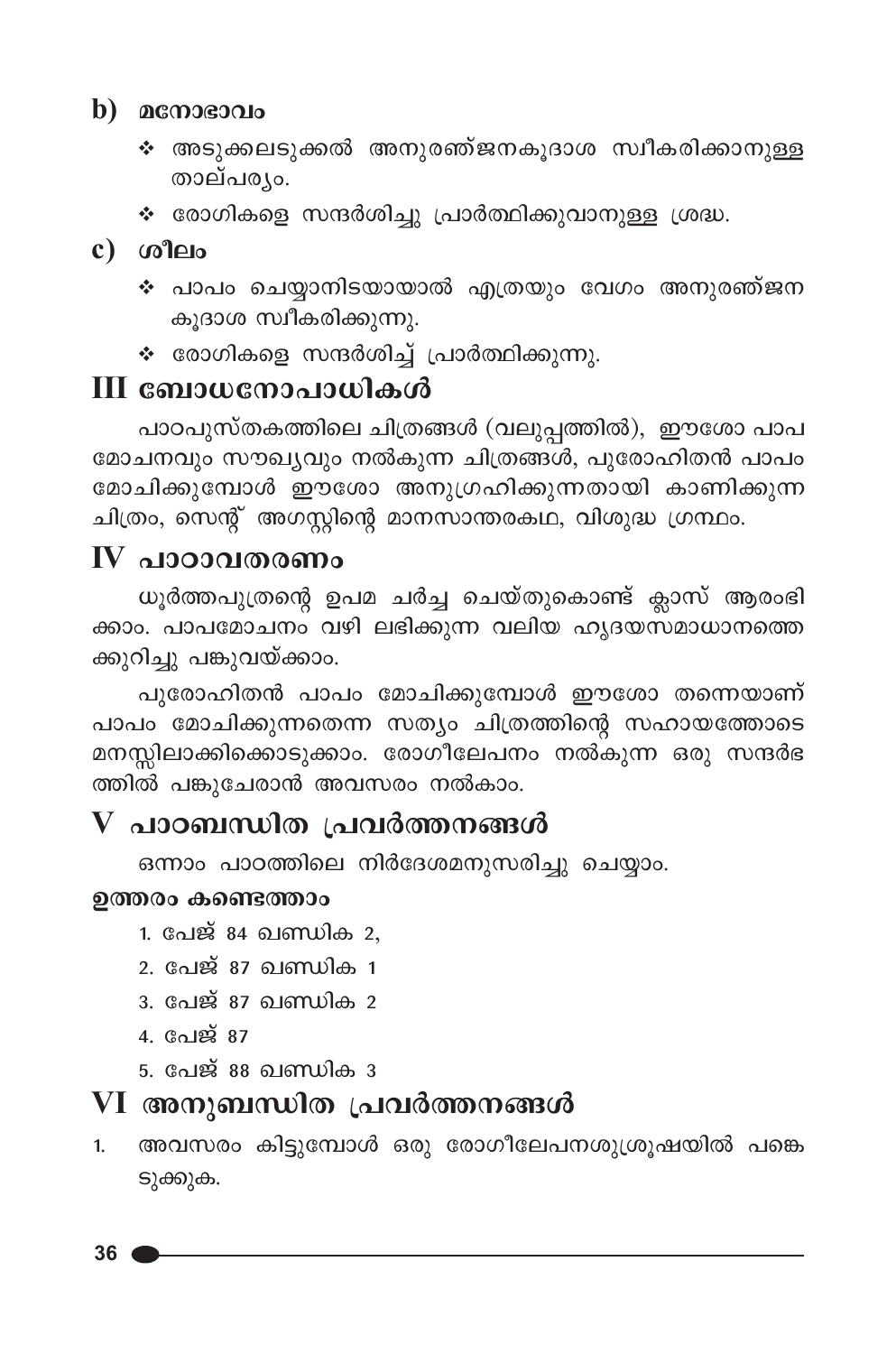# $12$ തിരുപ്പട്ടം

#### I ആമുഖം

തിരുപ്പട്ടം എന്ന കൂദാശയെക്കുറിച്ച് അറിവുനൽകുക, പൗരോ ഹിത്യത്തിന്റെ മഹത്വം മനസ്സിലാക്കി വൈദികരെ ആദരിക്കാനും അനു സരിക്കാനും കുട്ടികളെ പ്രാപ്തരാക്കുക എന്നതാണ് ഈ പാഠത്തിന്റെ ലക്ഷ്യം.

## $\rm{II}$  കുട്ടികൾ സ്വന്തമാക്കേണ്ടത്

### $a)$  consumed

- ❖ ദൈവത്തിന്റെയും മനുഷ്യരുടെയുംഇടയിൽ മധ്യവർത്തിയായി വർത്തിക്കുന്ന വ്യക്തിയാണ് പുരോഹിതൻ.
- ❖ മാമ്മോദീസായിലൂടെ നാമെല്ലാവരും ഈശോയുടെ പൗരോ ഹിതൃത്തിൽ പങ്കുചേരുന്നു. ഇതാണ് ദൈവജനത്തിന്റെ പൊതു പൗരോഹിത്യം. എന്നാൽ തന്നോടു കൂടി ആയിരി ക്കാനും പ്രസംഗിക്കാൻ അയയ്ക്കാനും രോഗികളെ സുഖ പ്പെടുത്താനും പിശാചുക്കളെ പുറത്താക്കാനും അധികാരം നൽകുന്നതിനുവേണ്ടി പ്രത്യേകം നിയോഗിക്കപ്പെടുന്നവരാണ് ശുശ്രൂഷാപൗരോഹിത്യമുള്ളവരായ വൈദികർ.
- ∻ ശ്ലീഹന്മാരുടെ പിൻഗാമികളായ മെത്രാന്മാരുടെ കൈവയ്പ്പു ...<br>ശുശ്രൂഷയിലൂടെയാണ് പൗരോഹിത്യം നൽകപ്പെടുന്നത്.
- $\boldsymbol{\dot{\ast}}$  ദൈവജനത്തെ പഠിപ്പിക്കുക, നയിക്കുക, വിശുദ്ധീകരിക്കുക എന്നിവയാണ് പുരോഹിത ധർമ്മങ്ങൾ.
- ∻ നിരന്തരമായ പ്രാർത്ഥന, കൂദാശകളുടെ സ്വീകരണം, വിശു ദ്ധഗ്രന്ഥ പാരായണം എന്നിവയിലൂടെ സ്വന്തം ദൈവവിളി കണ്ടെത്താൻ പരിശ്രമിക്കണം.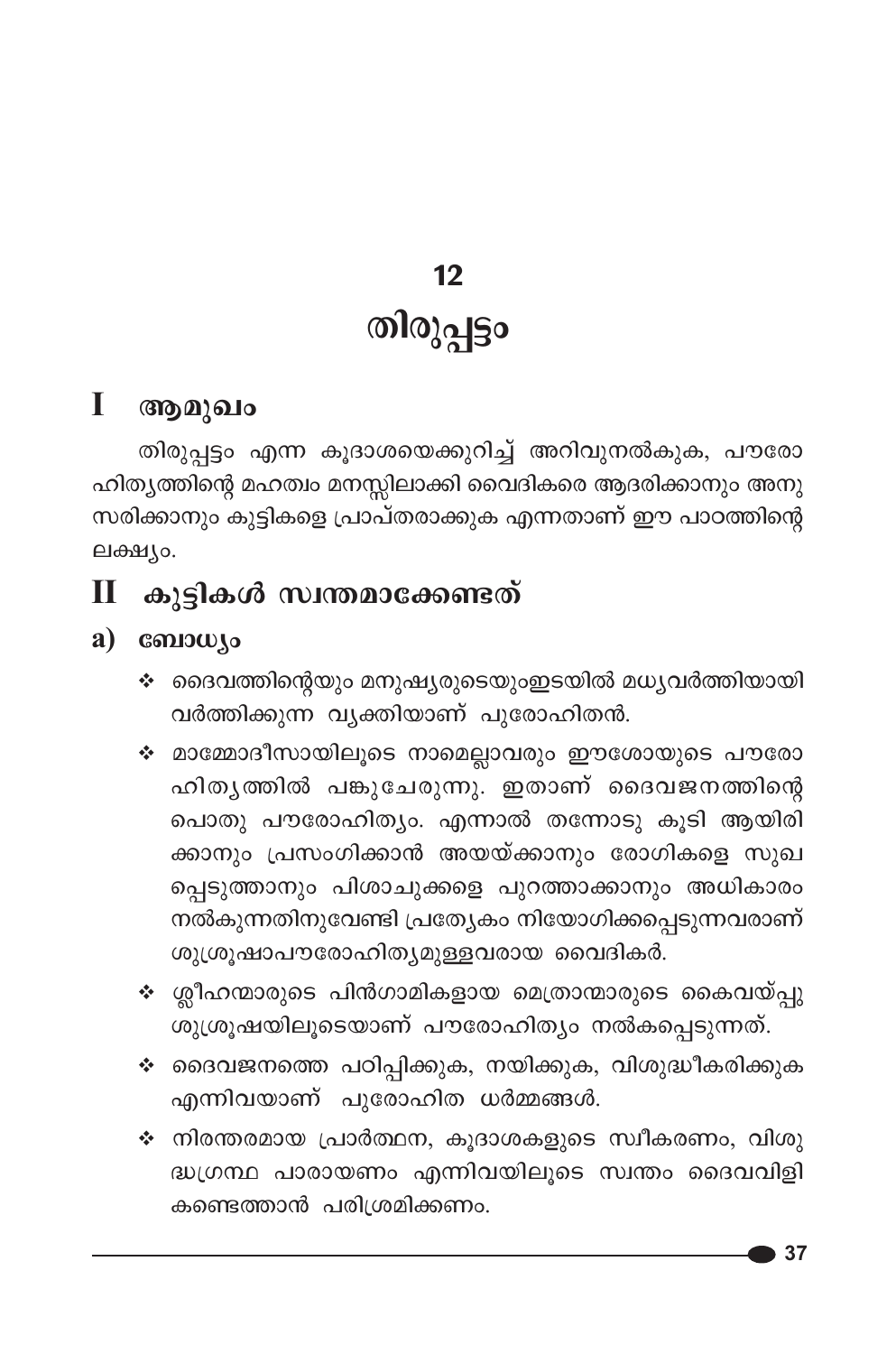### $\mathbf b$ )  $\mathbf a$  and  $\mathbf a$

- ❖ പുരോഹിതരോടുള്ള ആദരവും സ്നേഹവും.
- ❖ പൗരോഹിതൃത്തിലേയ്ക്കുള്ള വിളിക്കുവേണ്ടി പ്രാർത്ഥിക്കാ നുള്ള ആഗ്രഹം.

## $c)$  ശീലം

- ❖ പുരോഹിതരെ കാണുമ്പോൾ സ്തുതി ചൊല്ലുന്നു.
- ❖ സഭയിൽ ധാരാളം പുരോഹിതരുണ്ടാകുവാൻ പ്രാർത്ഥിക്കുന്നു.

# ∭ ബോധനോപാധികൾ

പാഠപുസ്തകത്തിലെ ചിത്രങ്ങൾ (വലുപ്പത്തിൽ), തിരുപ്പട്ടം നൽകുന്നതിന്റെ ചിത്രങ്ങൾ/ സി.ഡി, തിരുപ്പട്ടക്രമത്തിന്റെ ടെക്സ്റ്റ്, വിശുദ്ധ ഗ്രന്ഥം.

# IV പാഠാവതരണം

ഈശോ ശിഷ്യന്മാരെ വിളിക്കുന്ന വിശുദ്ധഗ്രന്ഥഭാഗം വായിച്ചു ചർച്ച് ചെയ്തുകൊണ്ട് ക്ലാസ് ആരംഭിക്കാം. തിരുപ്പട്ടസ്വീകരണത്തിന്റെ സി.ഡി യോ ചിത്രങ്ങളോ ഉപയോഗിച്ച് അതിലെ കർമ്മാനുഷ്ഠാന് ങ്ങൾ മനസ്സിലാക്കിക്കൊടുക്കാം. തിരുപ്പട്ടസ്വീകരണത്തിന്റെ പ്രാർത്ഥ നകൾ വിശ്ദീകരിച്ചുകൊണ്ട് പൗരോഹിത്യധർമ്മങ്ങൾ വ്യക്തമാക്കാം. പഴയനിയമത്തിലെ പൗരോഹിത്യത്തെക്കുറിച്ചുള്ള വായനകളും ചർച്ച കളും വഴി പഴയനിയമപൗരോഹിതൃവും പുതിയനിയമപൗരോഹി ത്യവും തമ്മിലുള്ള വൃത്യാസം വിശദമാക്കാം.

# ${\bf V}$  പാഠബന്ധിത പ്രവർത്തനങ്ങൾ

ഒന്നാം പാഠത്തിലെ നിർദേശമനുസരിച്ചു ചെയ്യാം.

### ഉത്തരം കണ്ടെത്താം

- 1. പേജ് 92 ഖണ്ഡിക 2.
- 2. പേജ് 92 ഖണ്ഡിക 3,4
- <u>3. പേജ് 93 ഖണ്ഡിക 3</u>
- 4. പേജ് 94 ഖണ്ഡിക 2
- 5. പേജ് 96 ഖണ്ഡിക 2 ന്റെ അവസാനം

# VI അനുബന്ധിത പ്രവർത്തനങ്<mark>ങ</mark>ൾ

1. നിങ്ങൾ ഏറ്റവും ഇഷ്ടപ്പെടുകയും ആദരിക്കുകയും ചെയ്യുന്ന ഒരു വൈദികനിൽ നിങ്ങൾ കണ്ടെത്തിയിട്ടുള്ള നന്മകൾ എഴുതുക. ആ വൃക്തിയുമായി അതു പങ്കുവയ്ക്കുകയും ചെയ്യാം.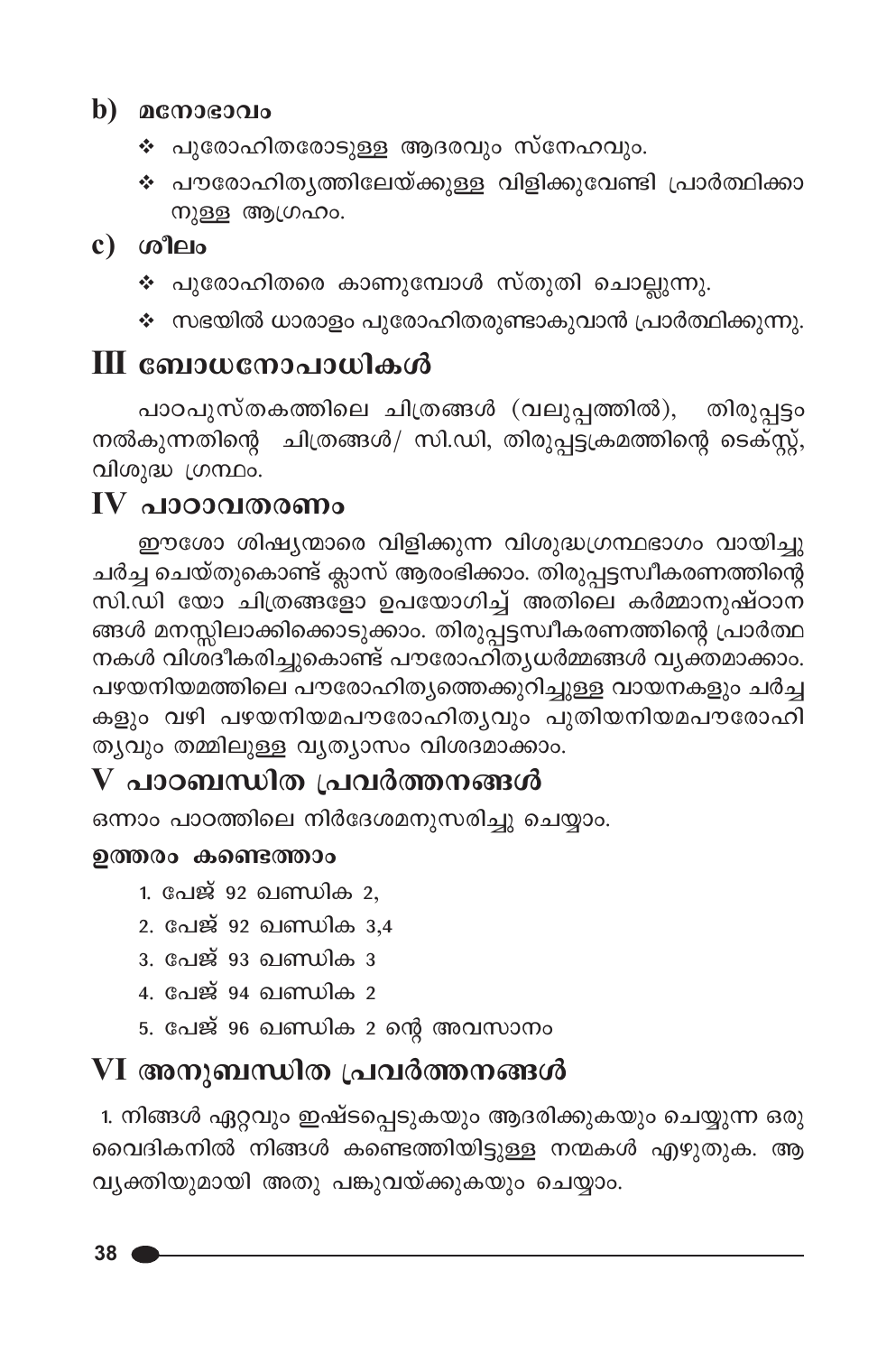# 13 വിവാഹം

#### $\mathbf{I}$ ആമുഖം

വിവാഹമെന്ന കൂദാശയെക്കുറിച്ച് അറിവുനൽകുക, അതിന്റെ മഹ ത്വവും ഉത്തരവാദിത്വങ്ങളും തിരിച്ചറിയാൻ കുട്ടികളെ സഹായിക്കു ക എന്നിവയാണ് ഈ പാഠത്തിന്റെ ലക്ഷ്യങ്ങൾ.

#### $\mathbf \Pi$ കുട്ടികൾ സ്വന്തമാക്കേണ്ടത്

#### a) ബോധ്യം

- ∻ വിവാഹമെന്ന കൂദാശയിലൂടെ ഭാര്യാഭർത്താക്കന്മാർ സ്നേഹ ത്തിന്റെ ഉടമ്പടിവഴി ഒന്നായിത്തീരുന്നു.
- ∻ ദൈവത്താൽ യോജിപ്പിക്കപ്പെട്ടതും മനുഷ്യരാൽ വേർപെടു ത്താനാകാത്തവിധം ഉറപ്പുള്ള ബന്ധമാണ് അത്. പരസ്പര മുള്ള സ്നേഹത്തിന്റെയും ആത്മദാനത്തിന്റെയും ഐകൃത്തി ന്റെയും ജീവിതമാണത്.
- ❖ അതിരുകളില്ലാതെ സ്നേഹിക്കുവാനും പരിശുദ്ധമായ സൃഷ്ടി കർമ്മത്തിൽ ദൈവത്തോടു സഹകരിച്ചുകൊണ്ട് സന്താന ങ്ങൾക്കു ജന്മം നൽകാനും അവരെ ദൈവത്തിനു പ്രീതികര മായ വിധത്തിൽ വളർത്താനും ആവശ്യമായ കൃപാവരം നല്കുന്ന കൂദാശയാണ് വിവാഹം.

### b)  $\alpha$ നോഭാവം

- ❖ വിവാഹമെന്ന കൂദാശയിലൂടെ മാത്രമേ ജീവിതപങ്കാളിയെ സ്വീകരിക്കു
- ❖ വിവാഹം ദൈവം നൽകുന്ന ഒരു വിളിയും ഉത്തരവാദിത്വവു മാണെന്ന ബോധ്യം.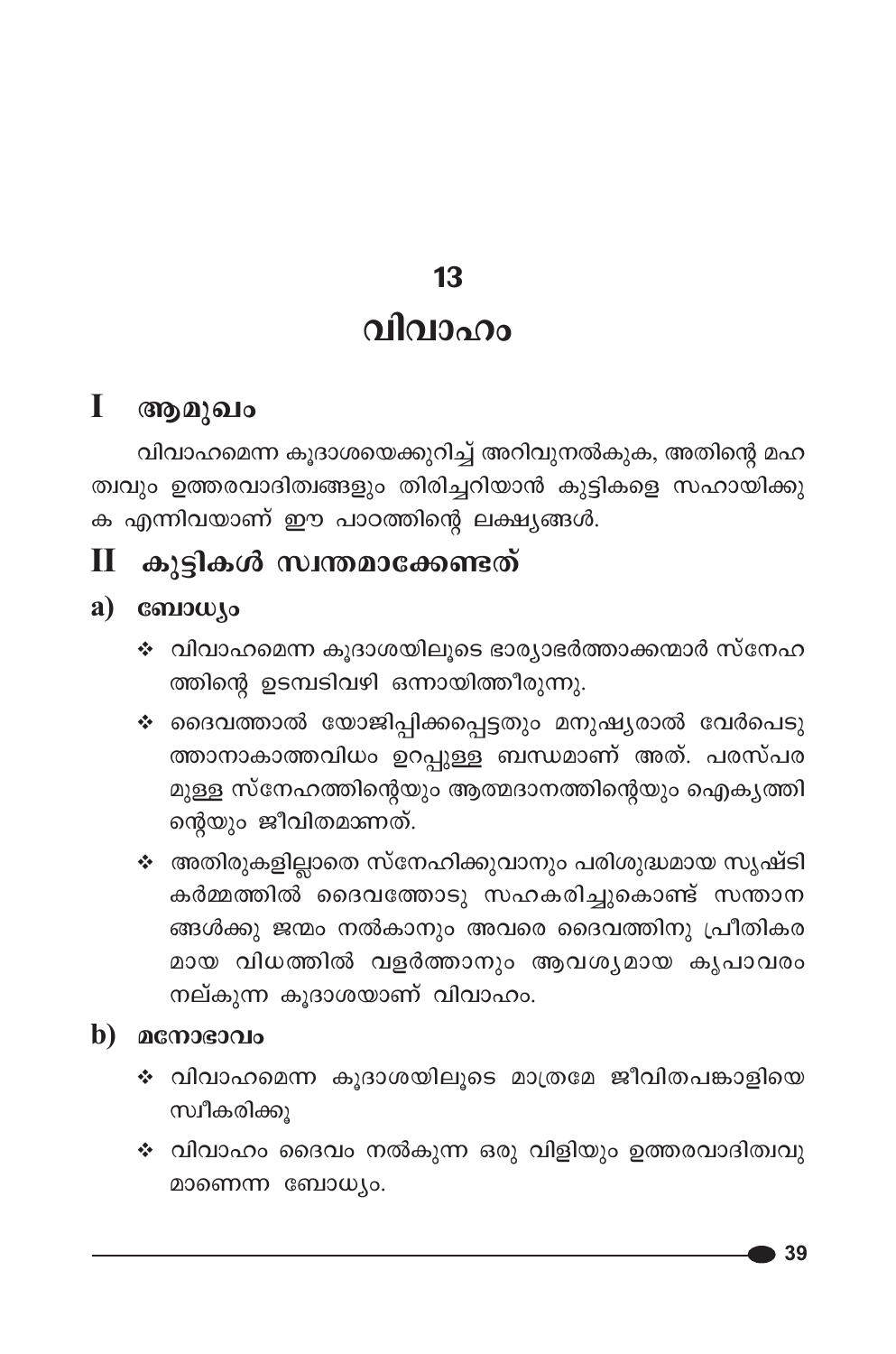## $c)$   $\omega$   $\omega$

- ❖ നല്ല ജീവിതപങ്കാളിയെ ലഭിക്കാനായി എന്നും പ്രാർത്ഥിക്കുന്നു.
- ❖ ശിഥിലമായിപ്പോയ കുടുംബബന്ധങ്ങളെക്കുറിച്ചു കേൾക്കുമ്പോൾ രോവരുടെ പുനഃസംഗമത്തിനുവേണ്ടി പ്രാർത്ഥിക്കുന്നു.

# III ബോധനോപാധികൾ

പാഠപുസ്തകത്തിലെ ചിത്രങ്ങൾ (വലുപ്പത്തിൽ), വിവാഹമെന്ന കൂദാശ സ്വീകരിക്കുന്നതിന്റെ ചിത്രങ്ങൾ/ സി.ഡി, വിവാഹമെന്ന കൂദാശ പരികർമ്മം ചെയ്യുമ്പോൾ ഉപയോഗിക്കുന്ന ടെക്സ്റ്റ്, വിശുദ്ധ ്രന്ഥം.

# $IV$  പാഠാവതരണം

വിവാഹത്തിന്റെ കർമ്മങ്ങൾ സി.ഡിയുടെയോ ചിത്രങ്ങളുടെയോ സഹായത്തോടെ ചർച്ച ചെയ്തുകൊണ്ട് ക്ലാസ് ആരംഭിക്കാം. ദമ്പതി കളുടെ ഉത്തരവാദിത്വങ്ങൾ മനസ്സിലാക്കിക്കൊടുക്കണം. വിവാഹമെന്ന കൂദാശയിലൂടെ ജീവിതപങ്കാളിയെ സ്വീകരിക്കുമ്പോൾ ലഭിക്കുന്ന ദൈവകൃപ രജിസ്റ്റർ മാര്യേജിലൂടെ ലഭിക്കില്ല എന്ന സത്യം ഡിബേറ്റോ ചർച്ചയോ വഴി വ്യക്തമാക്കണം. ജീവിതപങ്കാളിയായി കത്തോലിക്കാ വിശ്വാസിയായ ഒരാളെ സ്വീകരിക്കേണ്ടതിന്റെ ആവശ്യകത വ്യക്തമാ ക്കണം

# ${\bf V}$  പാഠബന്ധിത പ്രവർത്തനങ്ങൾ

ഒന്നാം പാഠത്തിലെ നിർദേശമനുസരിച്ചു ചെയ്യാം.

### ഉത്തരം കണ്ടെത്താം

- 1. പേജ് 99 ഖണ്ഡിക 2
- 2. പേജ് 102 ഖണ്ഡിക 1
- <u>3. പേജ് 101 ഖണ്ഡിക 3</u>
- 4. പേജ് 99 ഖണ്ഡിക <u>3</u>
- 5. പേജ് 102

# VI അനുബന്ധിത പ്രവർത്തനങ്ങൾ

1. കുടുംബബന്ധങ്ങളെ ശിഥിലമാക്കുന്ന കാര്യങ്ങൾ ചർച്ചചെയ്ത് അവയ്ക്കുള്ള പരിഹാരമാർഗങ്ങൾ കണ്ടെത്തി എഴുതുക.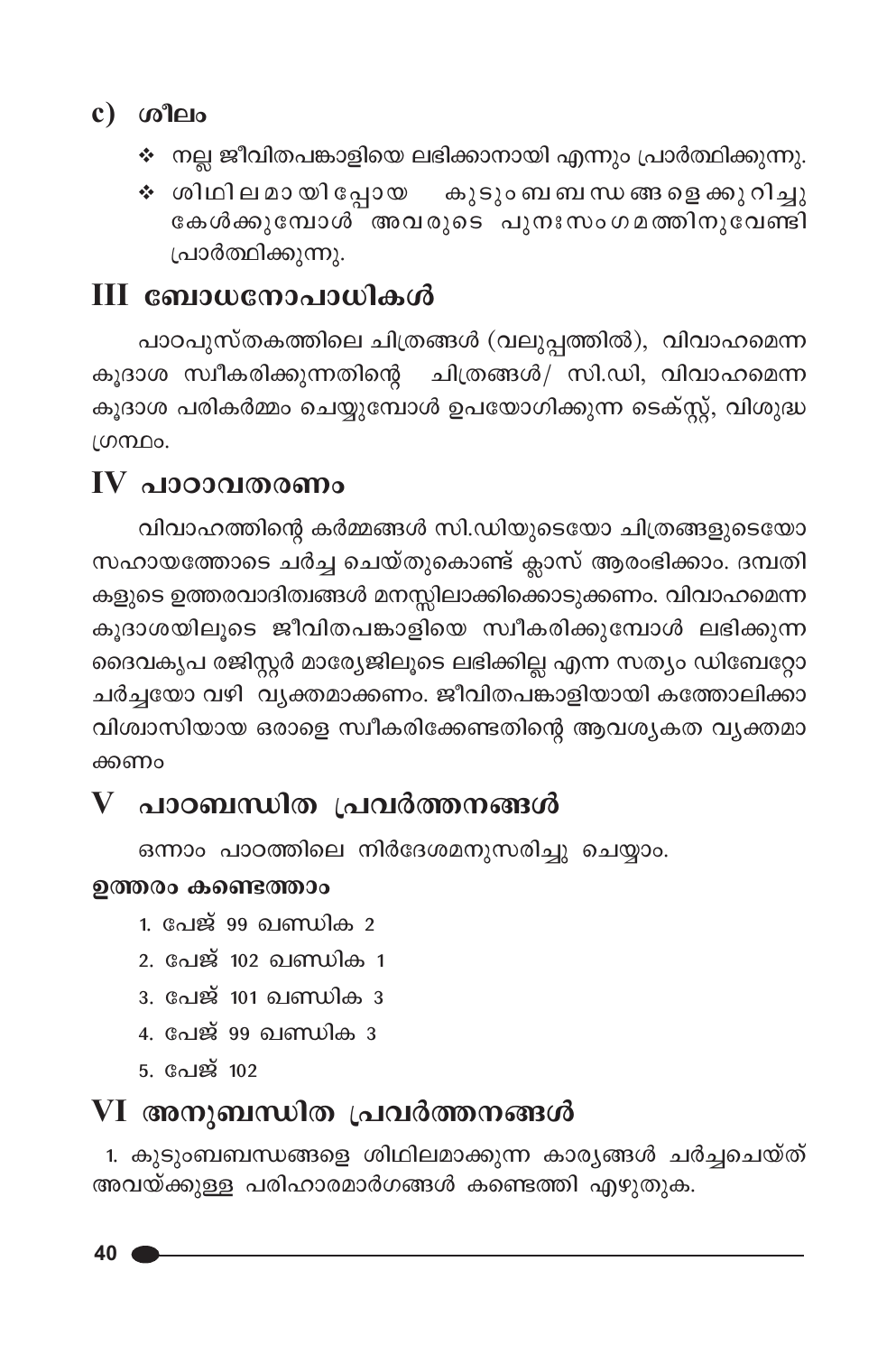### 14

# ആരാധനാവത്സരവും ക്രൈസ്തവജീവിതവും

#### Ī ആമുഖം

ആരാധനാവത്സരത്തെക്കുറിച്ചും ആദ്ധ്യാത്മികജീവിതത്തിൽ അതി നുള്ള സ്ഥാനത്തെക്കുറിച്ചും അറിവു നൽകുകയാണ് ഈ പാഠത്തിന്റെ ലക്ഷ്യം. ആരാധനക്രമത്തിലെ വിവിധ കാലങ്ങളും അവയുടെ ചൈത നൃവും തിരിച്ചറിഞ്ഞ് അതിനനുസൃതം ജീവിക്കുവാനുള്ള ആഗ്രഹവും കഴിവും കുട്ടികൾക്കു ലഭ്യമാകത്തക്കവിധം പാഠം അവതരിപ്പിക്കണം.

#### $\mathbf{I}$ കുട്ടികൾ സ്വന്തമാക്കേണ്ടത്

### a) ബോധ്യം

- ∻ ഈശോമിശിഹായിൽ പൂർത്തിയാക്കപ്പെട്ട രക്ഷാകരപദ്ധതി യിലെ സുപ്രധാനസംഭവങ്ങൾ അനുസ്മരിച്ച് ദൈവത്തിനു സ്തുതിയും കൃതജ്ഞതയും ആരാധനയും അർപ്പിക്കുകയാണ് സഭ ആരാധനാവത്സരത്തിലൂടെ ചെയ്യുന്നത്.
- ∻ ഈശോമിശിഹായിൽ പൂർത്തീകരിച്ച രക്ഷാകരസംഭവങ്ങളുടെ സമയബന്ധിതമായ അനുസ്മരണവും ആചരണവും അതിന്റെ ചൈതനൃമനുസരിച്ചുള്ള ജീവിതവും നമ്മെ യഥാർത്ഥ ക്രൈസ്തവരാക്കും.
- ∻ രക്ഷാകരചരിത്രത്തിലെ പ്രധാനസംഭവങ്ങളെ അടിസ്ഥാന മാക്കി ആരാധനാവത്സരത്തെ ഒൻപതു കാലങ്ങളായി തിരി ച്ചിരിക്കുന്നു. മംഗളവാർത്ത, പിറവി, ദനഹ,നോമ്പ്, ഉയിർപ്പ്, ശ്ലീഹാ, കൈത്താ, ഏലിയ സ്ലീവാ മൂശ, പള്ളിക്കൂദാശാക്കാല ങ്ങളാണവ.
- ∻ യാമപ്രാർത്ഥനകൾ ഓരോ കാലത്തിന്റെയും ചൈതനൃ മുൾക്കൊള്ളാൻ സഹായകരമാണ്.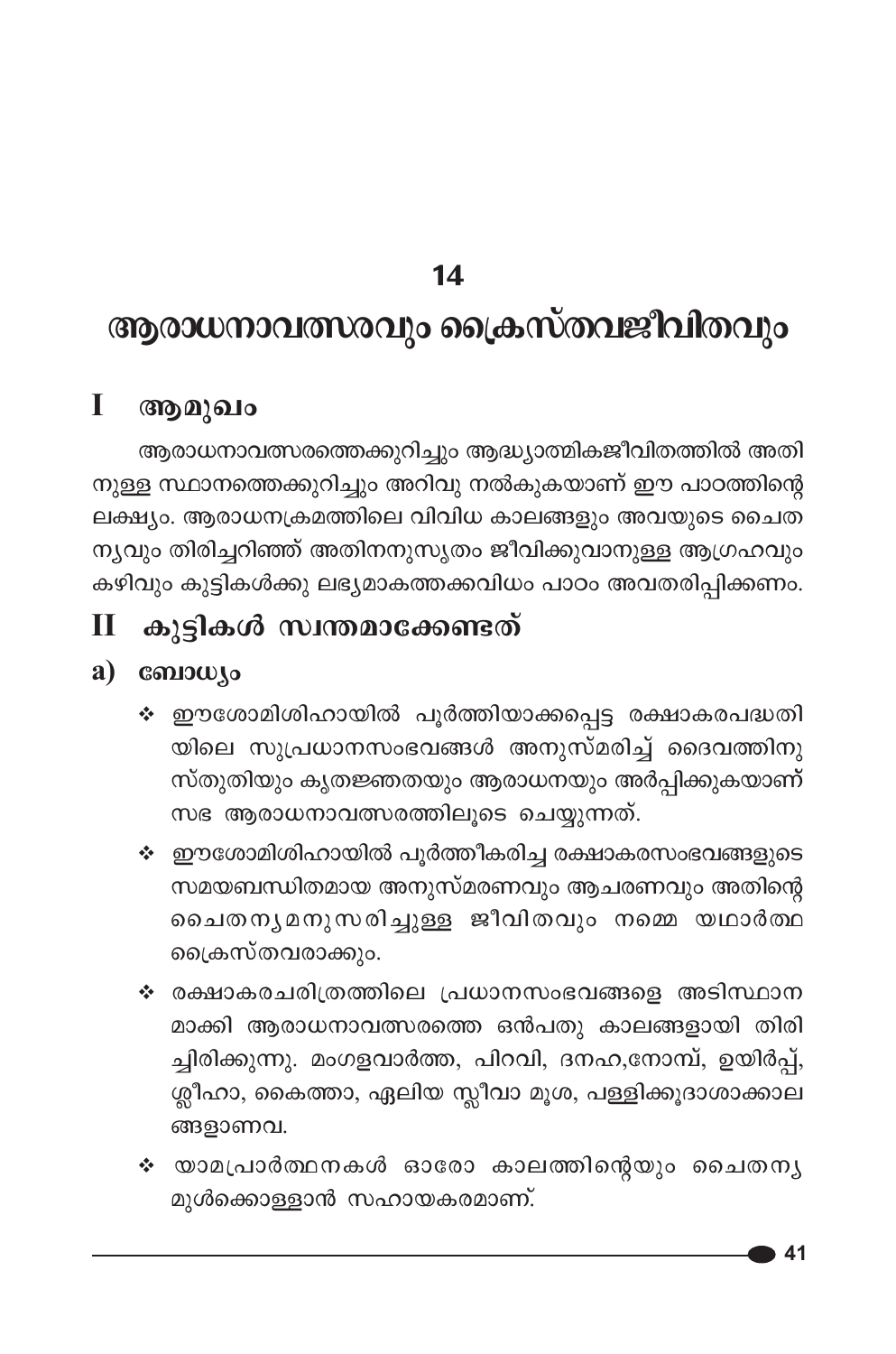### $\mathbf b)$  acmosono

- ∻ സീറോമലബാർസഭയുടെ ആരാധനാവത്സരത്തോട് താല്പര്യം.
- ❖ അവയ്ക്കനുസരണമായി ഭക്താഭ്യാസങ്ങൾ ക്രമീകരിക്കുന്നു.

### $c)$   $\omega$   $\omega$

- ∻ അതാതുകാലത്തിന്റെ ചൈതന്യമനുസരിച്ചുള്ള ഭക്താഭ്യാസ ങ്ങൾ അനുഷ്ഠിക്കുന്നു.
- ❖ യാമപ്രാർത്ഥനകളിൽ താല്പര്യപൂർവം പങ്കുചേരുന്നു.

### III ബോധനോപാധികൾ

പാഠപുസ്തകത്തിലെ ചിത്രങ്ങൾ (വലുപ്പത്തിൽ), ആരാധനാവ ത്സരത്തിലെ വിവിധ കാലങ്ങളും ആ കാലങ്ങളിൽ അനുസ്മരിക്കുന്ന രക്ഷാകരസംഭവങ്ങളും രേഖപ്പെടുത്തിയ ചാർട്ട്, ഐക്കണുകൾ, വിശുദ്ധ ഗ്രന്ഥം.

## $IV$  പാഠാവതരണം

ഇപ്പോഴത്തെ ആരാധനാക്രമവത്സരകാലത്തിന്റെ ചൈതന്യം സൂചിപ്പിക്കുന്ന ഐക്കണുകളോ ചാർട്ടോ ഉപയോഗിച്ച് ക്ലാസ് ആരം ഭിക്കാം. ഈശോയുടെ ജീവിതത്തിലെ പ്രധാനപ്പെട്ട രക്ഷാകരകർമ്മ ങ്ങൾ ഏതൊക്കെയാണെന്നും ആ രഹസ്യങ്ങൾ അനുസ്മരിക്കുന്ന കാലങ്ങൾ ഏതെല്ലാമാണെന്നും ചർച്ച ചെയ്ത് ബോർഡിൽ രേഖ പ്പെടുത്തുന്നു. യാമ്പ്രർത്ഥനയുടെയും കുർബാനയുടെയും പുസ്ത വ്യക്തമാക്കുന്നു.

# ${\bf V}$  പാഠബന്ധിത പ്രവർത്തനങ്ങൾ

ഒന്നാം പാഠത്തിലെ നിർദേശമനുസരിച്ചു ചെയ്യാം. ഉത്തരം കണ്ടെത്താം

- 1. പേജ് 105 കോളം
- 2. പേജ് 106 ഖണ്ഡിക 3,4
- 3. പേജ് 107 ഖണ്ഡിക 2
- 4. പേജ് 110 ഖണ്ഡിക 1
- 5. പേജ് 110 ഖണ്ഡിക 2

## VI അനുബന്ധിത പ്രവർത്തനങ്ങൾ

ആരാധനാവത്സരത്തിലെ കാലങ്ങളും ആ കാലങ്ങളിൽ അനു 1. സ്മരിക്കുന്ന രക്ഷാകരരഹസ്യങ്ങളും രേഖപ്പെടുത്തിയ ഒരു ചാർട്ട് തയ്യാറാക്കി നിങ്ങളുടെ മുറികളിൽ പ്രദർശിപ്പിക്കുക.

 $42<sub>0</sub>$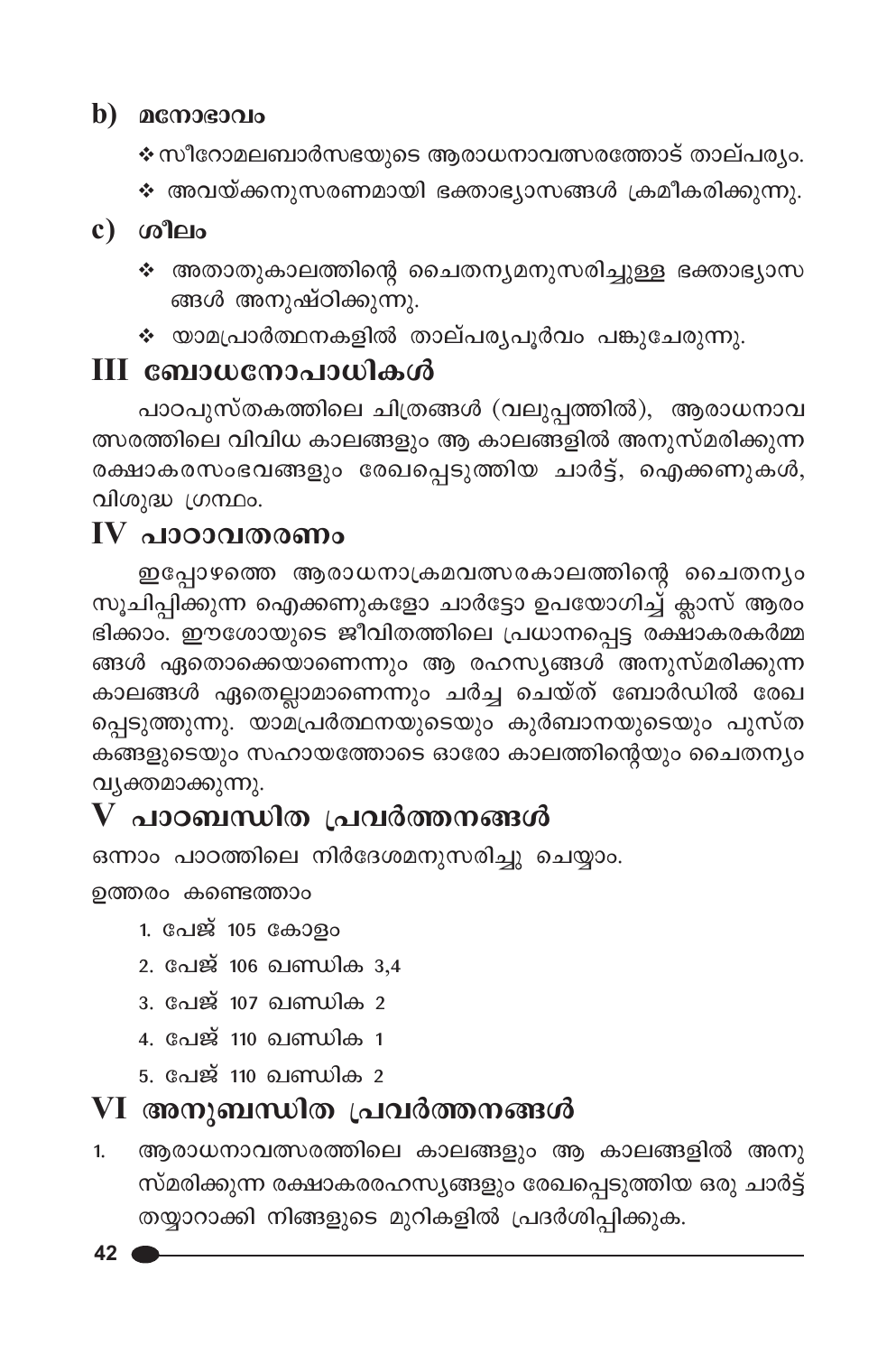# 15 സമർപ്പിതജീവിതം

#### $\mathbf{I}$ ആമുഖം

സഭയിൽ സമർപ്പിതജീവിതത്തിന്റെ സ്ഥാനമെന്തെന്നും സമർപ്പി തരുടെ സേവനങ്ങളും ഉത്തരവാദിത്വങ്ങളും എന്തെന്നും അറിവു നൽകുന്ന പാഠം. സമർപ്പിതജീവിതത്തോടു താല്പര്യം ജനിക്കത്ത ക്കവിധം ക്ലാസെടുക്കുവാൻ ശ്രദ്ധിക്കണം.

#### കുട്ടികൾ സ്വന്തമാക്കേണ്ടത്  $\mathbf H$

### a) ബോധ്യം

- ∻ പരിപൂർണത ആഗ്രഹിച്ച് സന്യാസജീവിതം വരിച്ച ധാരാളം ആളുകൾ ആരംഭകാലം മുതൽ സഭയിലുണ്ട്.
- ∻ മതമർദ്ദനകാലത്ത് രക്തസാക്ഷൃത്തിലൂടെ ഈശോയ്ക്ക് ധീര മായ സാക്ഷ്യം വഹിക്കാൻ വിശ്വാസികൾ തയ്യാറായതു പോലെ സന്യാസജീവിതത്തിലൂടെ ഈശോയ്ക്ക് ധീരമായ സാക്ഷ്യം വഹിക്കുവാൻ അനേകർ മുൻപോട്ടുവന്നു.
- ❖ സന്യാസം ദൈവരാജ്യത്തിന്റെ അടയാളവും ഈശോയെ അടു ത്തനുകരിക്കലുമാണ്.
- ❖ അനുസരണം, ബ്രഹ്മചര്യം, ദാരിദ്ര്യം എന്നീ സുവിശേഷോപ ദേശങ്ങളാണ് സന്യാസ ജീവിതത്തിന്റെ അടിസ്ഥാനം.
- ❖ സന്യാസം തിരുസഭയിലും തിരുസഭയ്ക്കുവേണ്ടിയുമാണ്.
- ∻ സമ്പുർണമായ ജീവിതസമർപ്പണത്തിലൂടെ ഈശോയുടെ സ്വന്തമായിത്തീർന്ന് ദൈവജനത്തിനു സേവനമർപ്പിക്കാനുള്ള ദൈവവിളിക്ക് ഔദാര്യപൂർവം പ്രത്യുത്തരമേകാൻ യുവതീ യുവാക്കൾക്ക് കടമയുണ്ട്.